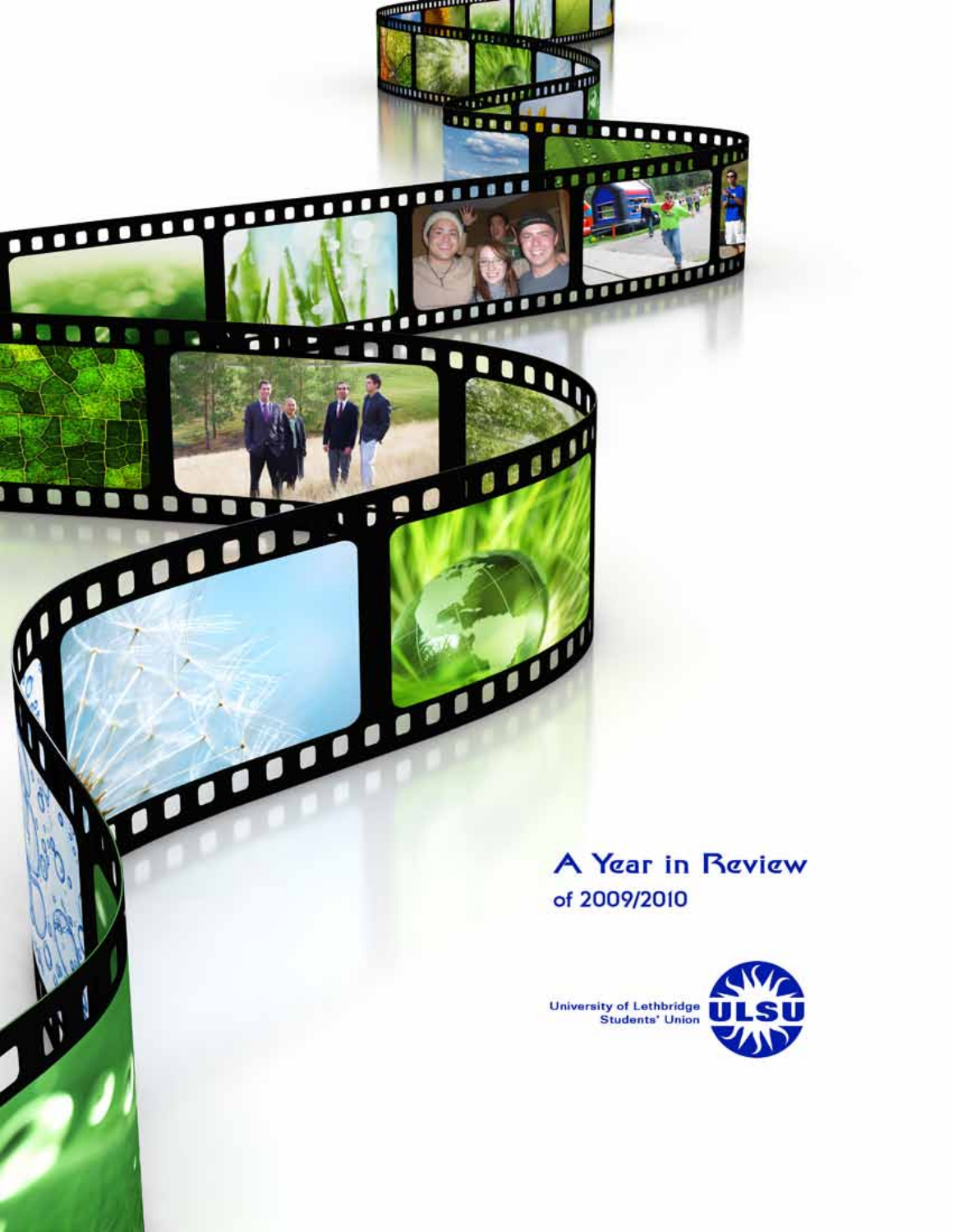### 2009-2010 GENERAL ASSEMBLY

#### **FRONT ROW**

*(left to right)* Justine Foy, Willis Norrie, Jeremy Girard, Bill Chapman, Allan Hall, Alex Massé.

**MIDDLE ROW** *(left to right)* Cole Lehto, Avi Scheibner, Jenn Prosser, Sara Ritchie.

#### **TOP TWO ROWS**

*(left to right)* Zack Moline, Atallia Burke, Tyrell DaSilva, Michael Persinge, Chris Mottershead, Alecia Fraser, Cayley Rauw.

> **MISSING** Fwanyanga Mate, Eric Hawthorne.



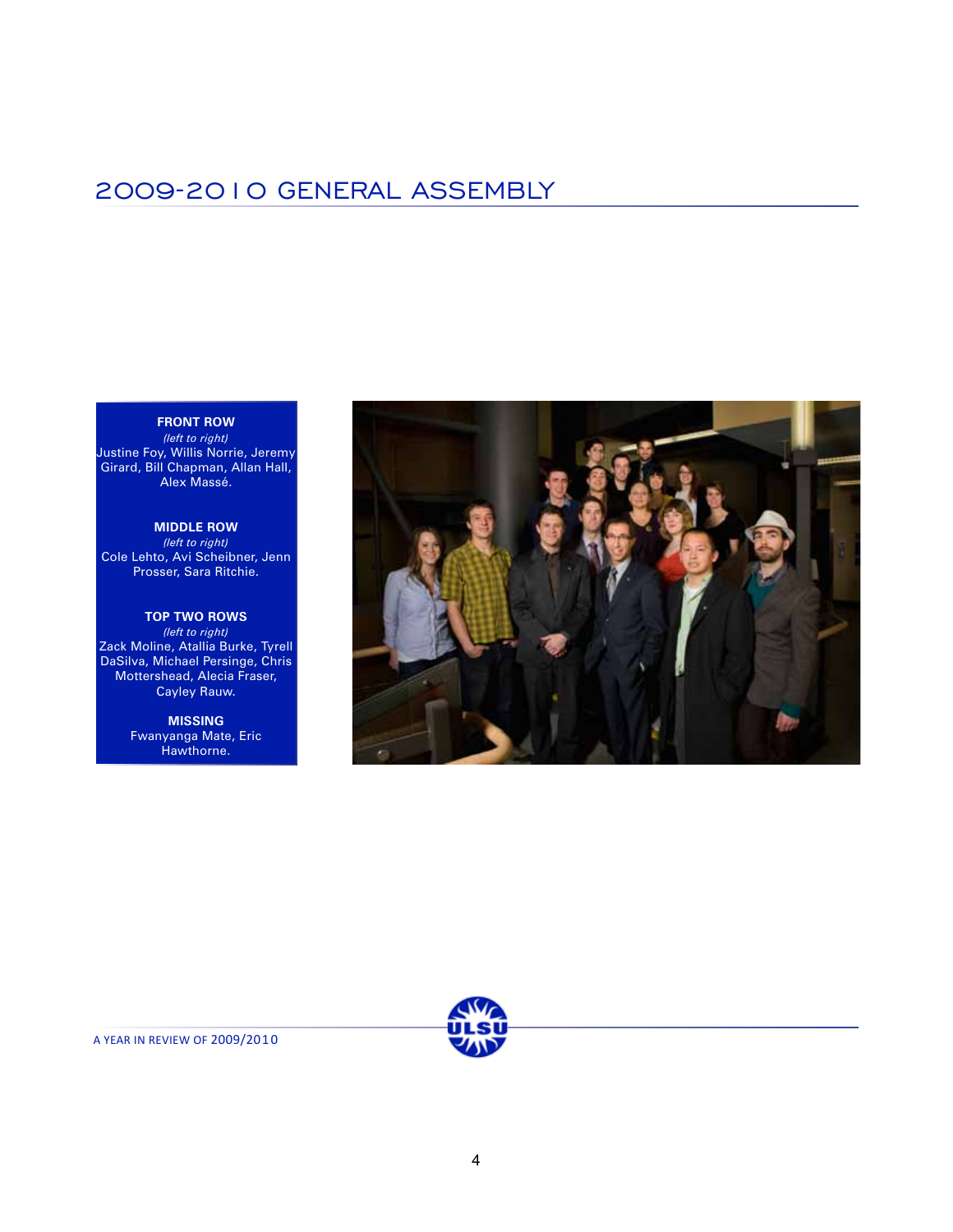## TABLE OF CONTENTS

|                                                                                                                                                                       | Advoca                            |
|-----------------------------------------------------------------------------------------------------------------------------------------------------------------------|-----------------------------------|
| <b>Student Council &amp; Staff</b>                                                                                                                                    |                                   |
| <b>Financial Matters</b><br>External Sponsorship to the ULSU  9<br>Sponsorship from the ULSU 9<br>ULSU Scholarships, Bursaries & Awards11                             | Continu                           |
| <b>Students' Union Operations</b><br>ULSU Food Bank 13<br>List of Ratified Clubs for 2009/2010 15                                                                     | <b>Reports</b>                    |
| <b>Events &amp; Activities</b>                                                                                                                                        | <b>Student</b><br><b>Election</b> |
| <b>Notable Initiatives</b><br>Green Initiatives - Campus Composting  25<br>Fashion & Food Drive  26-27<br>IVCF/ULSU Used Book Sale  27<br>National Student Survey  28 | Past Pro                          |

|                | Property Tax on Student Dormitories 29      |
|----------------|---------------------------------------------|
| Advocacy       |                                             |
|                |                                             |
|                | Community Committees 31-32                  |
|                | Most Notable U of L Committee 32-33         |
|                | Grade Appeals 33                            |
|                |                                             |
|                |                                             |
|                | Conferences 36                              |
|                | Notable Conference 36                       |
|                |                                             |
|                | <b>Continued Projects &amp; Initiatives</b> |
|                | University of Lethbridge Daycare 37         |
|                |                                             |
|                |                                             |
| <b>Reports</b> |                                             |
|                | Faculty of Education Report 39              |
|                | Faculty of Management Report  40            |
|                | Residence Report  41                        |
|                | Board of Governors Report  42               |
|                | Closing Remarks from the Chair 43           |
|                | Students' Union Awards  44-45               |
|                | <b>Elections &amp; Referendum</b>           |
|                | Constitutional Changes Referendum 46        |
|                | General Election  46                        |
|                |                                             |
|                | Incoming Council Members 46                 |
|                |                                             |
|                |                                             |

**Editor and designer:** Susan Curtis - Executive Assistant. **Contributing writers:** General Assembly Representatives, Students' Union staff members. Most **portrait photos:** by deJourdan's Photo Graphics Ltd. **Campus and other photos:** collected from the University of Lethbridge CRDC gallery and others by The Students' Union. This is the ninth annual Year in Review. The deadline for submissions is March 15th. Submissions in the form of photos, ideas, reports and other information are welcome. Correspondence should be sent to The Students' Union, Rm SU180, 4401 University Drive, Lethbridge, AB T1K 3M4, Attn: Susan Curtis - Year in Review. Ph: (403) 329-2503; Fax: (403) 329-2224; visit our web site at www.ulsu.ca, e-mail susan.curtis@uleth.ca. ©

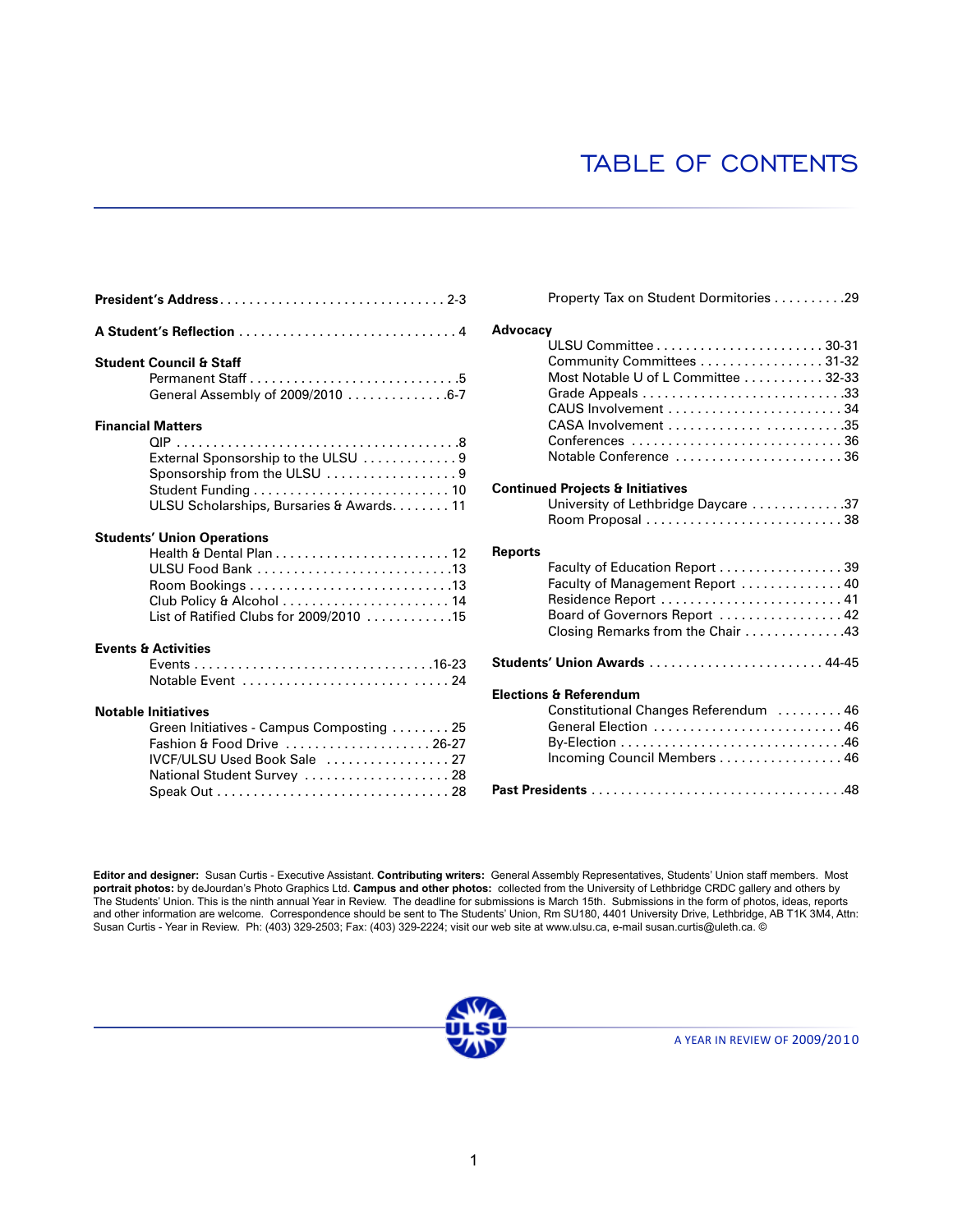### WELCOME

Jeremy Girard ULSU President of 2009-2010



#### President's Address

The University of Lethbridge Students' Union (ULSU) has a great deal to be proud of for the 2009-2010 academic year. This year was a high-water mark for undergraduate student enrolment at the University, and so the ULSU represented the largest student body in its history. In this document you'll read about the work that the ULSU has done to represent students, the events that were held over the past year, the services that were administered, and more.

President's Address

The ULSU is a non-profit corporation established under the Province of Alberta's Post-Secondary Learning Act (2004) to represent the students of the University of Lethbridge to the University, the City of Lethbridge, the Province of Alberta, and the Government of Canada. Its primary mandate is to be a voice for students, but also the ULSU has a host of operations, including managing the Students' Union Building, managing investments, running several businesses on campus, and providing services for students.

The past year saw such great success with the continuation of Fresh Fest, a complete overhaul of the constitution, bylaws and policies, a greater involvement with student clubs led by our VP Internal, a more engaged and accountable General Assembly, increased municipal advocacy, our VP Administration holding the elected title of Treasurer in the Canadian Alliance of Student Associations, a commendable performance of our VP Academic in CAUS and with media events, and many other accomplishments that you will read about.

As this is a publication largely on the dealings of the elected student officials, you may not know of



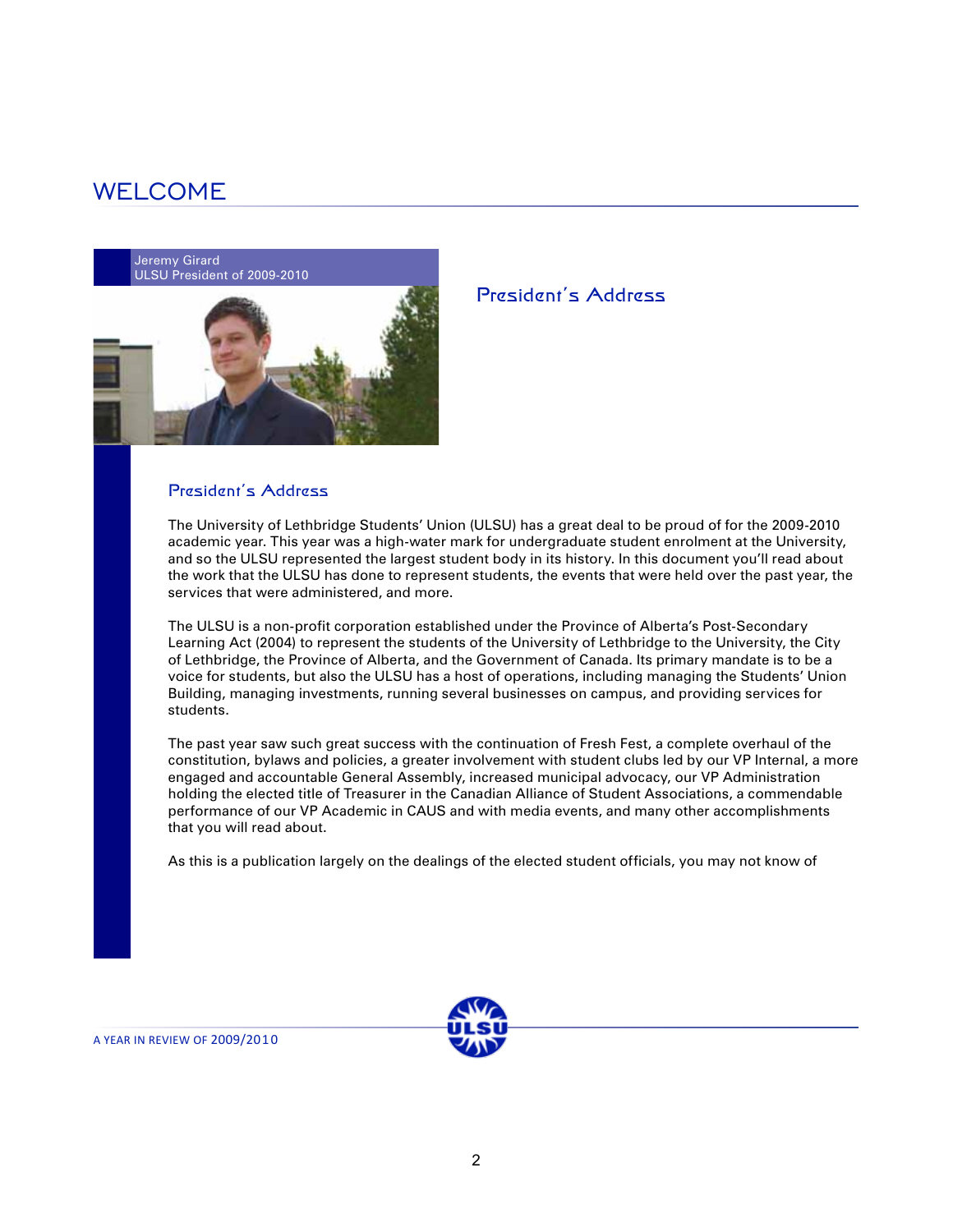## WELCOME



the successes of the ULSU staff which include moving to an online opt-out for our Health and Dental Plan, taking over Students' Union Building bookings, and many more behind the scenes changes to our organization which increases our efficiency and may go unnoticed but for a short mention in a yearin-review. The ULSU would not be as valuable as it is without the hard work and dedication of its staff members.

The 2009-2010 General Assembly was an excellent governing body, not only bringing up pertinent information relevant to their constituencies during key discussions, but utilizing their skills and motivation to better the ULSU by presenting unique initiatives, participating on important committees, and keeping the Executive Council accountable at all times. This document would not be such a highlight of success if not for an engaged, critical, and thoughtful General Assembly.

This document would also not be such a highlight of success without the support of the community donors, University faculty, staff, administration, and others who were pivotal in the continuity of progress and value that the ULSU exemplifies, and the history of the ULSU that has led us to this point. As our alumni body passes 30,000, and with our student enrolment levels at around 8,250, the community surrounding the University and the ULSU will continue to grow each year.

This past year has been such a phenomenal experience for myself; having been so involved that I could feel the heartbeat and see the actions of the ULSU from the inside, I could truly see the value that lies within the ULSU. It is certain that current and future students will be better off due to the hard work of this year's ULSU team, so do enjoy reading this Year in Review. Written by Jeremy Girard - 4th year Neuroscience major.

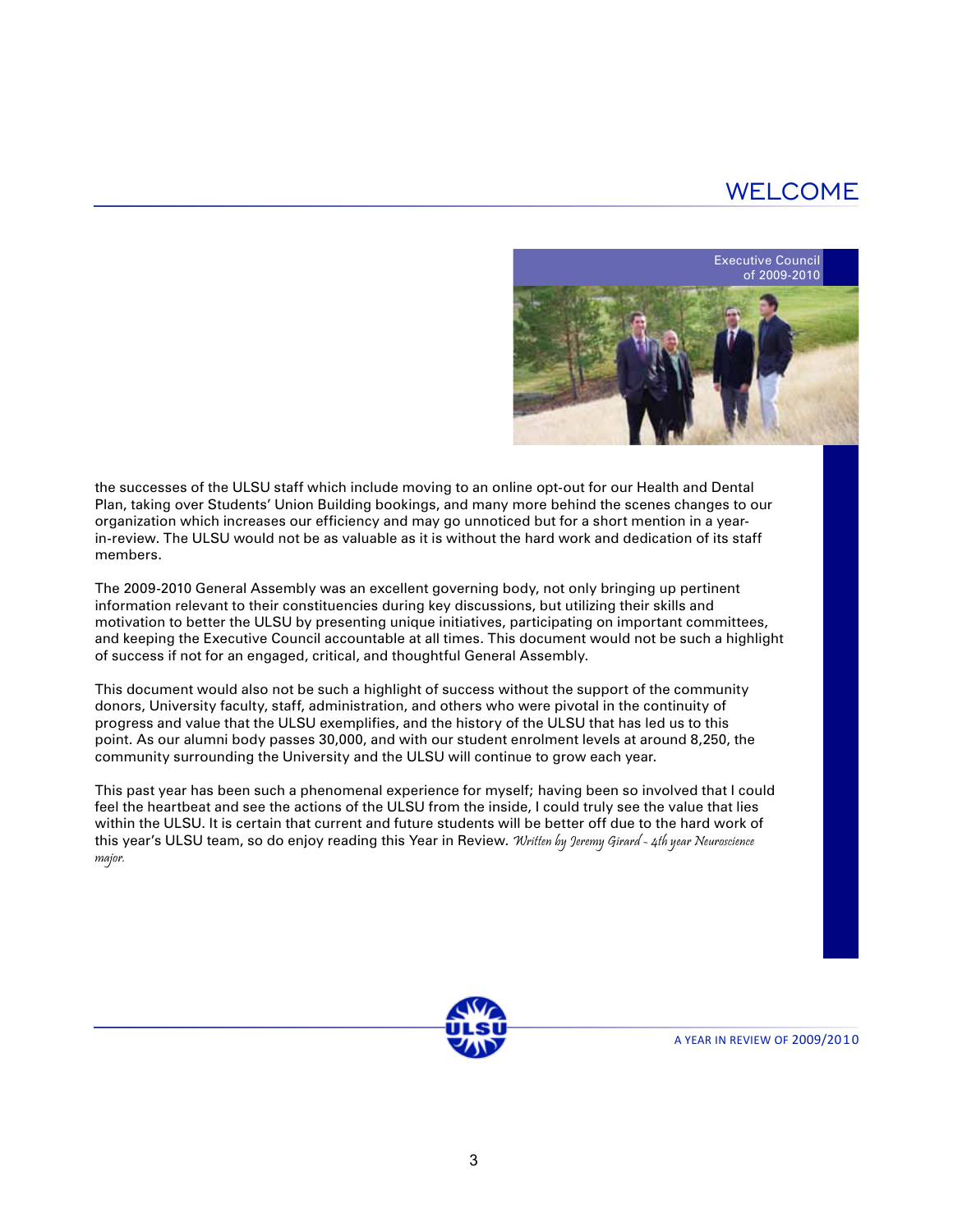### WELCOME - a student's reflection



During my first year of university I met many people who were involved with the ULSU, although at the time I didn't know what that entailed. Regardless, I voted in the ULSU General Election in February of 2007, and by September of the same year my knowledge of the organization had increased. I worked at the Zoo for a year where I met many students, staff and faculty, who were actively involved with the ULSU. Their dedication to the organization had such a positive influence on me that I volunteered for Fresh Fest. Shortly after that, I decided to run in the ULSU General Election where I won a seat as an Arts and Science Representative.

My year as a General Assembly member was different than what I had anticipated. Although my expectations of the function, organization and importance of the ULSU were met, I found it difficult to maintain the level of involvement I desired, and sometimes felt as though I was unable to complete my duties to the fullest extent. Looking back, however, I realized that the skills I learned and the experiences gained over the year were monumental in my personal growth. I also believe that my participation was a valuable contribution to the University of Lethbridge Students' Union community.

I enjoyed being the commissioner to the VP Academic for the first half of my term. I not only learned a lot, but it was a great opportunity to keep current on ULSU initiatives. After resigning as commissioner, my commitment to the Constitutional Review Committee (CRC) became apparent as we met for many hours each week revising the contents of the ULSU Operation Manual. Although tedious at times, I am so grateful to have sat on that committee because the revised document will ensure that the ULSU moves forward with meeting students needs, while at the same time streamlining operations. This was a huge accomplishment in just one short year.

I am also grateful for my experience as I sat on other committees with faculty and staff of the University. This is an interesting space for a student; a room of faculty and staff who are highly regarded in the institution and community and who look to you, the student, with the same expectations and respect as they look to each other. Robert's Rules of Order were followed by the General Assembly and learning to behave in a boardroom was incredibly important and interesting during the year, as well as a skill I will surely use again.

Being a part of the ULSU gave me an opportunity to apply what I have learned in the classroom to real life situations, and to better understand the scope of what my undergraduate education was all about. My activity in the ULSU answered questions I didn't know I had, and taught me many practical and invaluable life skills. As a member of an organization with a voice, my experience also provided me with the knowledge to help others. Written by Alecia Fraser, 4th year, BA - French

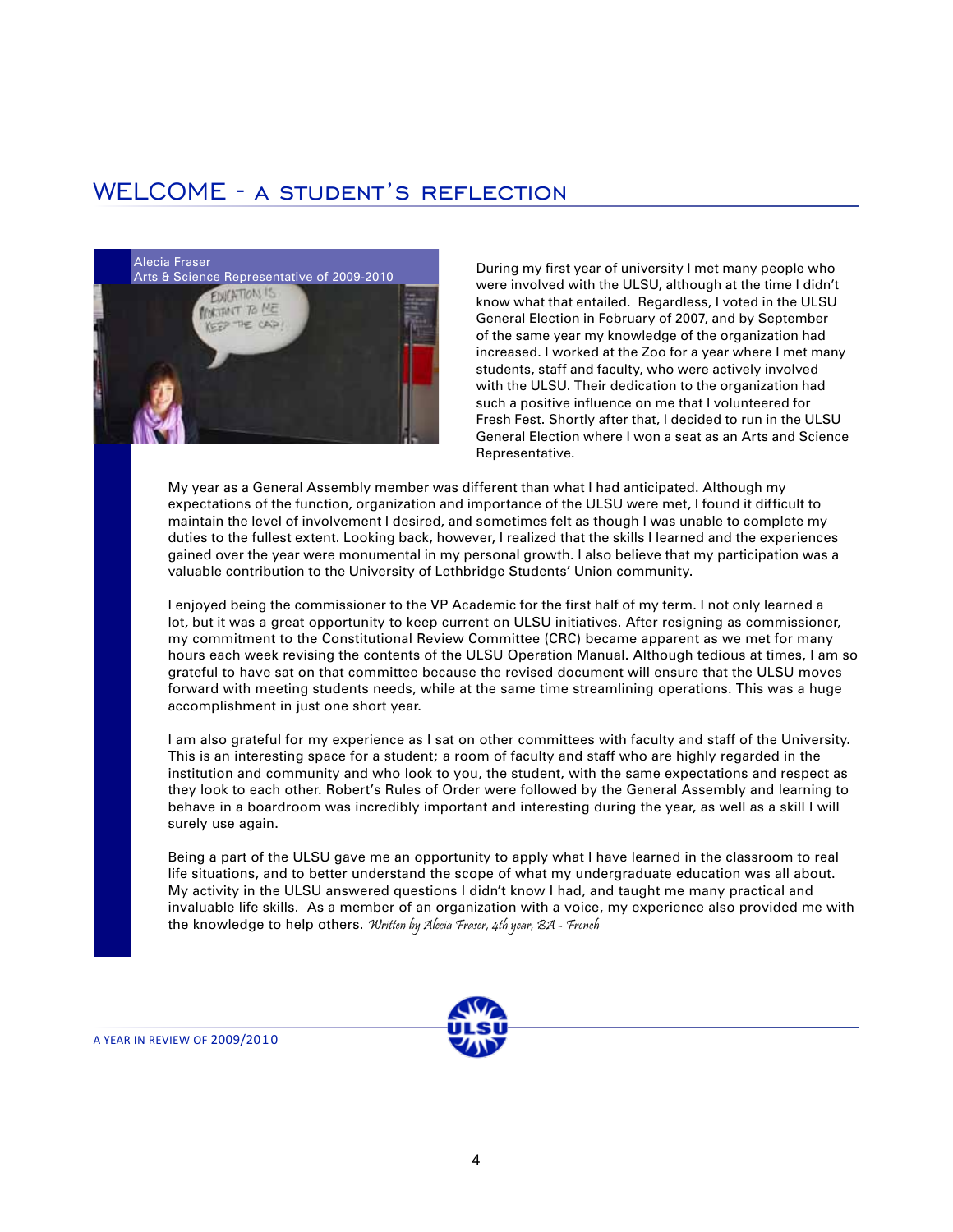## STUDENT COUNCIL & STAFF

### Permanent Staff Incoming & Outgoing Staff

### Permanent Staff

General Manager - *Cheri Pokarney* Bookkeeper/Service Centre Manager - *Randy Ockerman* Operations Coordinator - *David Green/Tracy Merrifield* Executive Assistant - *Susan Curtis* Administrative Assistant - *Tracy Merrifield* Communications Coordinator - *Abby Allen* Health Plan Administrator - *Shelley Tuff* The Zoo Manager - *Ben Giesbrecht* Kitchen Supervisor - *Gary Ouellette*



### Incoming & Outgoing Staff

#### Abby Allen - Communications Coordinator

Abby grew up in Fort Macleod and after attending College in Victoria, BC for two years she returned to Southern Alberta to finish her schooling at the University of Lethbridge. She completed a Bachelor of Arts in Political Science in the Spring of 2006. In 2007 she attended Lethbridge College and obtained a Communication Arts Diploma with Honours. Abby completed a practicum with the Sunny South News and then worked as a Reporter for the Taber Times and the Vauxhall Advance before moving into communications with Lethbridge Lifelong Learning, and then finally the ULSU. Abby was hired on June 22, 2009 and her expertise, exemplary writing skills and dedication are a few of her qualities that have proven her to be a valuable asset to the ULSU.

#### David Green - Operations Coordinator

David Green was the Operations Coordinator from January 2008 to March 2010. During that time he assisted with transferring the room bookings from Conference & Event Services to the ULSU, had a Smartboard installed in the Council Chambers, and spearheaded initiatives that generated revenue for the ULSU. The ATM machine (Mr. Cash) has allowed the ULSU to offer three \$500 student bursaries. We were sorry to see him leave and wish him the very best with his future endeavours.

#### Tracy Merrifield - Operations Coordinator

Tracy was promoted from the ULSU Administrative Assistant position to Operations Coordinator in March 2010. Tracy has a BASc from the University of Lethbridge with both a Sociology and Psychology major. She has been an employee of the ULSU for 5 years and has always been a dedicated worker with exceptional customer and interpersonal skills. Even though these are not her only strengths, they are certainly noteworthy and valuable assets to have in her new position. Her extensive knowledge of the University and the Students' Union will be well served as she advances the operations of the ULSU. In just two short months she has already begun the process of streamlining the ballroom booking procedures and has plans to implement other initiatives.

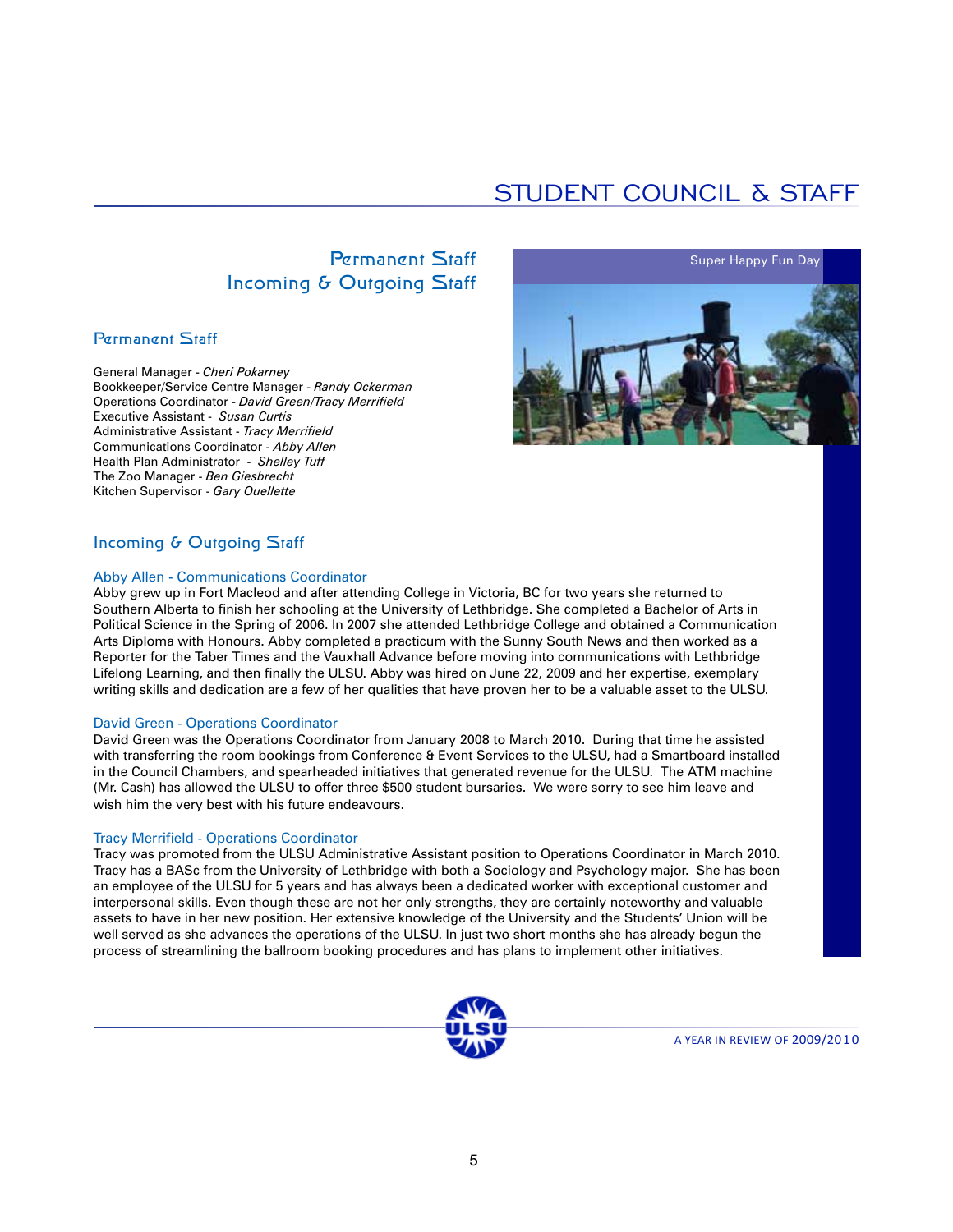## STUDENT COUNCIL & STAFF 2009-2010 General Assembly



Jeremy Girard President



Alex Massé VP Academic



Allan Hall VP Administration



Cole Lehto VP Internal Affairs



Chris Mottershead Edmonton Campus Rep



Fwanyanga Mate International Rep



Sara Ritchie Education Rep



Tyrell DaSilva Management Rep



**Justine Foy** Arts & Science Rep (May 2009 - March 2010)

**Jared Byrne** Calgary Campus Rep (Sept. 2009 -Jan. 2010)



Michael Persinger Residence Rep

A YEAR IN REVIEW OF 2009/201 0



Atallia Burke Fine Arts Rep

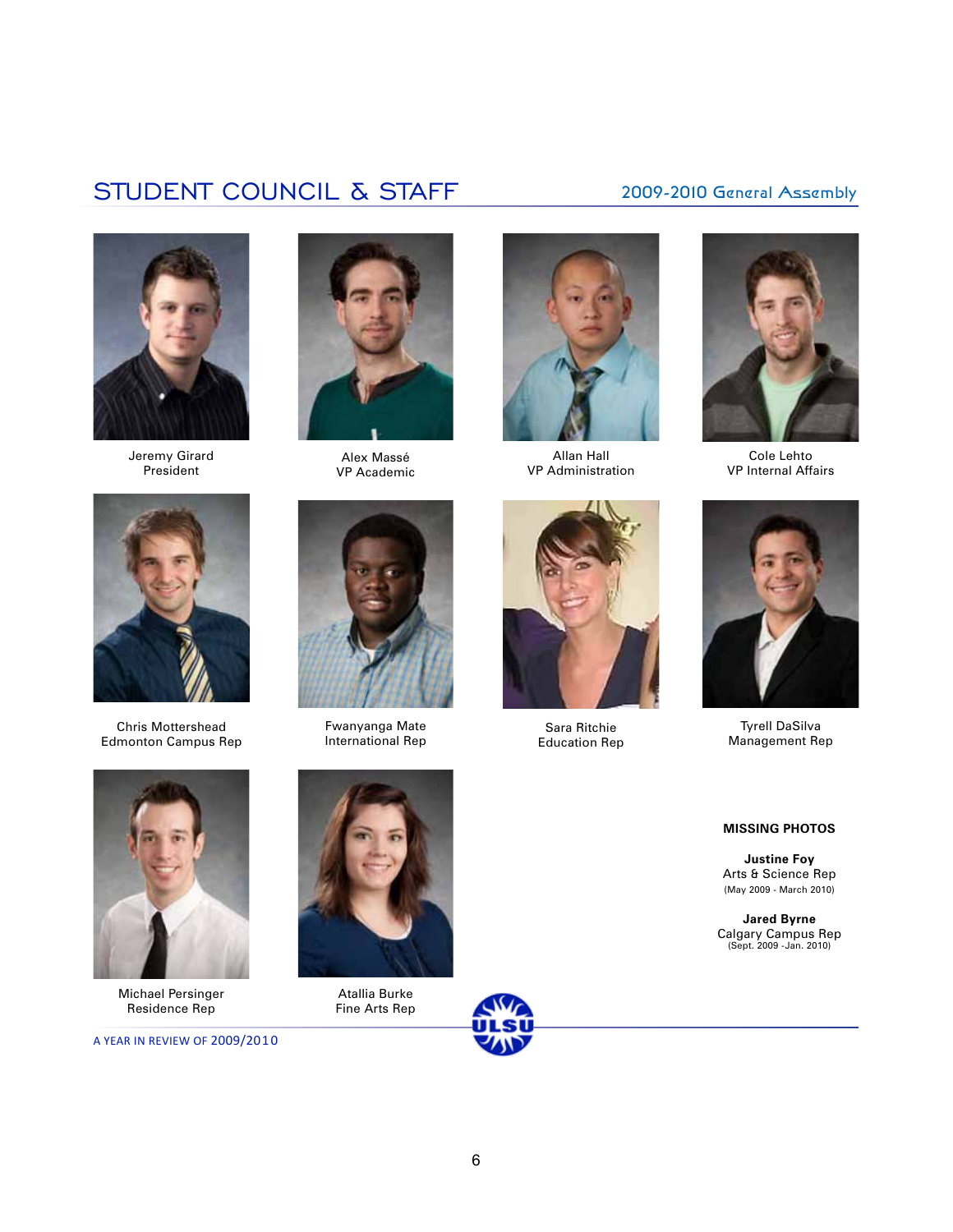

Eric Hawthorne Arts & Science Rep



Alecia Fraser Arts & Science Rep



Zack Moline Arts & Science Rep



Willis Norrie Arts & Science Rep



STUDENT COUNCIL & STAFF

Cayley Rauw Arts & Science Rep



Jenn Prosser Board of Governors Rep



Avi Scheibner First Nations, Métis & Inuit Rep



Bill Chapman - Chair of the General Assembly

#### **Commissioners**

Commissioner to the President - Cayley Rauw Commissioner to the VP Academic - Alecia Fraser, Zack Moline Commissioner to the VP Internal - Willis Norrie Commissioner to the VP Administration - Justine Foy

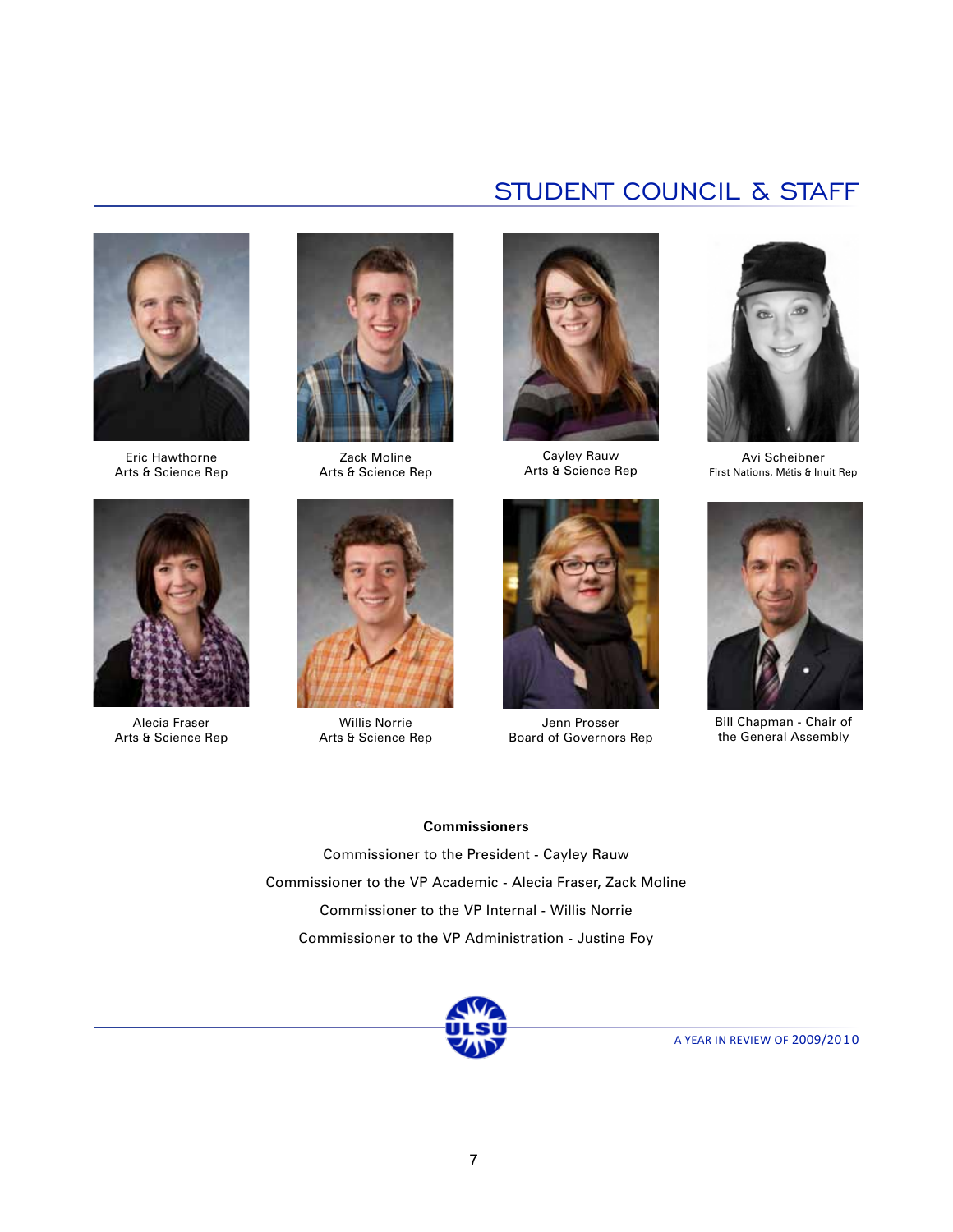### FINANCIAL MATTERS

### Quality Initiatives Program (QIP)

The QIP is a proposal based funding system used to benefit and enhance the students' overall experience at the U of L. The U of L allocates 12% of the annual tuition fee increases to the ULSU, to be used to develop quality initiatives. These funds are provided on a continuing basis, with a three year term of notice, should the allocation be discontinued.

|                                                                                                                                          | Amount<br>Spent                                        |
|------------------------------------------------------------------------------------------------------------------------------------------|--------------------------------------------------------|
| <b>OIP - ACADEMIC ENHANCEMENT</b><br>1. Thomas Homer Dixon<br>2. Virginia Vitzthum<br>3. Ben Barry<br>4. Peak Week<br>5. GALIA OutSpoken | \$14,367<br>\$<br>500<br>\$7,033<br>\$1,959<br>\$8,000 |
| <b>QIP - STUDENT COMMON FUND</b><br>1. Pocket Lounges<br>2. Global Drums<br>3. Laundry Services - Residence                              | \$90,104<br>\$6.000<br>\$23,074                        |
| <b>QIP - TRAVEL &amp; CONFERENCE</b><br>1. JDC West<br>2. Model UN<br>3. Travel & Conference Transfer                                    | \$10,800<br>\$4,000<br>\$5.000                         |
| <b>QIP - STUDENT EXPERIENCE</b><br>1. Fresh Fest<br>2. Rookie Camp                                                                       | \$50,000<br>\$16,281                                   |
| <b>OIP - NEEDS BASED FUNDING</b><br>1. Food Bank Transfer<br>2. NASA/ULSU Food Cupboard                                                  | \$7.500<br>\$2.445                                     |
| <b>QIP - SCHOLARSHIPS &amp; BURSARIES</b><br>1. Scholarships & Bursaries<br>2. Chinook Summer Research Award                             | \$210,000<br>\$80,000                                  |
| <b>TOTAL</b>                                                                                                                             | \$537,353                                              |

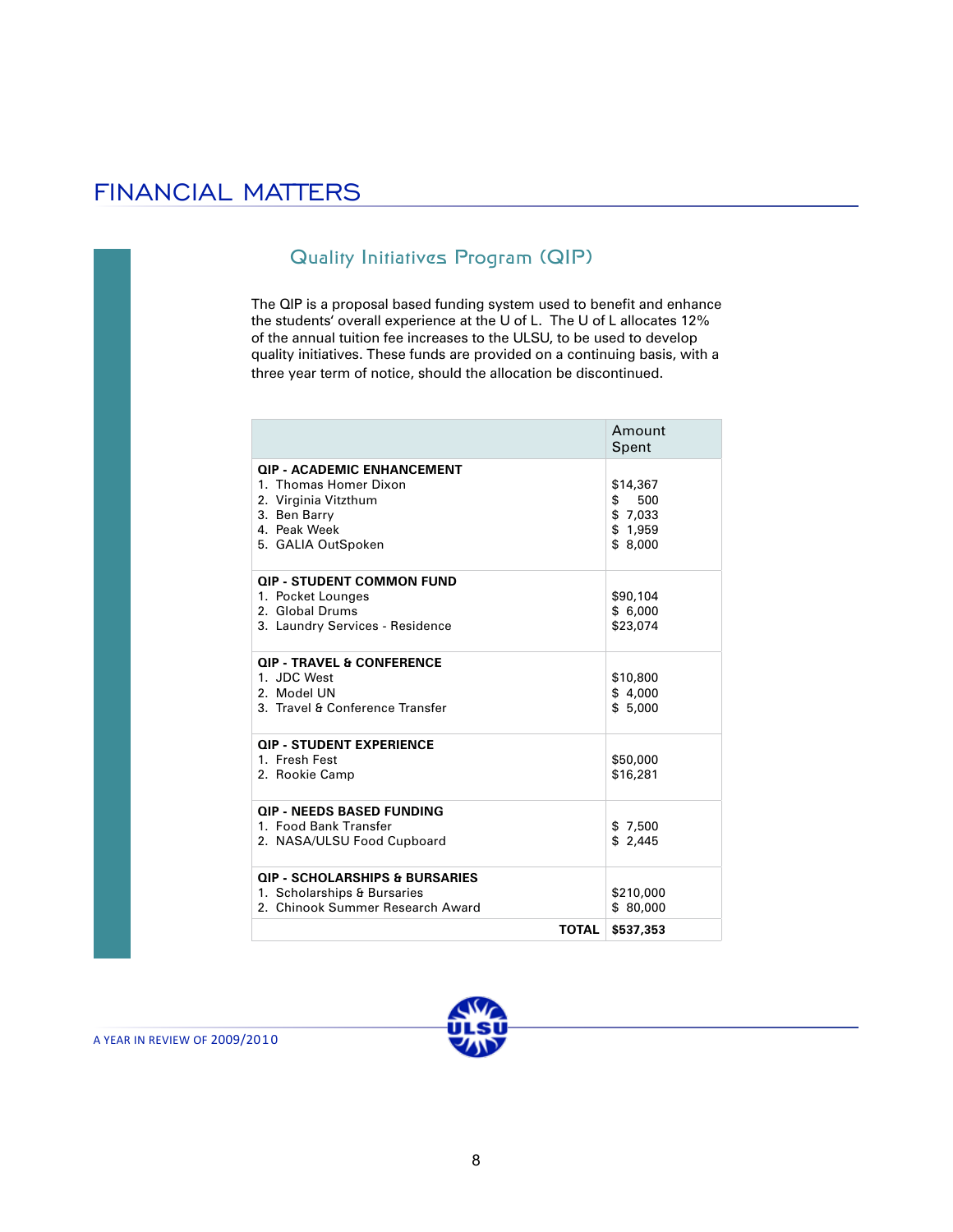## FINANCIAL MATTERS

### External Sponsorship to the ULSU Sponsorship From the ULSU

West Village Mall Donation to the ULSU

### External Sponsorship to the ULSU

#### Bursaries/Scholarships/Awards

- University of Lethbridge QIP
- Coca-Cola Bottling Company
- Campbell and Company
- Bill Chapman
- Zoom Media

#### General Sponsorship

- Coca-Cola Bottling Company
- **Old Dutch**
- Donation from West Village Mall

#### Food Bank Donations

- Canadian Wheat Board
- Anonymous donations
- Columbia Assisted Living
- Christmas in the Park
- H & H Smith
- Sodexo
- Alberta Faculty Association
- James Berezan
- Jamie Varzari
- Jennifer Mather
- Alberta Growers
- Individuals Students, Faculty, Staff, & Community
- Physical Plant
- University of Lethbridge QIP

#### Fresh Fest

Many community and university sponsorships

#### Sponsorship From the ULSU

- \$100 U of L Library Stress Free Zone
- \$320 8 Seats at the MSS Etiquette Dinner
- \$50 2 Tickets to the Celebration of Graduate Studies event.
- Waived room rental Hip Hop for Hunger, break dancing event.
- \$200 Residence Coulee Clean-up.
- \$200 5 Days for the Homeless
- \$320 Tickets for MSS Grad Gala
- \$432 Wetstone magazine

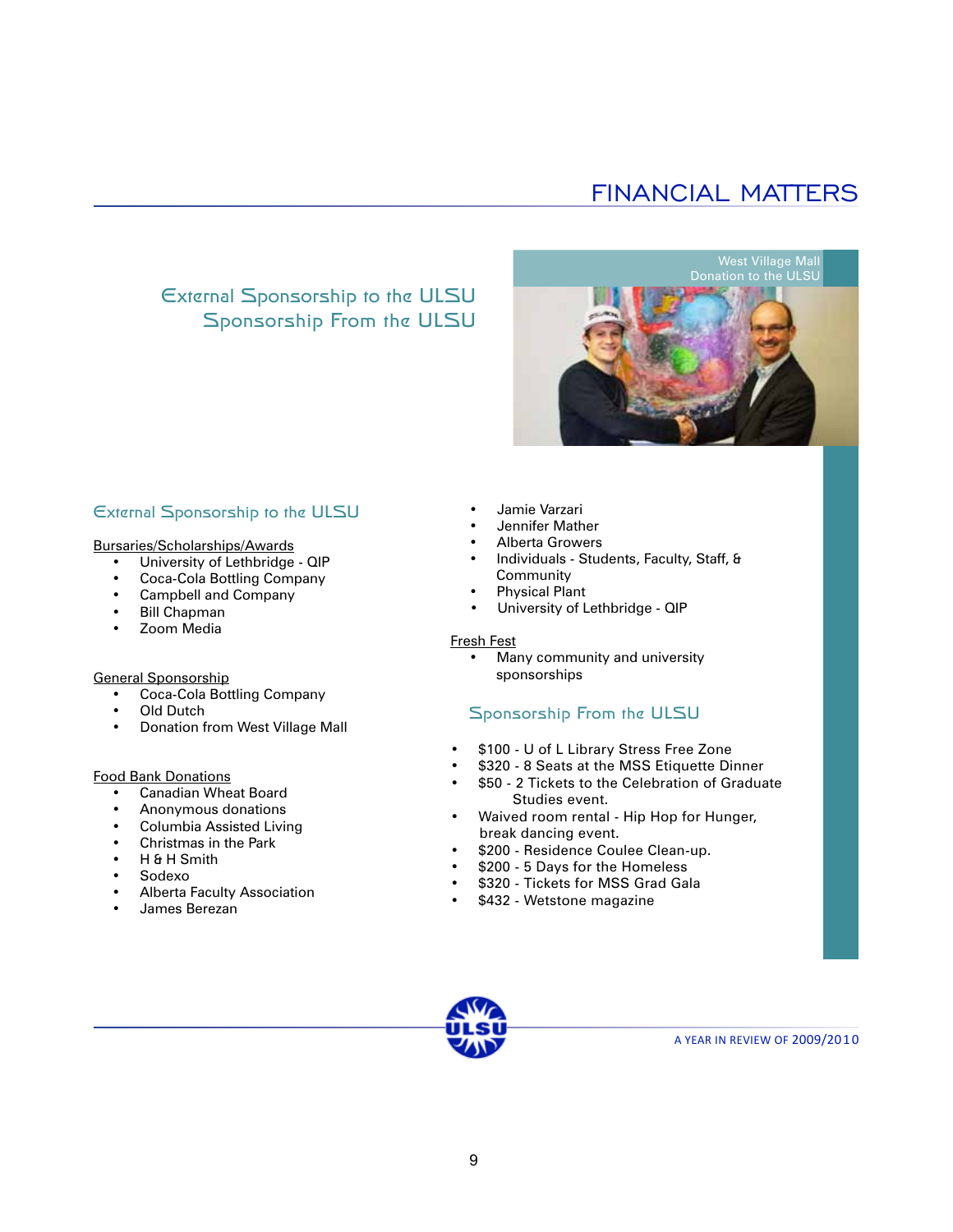## FINANCIAL MATTERS

### Student Funding For May 1, 2009 - April 30, 2010

Total Approved Funding Applications:

| <b>NAME</b>                        | <b>NUMBER OF</b><br><b>APPROVED</b><br><b>APPLICATIONS</b> | <b>AMOUNT</b><br><b>GRANTED</b> |
|------------------------------------|------------------------------------------------------------|---------------------------------|
| Travel & Conference Grants         | 23                                                         | \$7,975                         |
| <b>Club Matching Grants</b>        | 10                                                         | \$2,147                         |
| <b>Club Start-up Grants</b>        | 3                                                          | \$ 600                          |
| <b>Emergency Assistance Grants</b> | 12                                                         | \$5,861                         |
|                                    | 48                                                         | 16,583                          |

Travel & Conference Grant Breakdown:

| <b>NAME</b>                       | <b>NUMBER OF</b><br><b>APPROVED</b><br><b>APPLICATIONS</b> | <b>AMOUNT</b><br><b>GRANTED</b> |
|-----------------------------------|------------------------------------------------------------|---------------------------------|
| Overseas Applications             | 6                                                          | \$1,900                         |
| <b>USA Applications</b>           | 4                                                          | \$2,000                         |
| <b>Canadian Applications</b>      | 11                                                         | \$3,164                         |
| Individual Applications           | 12                                                         | \$2,446                         |
| <b>Student Group Applications</b> | 6                                                          | \$2,329                         |
| <b>Ratified Club Applications</b> | 5                                                          | \$3,000                         |
| Amount Transferred from QIP       |                                                            | \$5,000                         |

Previous Year's Funding Comparison:

| <b>TOTAL APPROVED GRANT</b><br><b>APPLICATIONS</b><br>T & C, Matching, Start-up, & Emergency | <b>NUMBER OF</b><br><b>APPROVED</b><br><b>APPLICATIONS</b> | <b>AMOUNT</b><br><b>GRANTED</b> |
|----------------------------------------------------------------------------------------------|------------------------------------------------------------|---------------------------------|
| 2007-2008                                                                                    | 70                                                         | \$15,520                        |
| 2008-2009                                                                                    | 96                                                         | \$21,518                        |
| 2009-2010                                                                                    | 48                                                         | \$16,583                        |

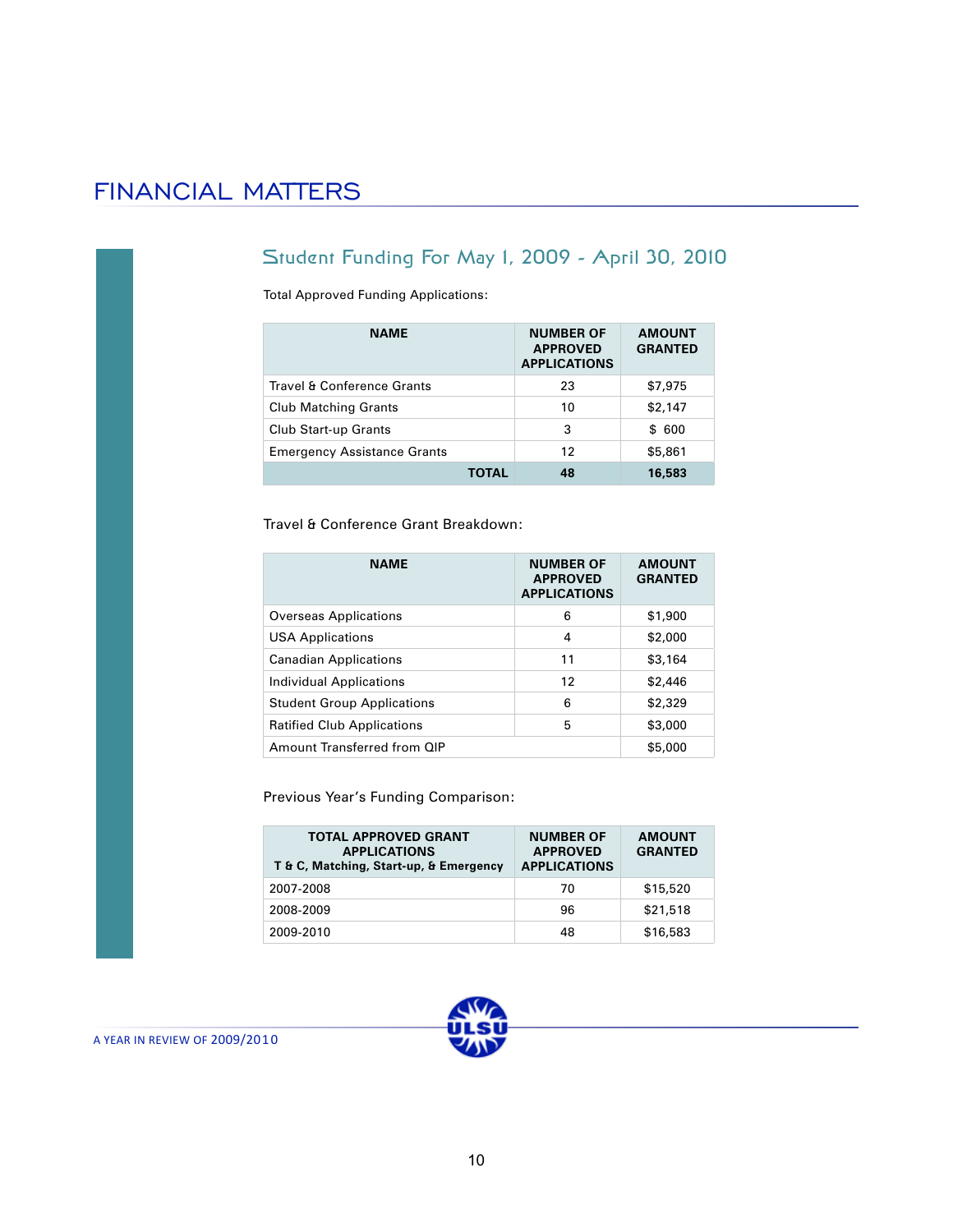### ULSU Scholarships, Bursaries & Award Summary For May 1, 2009 - April 30, 2010

| <b>NAME</b>                                  | <b>NUMBER</b><br><b>AWARDED</b> | <b>SINGLE AWARD</b><br><b>VALUE</b> | <b>TOTAL</b><br><b>AMOUNT</b><br><b>AWARDED</b> |
|----------------------------------------------|---------------------------------|-------------------------------------|-------------------------------------------------|
| <b>SCHOLARSHIPS</b>                          |                                 |                                     |                                                 |
| <b>Community Service Award Scholarship</b>   | 1                               | \$500                               | \$500                                           |
| <b>ULSU Part-time Scholarship</b>            | 1                               | \$500                               | \$500                                           |
| ULSU International Travel Scholarship        | 1                               | \$500                               | \$500                                           |
| <b>ULSU Scholarship</b>                      | 1                               | \$500                               | \$500                                           |
| <b>ULSU Coca-Cola Scholarships</b>           | $\overline{2}$                  | \$500                               | \$1,000                                         |
| <b>ULSU Coca-Cola North Scholarships</b>     | $\overline{2}$                  | \$500                               | \$1,000                                         |
| <b>QIP Scholarships</b>                      | 106                             | \$1,000                             | \$106,000                                       |
| <b>BURSARIES</b>                             |                                 |                                     |                                                 |
| <b>ULSU Bursary</b>                          | 3                               | \$500                               | \$1,500                                         |
| <b>ULSU Emergency Bursary</b>                | 1                               | \$500                               | \$500                                           |
| <b>ULSU Placement Bursary</b>                | $\overline{2}$                  | \$500                               | \$1,000                                         |
| <b>ULSU Coca-Cola Bursary</b>                | $\overline{2}$                  | \$500                               | \$1,000                                         |
| <b>Student Wise Bursary</b>                  | $\overline{2}$                  | \$500                               | \$1,000                                         |
| Mr. Cash Bursary                             | 3                               | \$500                               | \$1,500                                         |
| <b>QIP Bursaries</b>                         | 104                             | \$1,000                             | \$104,000                                       |
| <b>AWARDS</b>                                |                                 |                                     |                                                 |
| <b>Campus Sustainability Recycling Award</b> | 9                               | \$1,000                             | \$9,000                                         |
| <b>Emerging Teacher's Award</b>              | 1                               | \$500                               | \$500                                           |
|                                              |                                 | <b>TOTAL</b>                        | \$230,000                                       |

NOTE: QIP = Quality Initiative Program

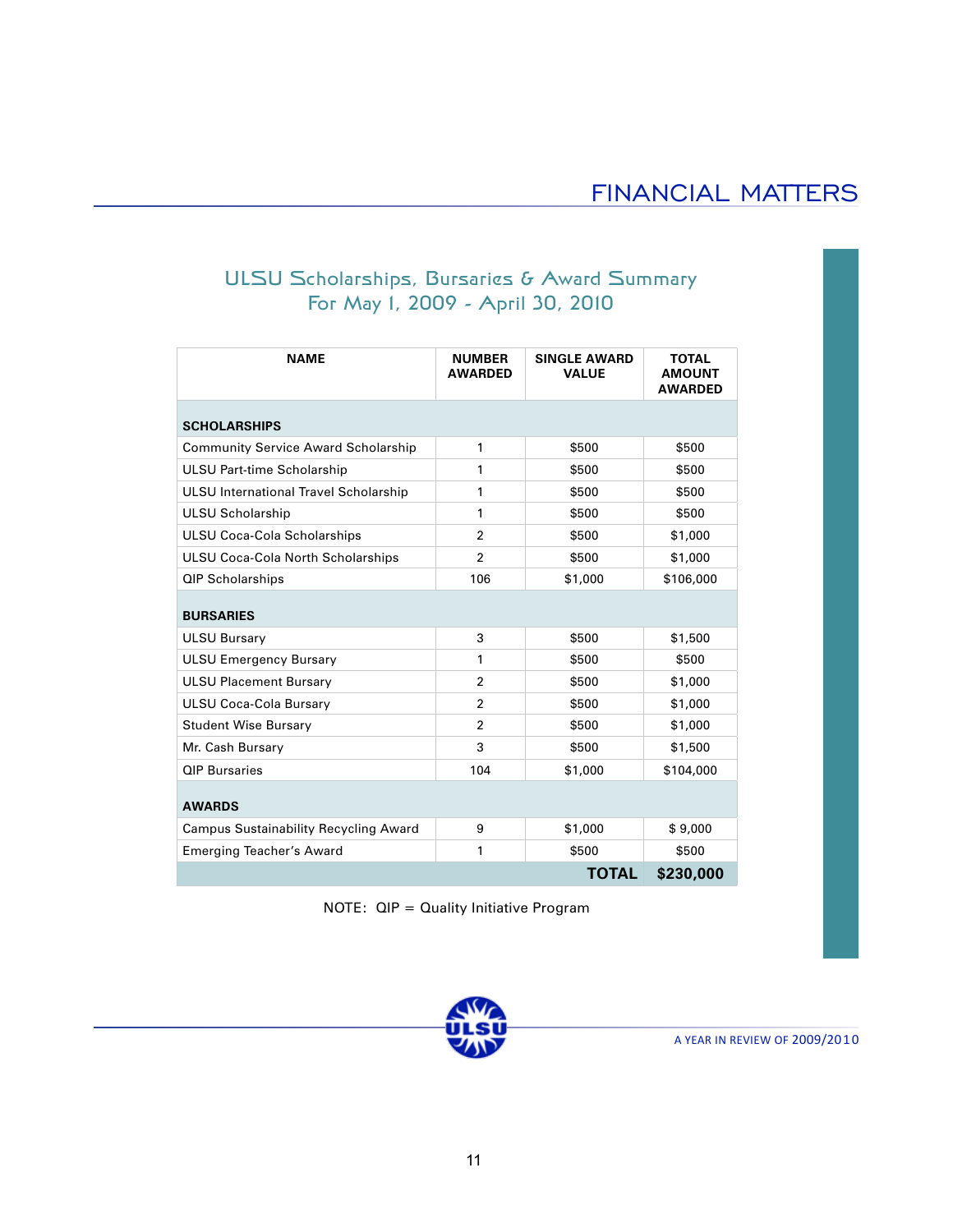### Health & Dental Plan

#### **ENROLMENT BREAKDOWN FOR THE HEALTH & DENTAL PLAN SEPTEMBER 1, 2009 - AUGUST 31, 2010**

Total Health Plan Enrolment **= 3808** --- Total Dental Plan Enrolment **= 3840**

#### **SEMESTER ADD-ON SUMMARY**

HP = Health Plan --- DP = Dental Plan

| <b>Fall Semester</b> |    | <b>Spring Semester</b><br><b>Total Add-ons</b> |    |           |    |
|----------------------|----|------------------------------------------------|----|-----------|----|
|                      |    |                                                |    |           |    |
| HP Family Add-on     | 47 | HP Family Add-on                               | 10 | HP Add-on | 91 |
| HP Single Add-on     | 17 | HP Single Add-on                               | 17 | DP Add-on | 87 |
| DP Family Add-on     | 42 | DP Family Add-on                               | 12 |           |    |
| DP Single Add-on     | 21 | DP Single Add-on                               | 12 |           |    |

#### **TOP PRESCRIPTION DRUG CATEGORY**

- 1. Oral Contraceptives
- 2. Antidepressants
- 3. Acne medication
- 4. Bronchodilators (treat Asthma)
- 5. Other Contraceptives
- 6. CNS Stimulant Agent (treat ADD)
- 7. Antiviral Agents
- 8. Adrenergic Agents
- 9. Erythromycins
- 10. Anticonvulsant Agents

RWAM Insurance Administrators INC. Accident Coverage underwritten by Co-Operators Life Insurance Co. Travel Assist serviced & administered by World Access Canada Inc. Plan arranged by Campbell & Co. Insurance Consultants Ltd.

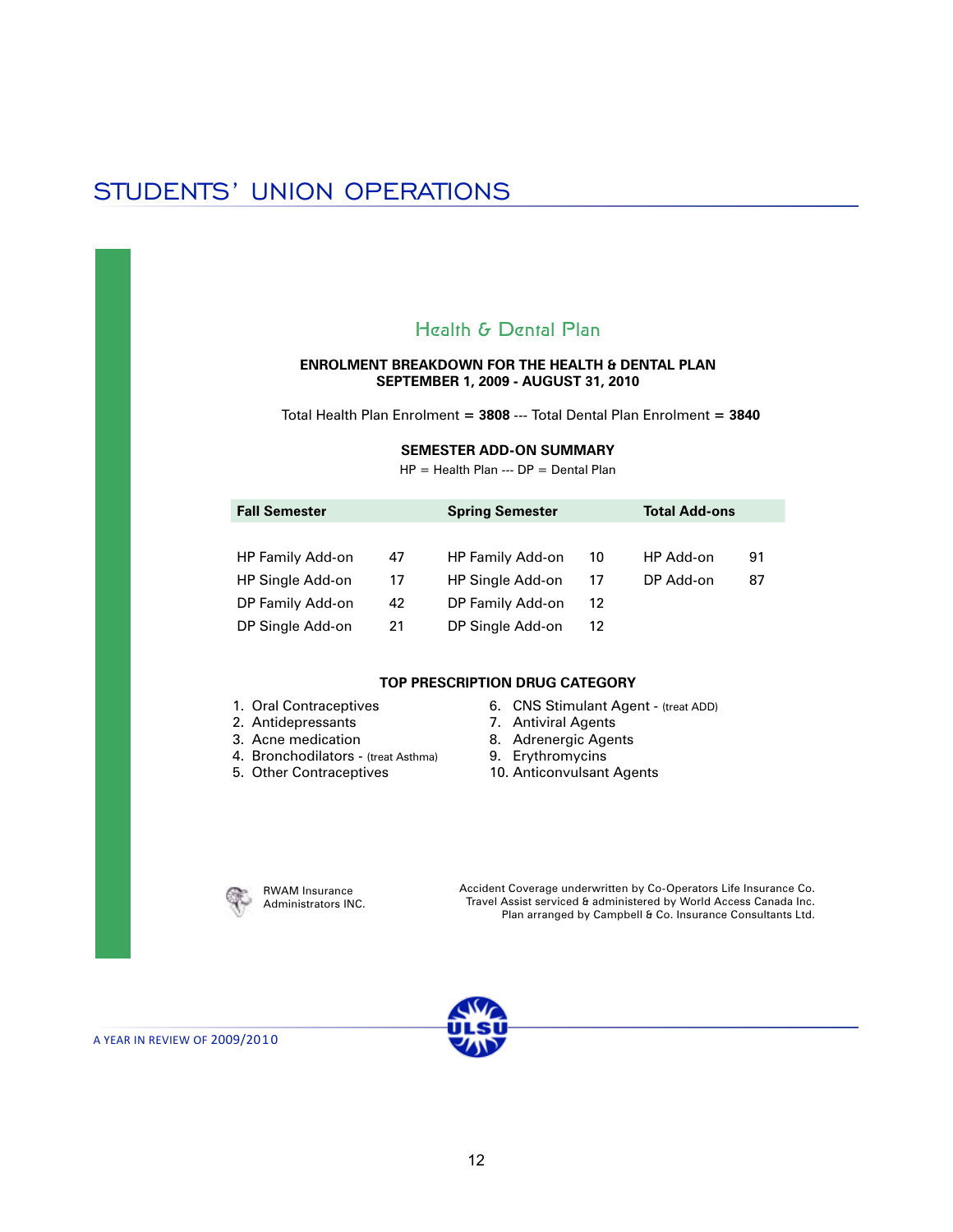### ULSU Food Bank Statistics Room Bookings



### ULSU Food Bank Statistics

| # OF NEW FAMILIES | # OF NEW SINGLES | # OF FAMILY HAMPERS<br><b>GIVEN OUT</b> | # OF SINGLE HAMPERS<br><b>GIVEN OUT</b> |
|-------------------|------------------|-----------------------------------------|-----------------------------------------|
| 11                | 59               | 26                                      | 177                                     |

With each hamper a \$25 gift card to Safeway was given out when available.

Food Bank cash donations  $= $6,627.65$ 

Thanks to all our donors, your generosity is very much appreciated! *(please see donation list on the sponsorship page)*

The administration of the Campus Food Bank was moved from the VP Internal's portfolio to the Health and Dental Administrator, Shelley Tuff, in part to support the confidentiality. Shelley did a great job with the Food Bank this year and having someone who can provide continuity from year to year will lead to an overall improvement during the years to come.

#### Room Bookings

| <b>ROOM</b>      | ULSU & U of L<br><b>BOOKINGS</b> | <b>CLUB</b><br><b>BOOKINGS</b> | <b>EXTERNAL</b><br><b>BOOKINGS</b> | <b>TOTAL</b><br><b>BOOKINGS</b> |
|------------------|----------------------------------|--------------------------------|------------------------------------|---------------------------------|
| Galileo's        | 46                               | 40                             |                                    | 91                              |
| <b>Ballrooms</b> | 68                               | 56                             | 29                                 | 153                             |
| Council Chambers | 110                              | 4                              | 19                                 | 133                             |
| Table Space      | 78                               | 39                             | 84                                 | 201                             |

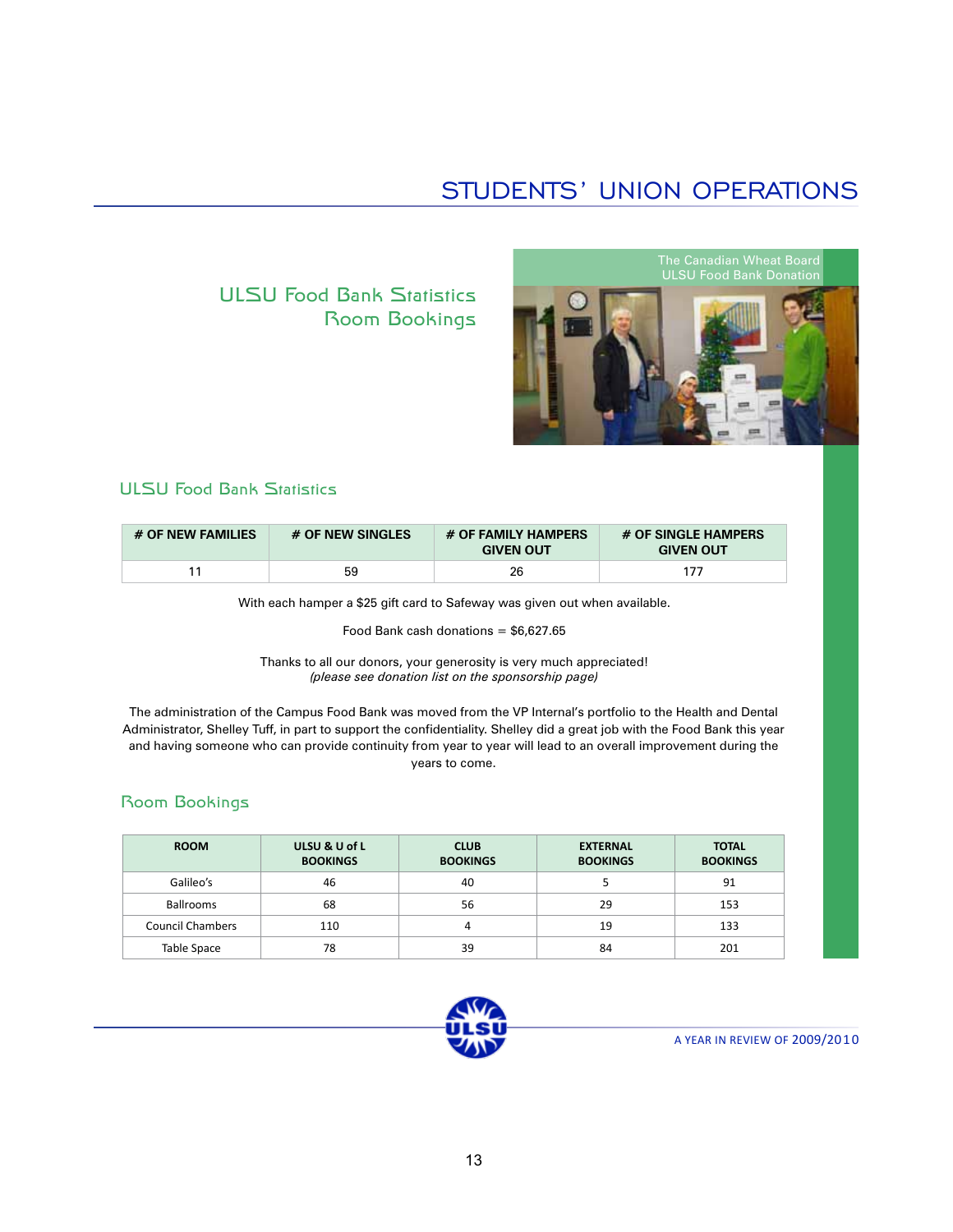

#### Club Policy & Alcohol

Before I began my term as VP Internal, I was aware of issues among student clubs regarding the ULSU club policies in relation to off campus events. Most of the concern was with the consumption and promotion of alcohol, as the ULSU legislation did not allow these activities to take place off campus.

Club Policy & Alcohol

Even though clubs have had many off-campus alcohol related events over the years, there was great concern with liability. As some clubs were adhering to the current policies and others were not, it became problematic. In reality, the events taking place were very reasonable, many of which were similar to that of a cabaret. I wanted to resolve the issues between off-campus events involving the service and consumption of alcohol and what I saw as the intention of the policy to disallow this type of event.

I reviewed the University of Lethbridge's advertising policy to find that it covered the issue quite extensively; nevertheless, there were still major concerns with opening up the ULSU to liability. After extensive consultation with the U of L Risk and Safety department (Toby Clark) and the ULSU insurer and legal council, it was determined the policy could be changed. David Green, the ULSU Operations Coordinator at the time, and I, researched how other universities handle events hosted by student clubs. We discovered that many of them had extensive requirements and procedures in place to assess and mitigate risk but still allowed events of this nature to take place. After continued discussion with Toby Clark to develop the details of a new policy, the new clubs policy was implemented. The new policy is largely modeled after Ryerson University, and will prove to be of great benefit to both the ULSU and clubs. Written by Cole Lehto, 4th year Philosophy major

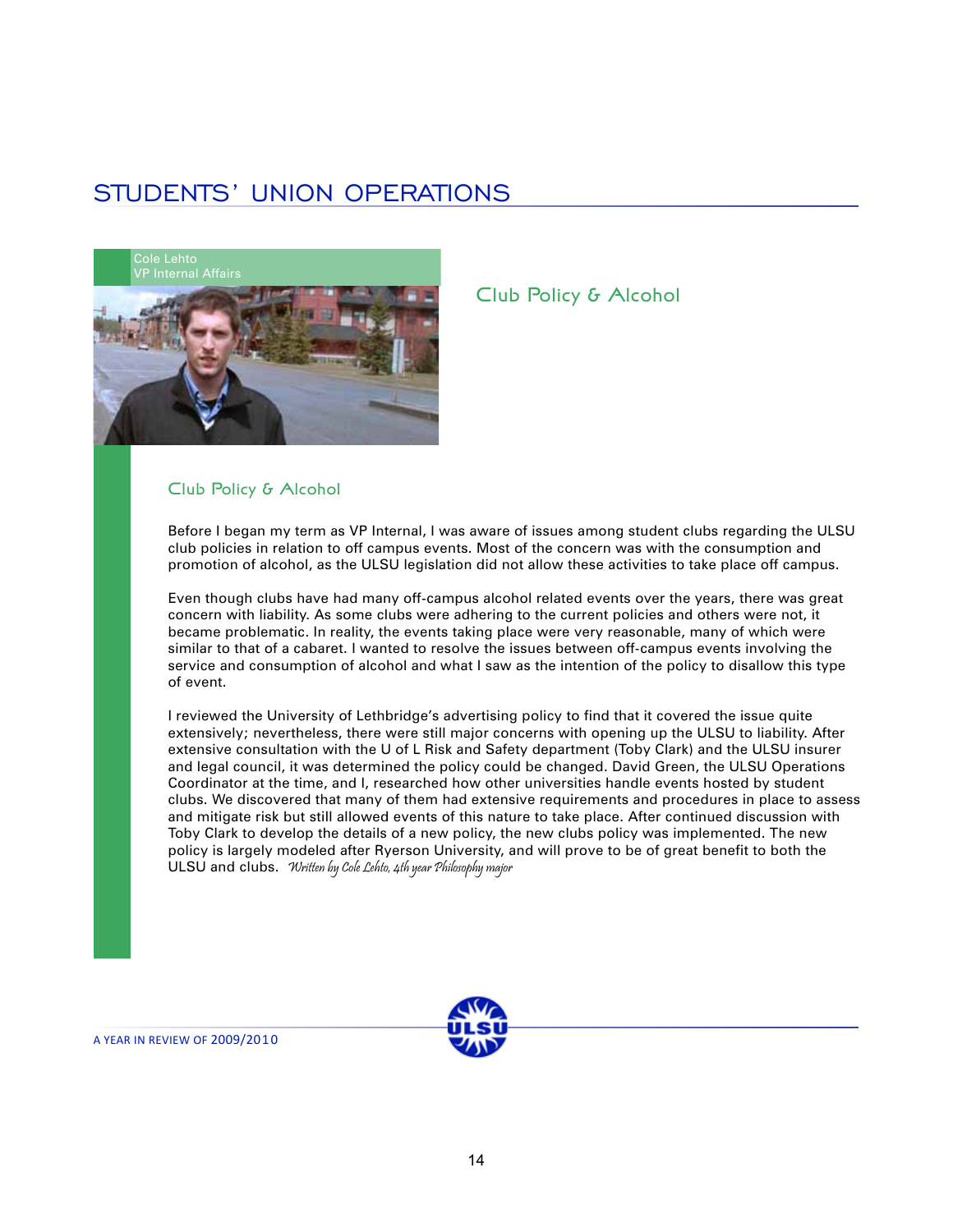### Ratified Clubs List of 2009-2010

Organization of Residence Students Rez Wars 2009-2010



### Ratified Clubs List of 2009-2010

- 1 Agriculture Students' Society
- 2 Amnesty International
- 3 Anthropology Club
- 4 Arts Society<br>5 Campus Con
- Campus Conservative Association
- 6 Catholic Community<br>7 Chemistry Biochemis
- 7 Chemistry Biochemistry Club<br>8 Cheerleading Club
- Cheerleading Club
- 9 Chess Club
- 10 Climbing Club
- 11 Education Undergraduate Society
- 12 English Student Society of Lethbridge
- 13 Film Club
- 14. Finance Club
- 15 Firespinning Club
- 16 Food and Beverage Club
- 17 French Club
- 18 Garden Club
- 19 Gay & Lesbian Integrity Association
- 20 Geography Club
- 21 Global Drums Club
- 22 Greek Life Club
- 23 Headbangers Club
- 24 Heads of Hip Hop
- 25 Health Sciences Undergraduate Association
- 26 Historical Society
- 27 Hope Student Ministries
- 28 Improv Club
- 29 International Student Association
- 30 Inter-varsity Christian Fellowship (IVCF)
- 31 Japanese Anime & Manga Society
- 32 Kids Help Phone Lethbridge Campus
- 33 KinPhyEd
- 34 Latter-Day Saints Student Association
- 35 Lethbridge Environmental Society
- 36 Lethbridge Students for Life
- 37 Liberal Association
- 38 Literature Club<br>39 Management S
- 39 Management Student Society (MSS)<br>40 Medieval Club
- Medieval Club
- 41 Mixed Curling Club
- 42 Model United Nations (MUN)
- 43 Music Society
- 44 Musical Theatre Society<br>45 Muslim Students' Associ
- Muslim Students' Association
- 46 Native American Students' Association<br>47 Organization of Residence Students
- **Organization of Residence Students**
- 48 Philosophy Club
- 49 Pre Med Club
- 50 Pro Choice Society
- 51 Psych & Neuroscience (PANiC)
- 52 Rotaract Club
- 53 Singers Club
- 54 Social Mathematicians
- 55 Social Work Student Society
- 56 Sociology Club
- 57 Speech & Debate Society
- 58 Surf Club
- 59 Tennis Club
- 60 Theatre Arts Society
- 61 Trolls Rubgy
- 62 Ultimate Club
- 63 Wind Orchestra Club
- 64 Yoga Club

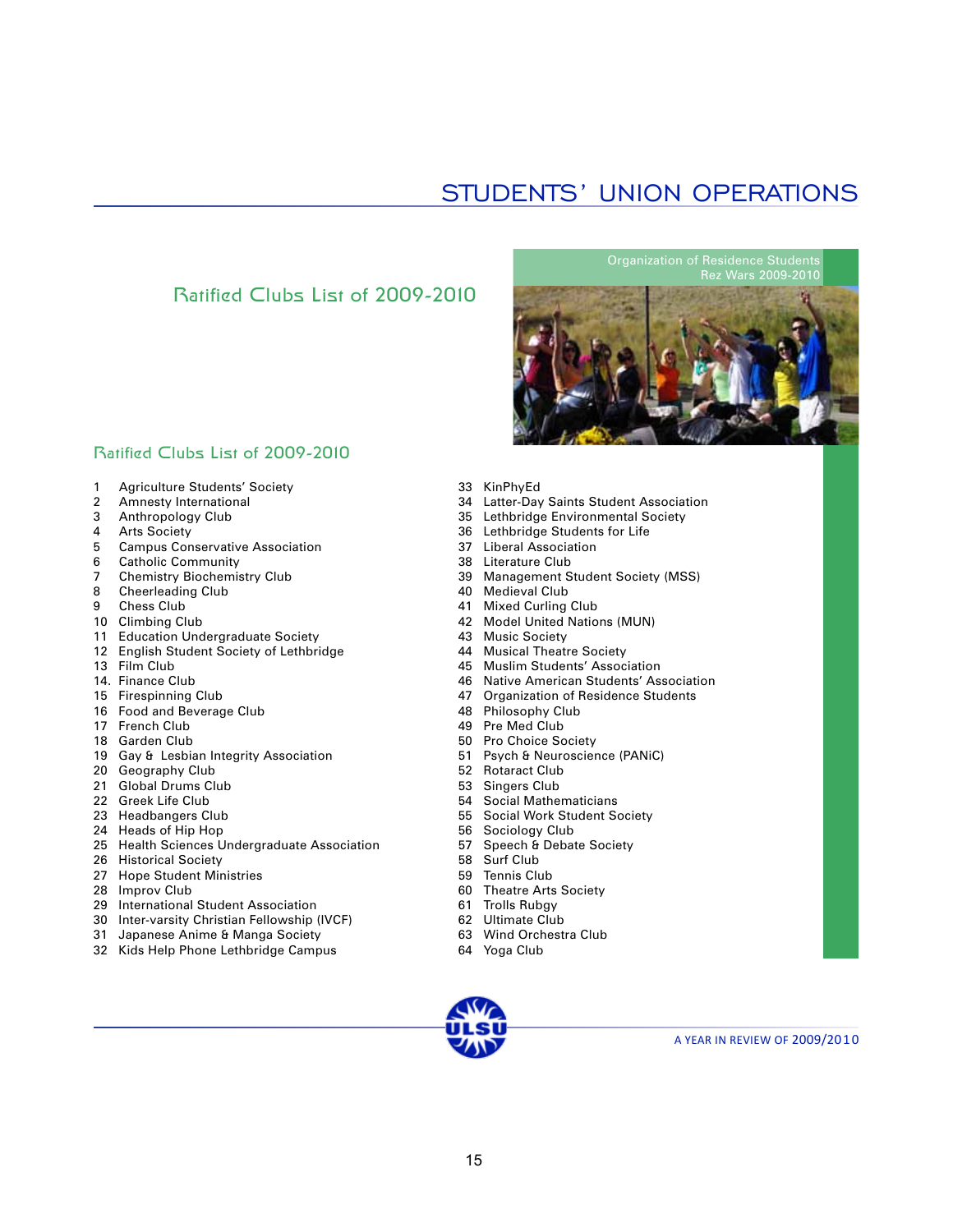

Fresh Fest Public Interest Alberta Club Rush Week

#### **Attendance Legend**

Invitation only: *limited* 0 - 100 people: *Low* 100 - 250 people: *Medium* 250 - 550 people: *High* 550 plus people: *Campus Wide*

#### 1. Fresh Fest

September 9-11, 2009 - Type: Welcome Bash/Frosh Week - Location: U of L Campus Cost: \$50.00 (Package), \$25.00 (Fresh U Jamboree) - Attendance: Campus Wide

Fresh Fest was designed to bring new students together during the first week of school and to expose them to residence, academics, the campus, friendship, partying and just plain fun. The four day event kicked off its first day with a barbeque, co-hosted by the Organization of Residence Students. On the second day of Fresh Fest, participants were treated to an outdoor movie. On the third day participants engaged in a Mexican-themed party called Fresh Fiesta in the campus pub. Frisbee Golf and Fresh U Jamboree were the events that capped off the week and were surely the highlight for all of the week's 400 Fresh Fest participants, and the other 687 students who attended the live outdoor music festival.

#### 2. Public Interest Alberta

September 15, 2009 - Type: Press Conference - Location: ULSU Office – Cost: \$0 - Attendance: Low

Public Interest Alberta launched "Don't Cut Us Out," a province-wide campaign which visited the University of Lethbridge Students' Union Office on September 15, 2009. Although the need for post-secondary education was greater than ever, provincial funding for the University of Lethbridge will see, a zero per cent increase in 2010 to 2012. This has been felt all around the institution because it has forced the University to eliminate staff, faculty and services. Speakers representing the Students' Union, the University of Lethbridge Faculty Association, the Graduate Students' Association and the University of Lethbridge, all spoke about the importance of postsecondary education.

#### 3. Club Rush Week

September 14-18, 2009 and January 11-15, 2010 Type: Rush Week – Location: U of L Atrium – Cost: \$0 – Attendance: Medium

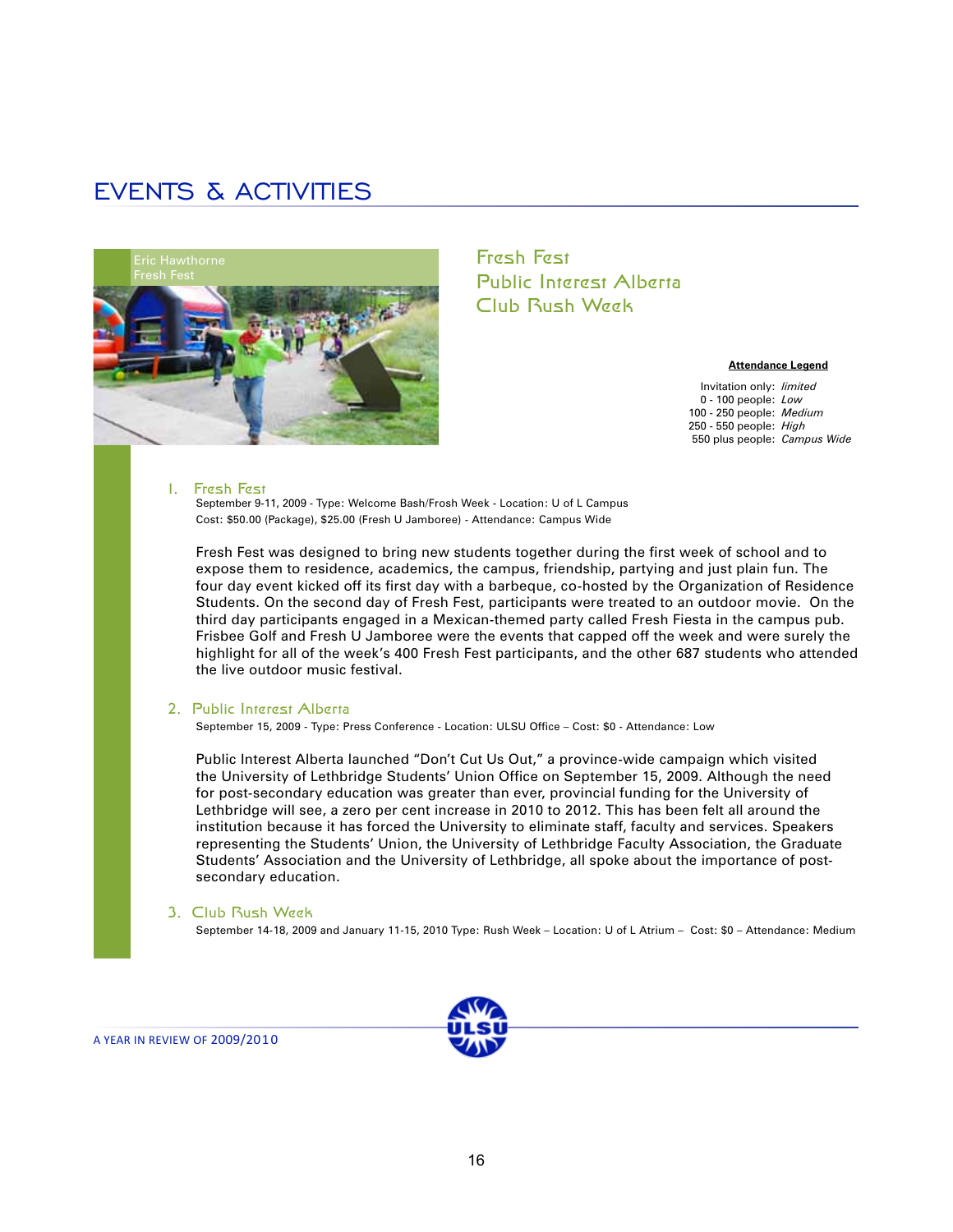### ULSU/IVCF Used Book Sale Rez Wars ORS/ULSU Global Justice Week



Club Rush week is a chance for new and returning students to learn about the 60 plus clubs that exist on campus. Tables were set up in the Atrium with club representatives on hand to answer any questions prospective members may have. It was also an opportunity for students to join clubs they are interested in becoming a part of.

#### 4. ULSU/IVCF Used Book Sale

September 9-23, 2009 & January 6-15, 2010 - Type: Used Book Sale - Location: Galileo's - Cost: Purchases - Attendance: Medium

The ULSU partnered with the Inter-Varsity Christian Fellowship club this year to provide students with a much needed service, a used book sale. Books for the sale were collected in September, again during finals week in December of 2009, and during finals week in April of 2010 for sale in September 2010. The partnership has proven successful thus far with an increase in awareness among new and returning students resulting in an increase in sales.

#### 5. Rez Wars ORS/ULSU

September 26, 2009 - Type: Coulee Clean Up - Location: U of L Breezeway - Cost: \$0 - Attendance: Low

Rez Wars was a competition among residence students that stimulated a good hearted match and engaged students in social activities. The event ran on a Saturday afternoon where participants were given 45 minutes to go into the Coulees, starting at the U of L Breezeway and pick up as much debris as possible. Debris collected by the participants was then divided into recycling and waste. A winning team was selected by having the greatest volume collected. The ULSU supported ORS in an attempt to clean up the community, not just for the students but for everyone.

#### 6. Global Justice Week

September 30, 2009 - October 2, 2009 - Type: Academic Speakers - Location: Galileo's, SU Ballroom B and PE250 - Cost: \$0 Attendance: Low

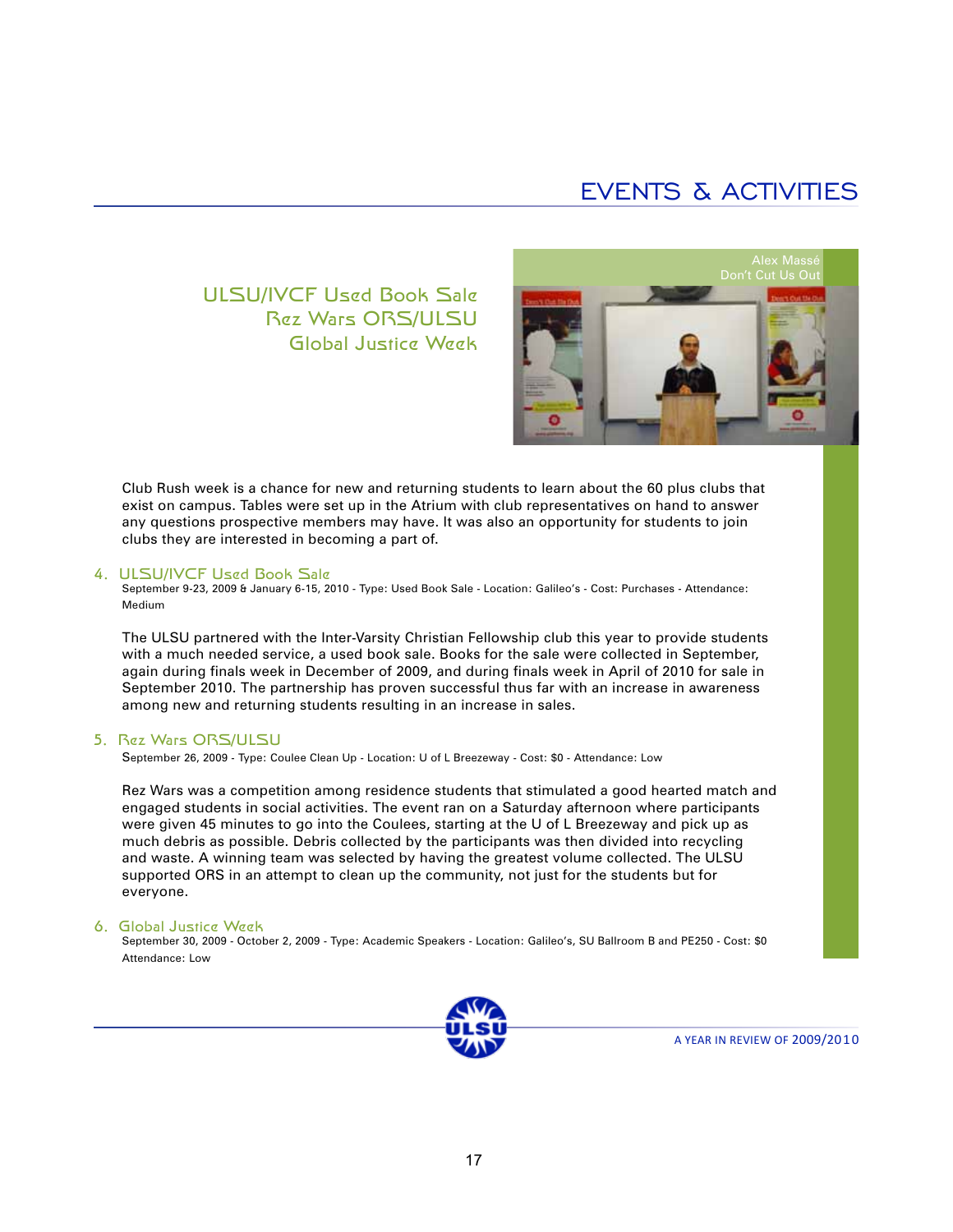

Calgary Flames Games in the Zoo Movie in the Zoo Imaginus Print Show

The three-day event, hosted by the ULSU in collaboration with Lethbridge Public Interest Research Group, the University of Lethbridge Graduate Students' Association and Amnesty International, featured many of the University's very own distinguished faculty, who spoke on a variety of issues that targeted Global Justice. A screening of the film "Our Land, My People," a documentary about the Lubicon Cree, was also shown. Iraq war resister, refugee claimant and co-author of "A Deserter's Tale," Joshua Key delivered a discourse about his experiences. Alex Neve, Secretary General of Amnesty International Canada delivered a lecture entitled, "Economic Insecurity, National Insecurity: Don't Lose Sight of Human Rights."

#### 7. Calgary Flames Games in the Zoo

October 2009 – May 2010 - Type: Flames Games - Location: The Zoo – Cost: \$0 – Attendance: Low

All weekday Calgary Flames Games were featured in the Zoo, as well as all Pay-Per View games. The Zoo is a proud fan of the Calgary Flames and featured many food and drink specials during at all weekday Flames games.

#### 8. Movie in the Zoo

October 15, 2009 - Type: Movie – Location: The Zoo - Cost: \$0 – Attendance: Low

The Hangover was shown on a large screen in the Zoo for anyone who wished to attend.

#### 9. Imaginus Print Show

 October 21-23, 2009 and February 8-10, 2010 - Type: Poster & Fine Print Sale – Location: U of L Atrium – Cost: Purchases Attendance: Campus Wide

Imaginus was an exhibition and sale of fine art reproductions and posters. Imaginus comes to the University twice a year and typically has a large turnout of students, staff, faculty and even Lethbridge community customers.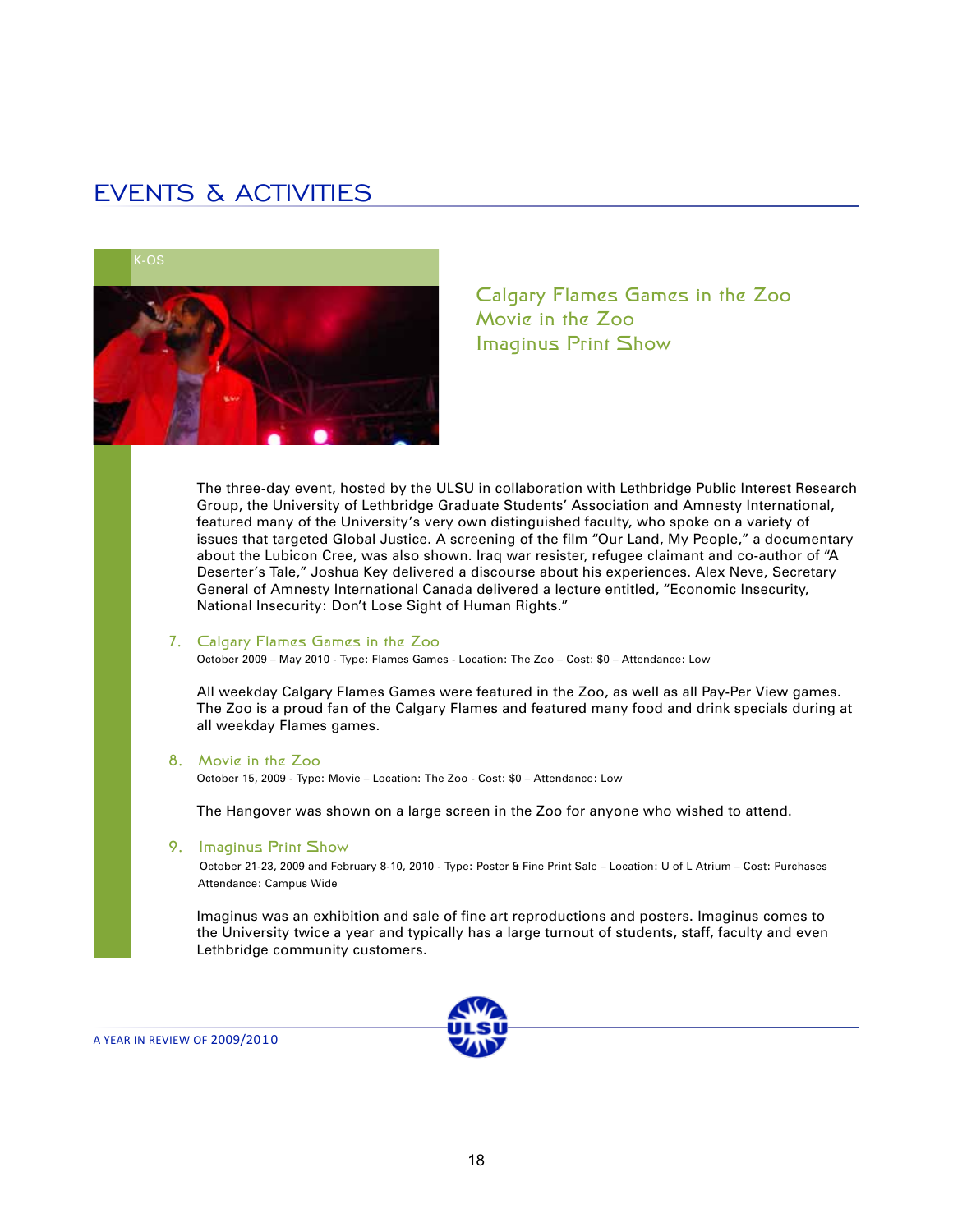### Robin Wiszowaty Halloween Cabaret ULSU Fashion & Food Drive





#### 10. Robin Wiszowaty

October 31, 2009 - Type: Speaker - Location: Galileo's - Cost: \$0 - Attendance: Low

It's often hard to imagine what life is like in developing countries, but Robin Wiszowaty gave a detailed account of her experiences while living in Kenya. Wiszowaty who was born and raised in Illinois has devoted her life to helping others. She has done this by immersing herself into Maasai life; she lived in a small Maasai village in Kenya with an adoptive family in a hut. She spoke solely in Swahili, and was forced to confront issues like extreme poverty, drought, corruption and female circumcision. Kenya is now home for this fearless young woman. She splits her time between her adoptive family in Kenya and her Toronto residence. Wiszowaty is an author, a motivational speaker, and she is serving as the Kenya Program Director for Free The Children in Kenya. Wiszowaty has written a memoir that details her experiences and struggles while living in Kenya entitled: My Maasai Life: From Suburbia to Savannah.

#### 11. Halloween Cabaret

October 31, 2009 - Type: Cabaret - Location: The Zoo - Cost: \$0 - Attendance: High

The ULSU hosted their annual Halloween cabaret in the Zoo where students were invited to dress up in their halloween costumes and socialize with friends, old and new.

#### 12. ULSU Fashion & Food Drive

October 26 – November 6, 2009 and November 9, 10, 12, 13, 2009 Type: Used Clothing Sale and Food Drive - Location: SU Ballroom A - Cost: Non-perishable Food Item - Attendance: Medium

The University of Lethbridge Students' Union and Faculty of Education students hosted the first ever "ULSU Fashion & Food Drive" in November. From October 26th to November 6th gently-used clothing, along with food and cash donations, were collected on campus and the community. Clothing collection sites were set up around campus, as well as various locations in the community. Once the donations were in and sorted, the clothing sale and food drive began, and

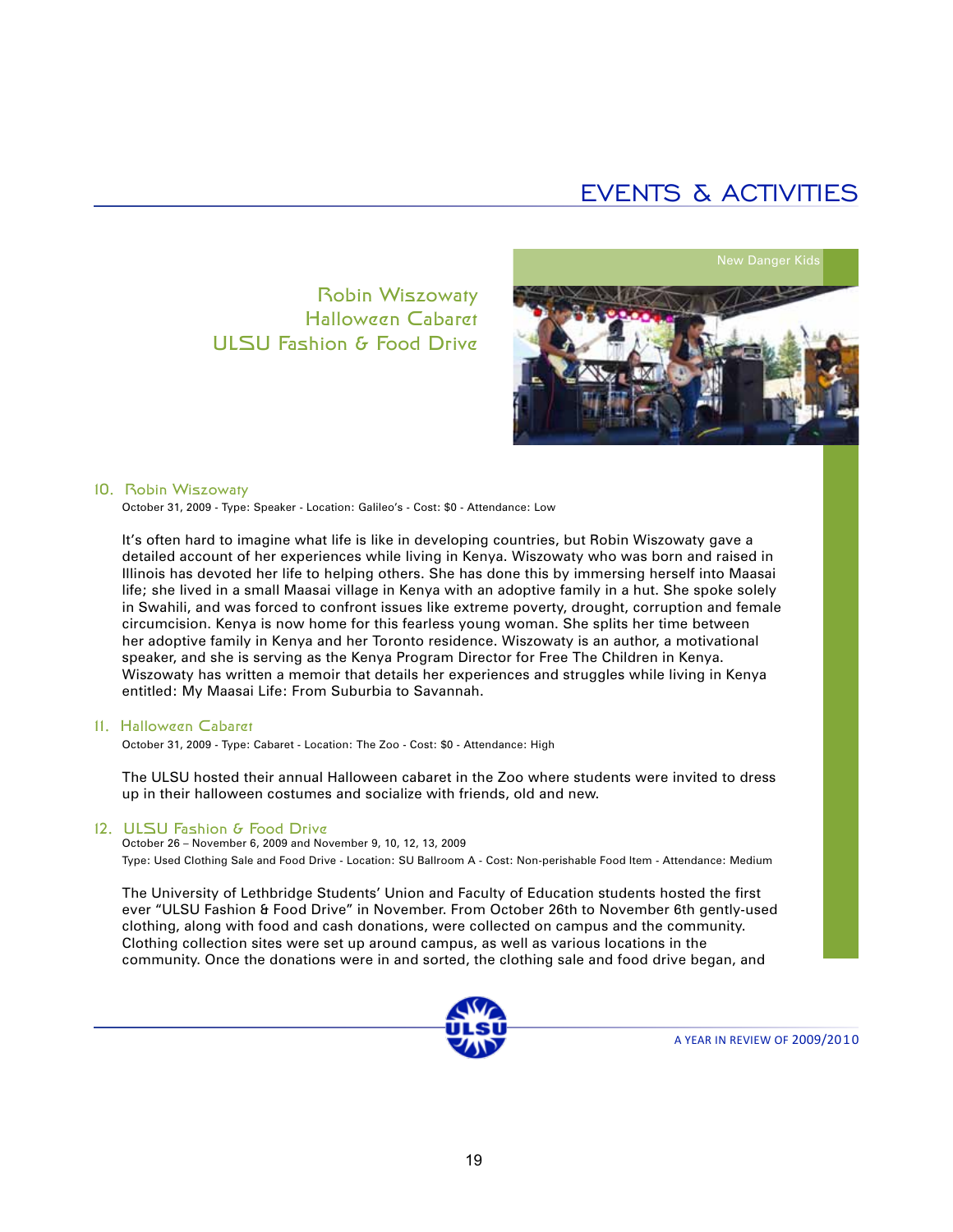

deJourdan's Photo Graphics Hooray to Poo Day Ender Bender Student Speaker Challenge

ran from November 9th to the 13th from 10 a.m. to 4 p.m. Entrance into the sale was granted to individuals who donated a non-perishable food item, once inside clothing could be purchased for \$2-\$5 per item. All proceeds raised went to establish a scholarship to assist future teachers during their internship and first year in the profession, all food donations went to the ULSU Food Bank, which assists students in need throughout the year.

#### 13. deJourdan's Photographics

 November 10, 12, 13, 2009 and February 1-12, 2010 Type: Graduation Photos – Location: Students' Union Office – Cost: Purchases – Attendance: Medium

de Jourdan's was at the University of Lethbridge campus twice over the past year to take graduation photos for students. In addition to booking formal appointments, de Jourdan's was also on campus during convocation to help commemorate the special day.

#### 14. Hooray to Poo Day

November 5, 2009 - Type: Live Music – Location: The Zoo – Cost: \$0 – Attendance: Low

Goodbye Beatdown played live in the Zoo as a commemorative concert to mark the one year anniversary of Poo Day, the day the University was shut down due to a sewer backup.

#### 15. Ender Bender

Ender Bender – December 11, 2009 - Type: Cabaret – Location: The Zoo – Cost: \$0 – Attendance: High

Ender Bender is an annual cabaret in the Zoo that marks the end of classes for the Fall semester. This event is always very popular among students.

#### 16. Student Speaker Challenge

January 19, 27, February 2, 23, & March 2, 9, 2010 - Type: Speaker Challenge – Location: SU Ballroom A & Andy's Place – Cost: \$0 – Attendance: Low

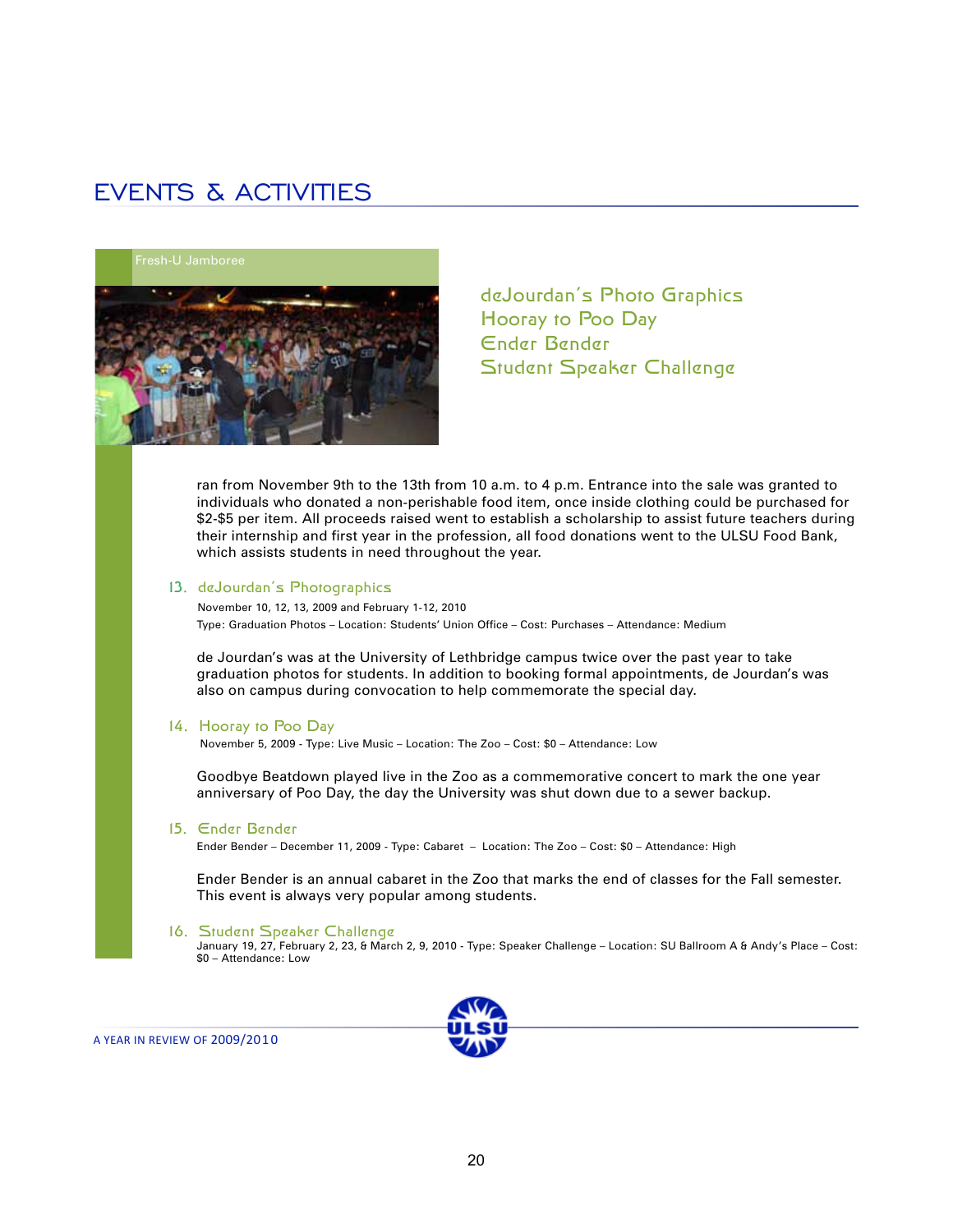### Michael Bernard Fitzgerald ULSU General Election Peak Week



SACPA on Campus, LPIRG and the ULSU invited students to a competition which answered the question "What is the value of post-secondary education to the world?"

#### 17. Michael Bernard Fitzgerald

February 2, 2010 - Type: Live Music – Location: The Zoo – Cost: \$15.00 – Attendance: Medium

Michael Bernard Fitzgerald and the Loud Love Choir + Shayla Miller and Sidney York performed live in the Zoo. MBF is no stranger to playing for the University of Lethbridge students; he is a popular act on campus.

#### 18. ULSU General Election

February 8 - March 4, 2010 - Type: General Election – Location: Students' Union – Cost: \$0 – Attendance: Medium

All student council positions were available in the ULSU General Election. Students were invited to participate in a lively Town Hall speech and debate session by asking candidate's questions and listening to what candidates hope to accomplish if elected. Once online voting closed, results were announced to a packed crowd at the Zoo.

#### 19. Peak Week

February 22-26, 2010 - Type: Academic Speakers – Location: U of L Campus – Cost: \$0 – Attendance: Low

Some of Canada's most important authors and commentators spoke at the University of Lethbridge during Peak Week, which was a week of educational events exploring peak oil and related issues. Peak oil is the point in time when the rate of oil production reaches its highest level and begins an immutable reduction. Peak Week's keynote speaker was Dr. Thomas Homer-Dixon, a Governor General award-winning author and one of Canada's top academics. Other presenters included award-winning Alberta author and journalist Andrew Nikiforuk, as well as some of the University of Lethbridge's finest faculty. An educational display was set up in the U of L atrium in an attempt to draw attention to this growing problem.

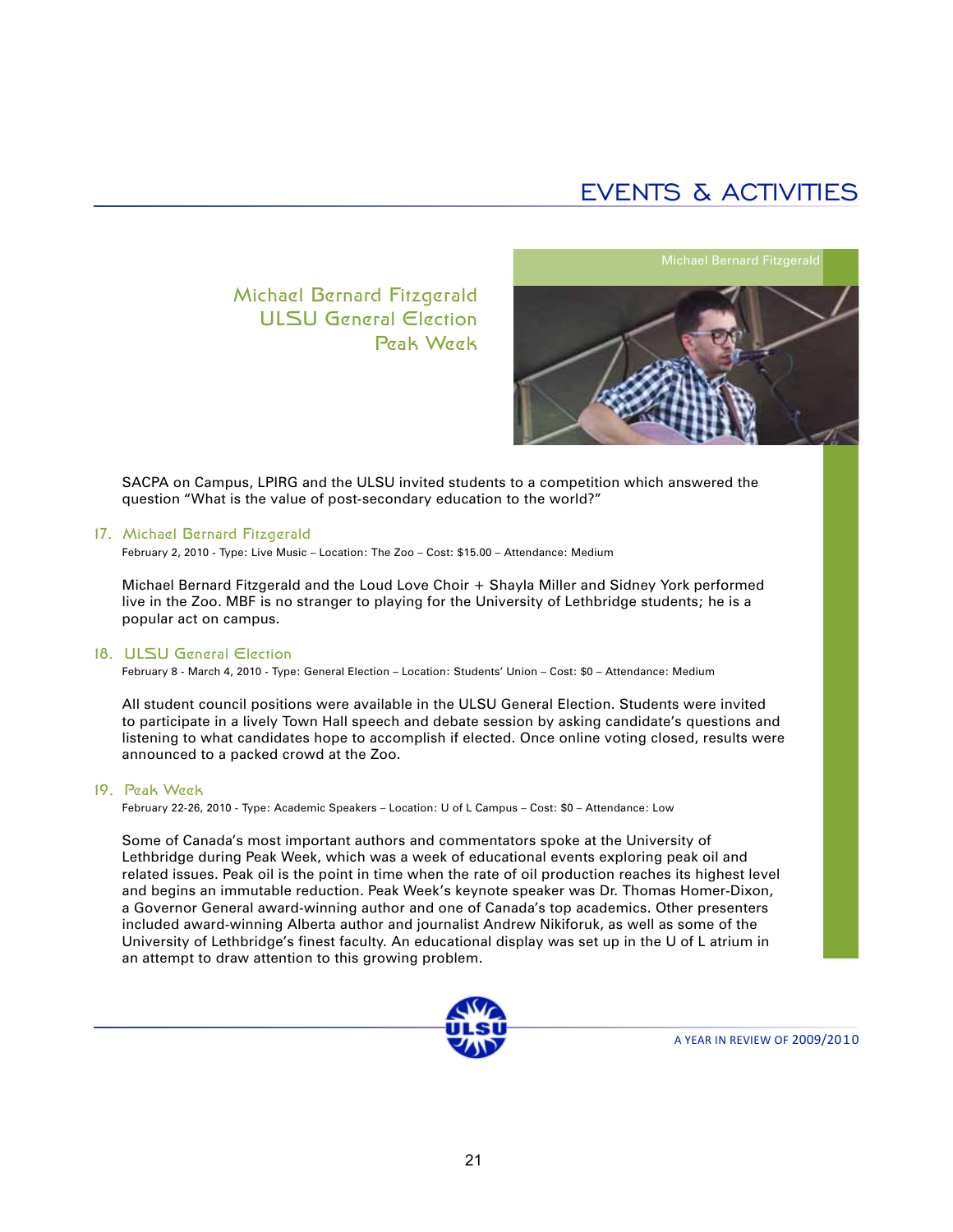

Michael Nolan Launch Hey Ocean Concert ULSU By-Election

#### 20. Michael Nolan Launch

February 22, 2010 - Type: Raffle Launch – Location: Atrium – Cost: \$0 – Attendance: Low

President and Vice-Chancellor Dr. Bill Cade, announced the donation of his 1984 BMW 325e, affectionately named Michael Nolan, to the ULSU. The car was raffled off with all the proceeds going toward student scholarships.

#### 21. Hey Ocean Concert

Hey Ocean Concert – March 4, 2010 - Type: Live Music – Location: The Zoo – Cost: \$12.00 – Attendance: Medium

The ULSU brought Hey Ocean back to Lethbridge. Hey Ocean is a fun infectious four member group from Vancouver that weaves catchy pop/rock with jazz and funk. Over the past two years, the group has been touring constantly throughout Canada and has been rapidly growing a steady fan base. They have been receiving constant praise for their live shows and are often described as one of Canada's best up-and-coming bands.

#### 22. ULSU By-Election

March 8-25, 2010 - Type: By-Election – Location: Students' Union – Cost: \$0 – Attendance: Medium

Due to the lack of nominations in the ULSU General Election, a by-election was held immediately following the General Election to fill the remaining vacant positions. Vice-President Internal Affairs and the following General Assembly positions were filled in the by-election: Fine Arts Rep, Education Faculty Rep, International Rep and Edmonton Campus Rep. The remaining positions of Calgary Campus Rep, First Nations, Inuit, Métis Rep, Board of Governors Rep and Management Rep will be voted upon in September 2010.

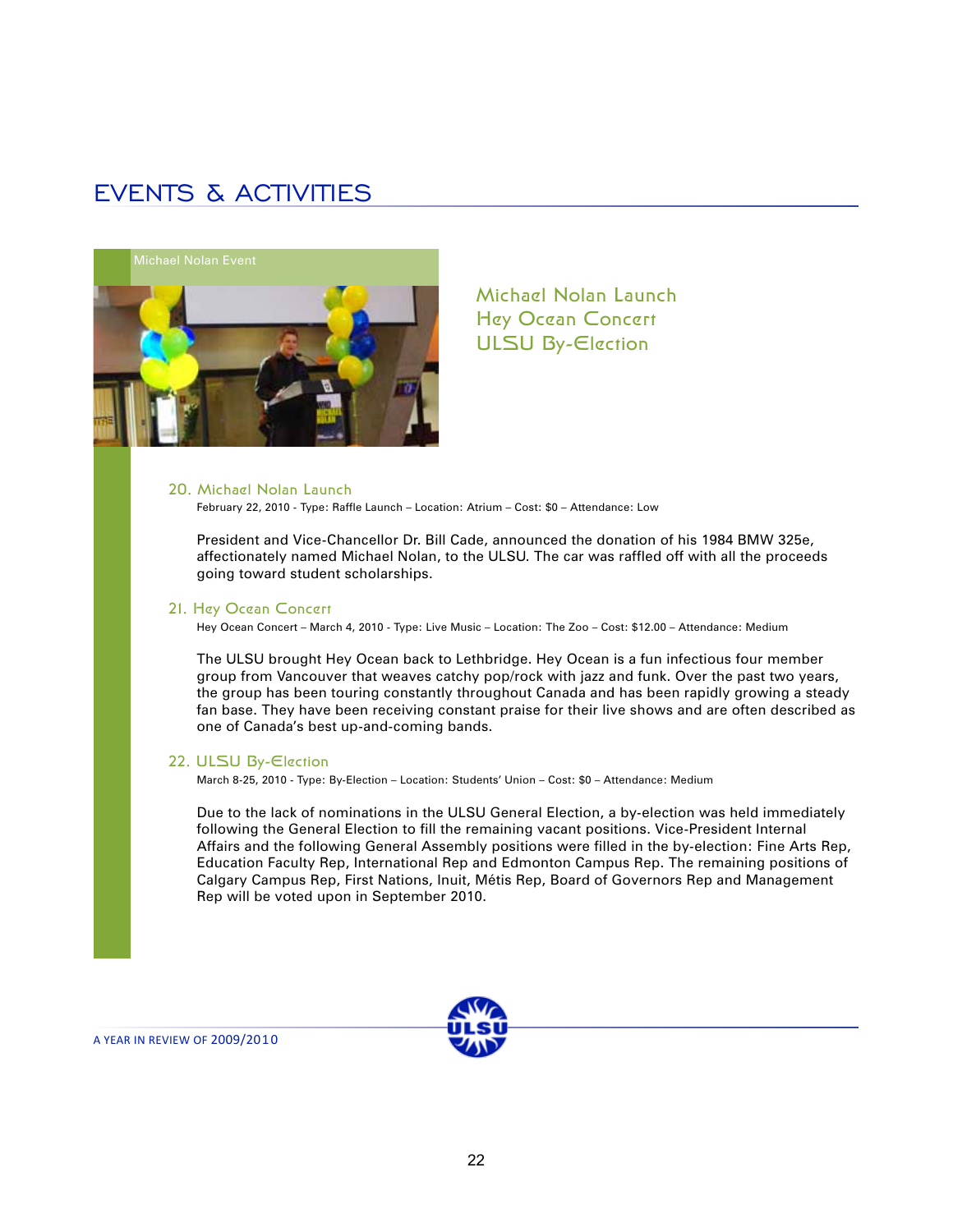The Last Lecture Michael Nolan Draw Last Class Bash



#### 23. The Last Lecture

April 8, 2010 - Type: Lecture – Location: PE250 – Cost: \$0 – Attendance: High

The 2009-2010 Last Lecture was the third annual tradition here at the University of Lethbridge. This was an opportunity for University of Lethbridge professors to share life lessons with students that cannot be learned in a classroom. This year's speakers were: Dr. Jan Newberry, (Anthropology), Dr. Jay Gamble, (English), and Dr. Louise Barrett, (Psychology). These distinguished members of the University of Lethbridge faculty delivered a hypothetical "Last Lecture" about life, love, and success.

#### 24. Michael Nolan Draw

April 16, 2010 - Type: Raffle Draw – Location: SU South Patio – Cost: \$0 – Attendance: High

Joshua Og, a University of Lethbridge student, was the winner of President and Vice-Chancellor Bill Cade's prized 1984 BMW 325e. President Cade donated the car to the ULSU to raffle off with all the proceeds going toward student scholarships. Raffle tickets were sold on and off campus from February 22nd to April 16th when the draw was made. Over 70 per cent of the tickets were sold raising well over \$7,000 that will be used to establish a student scholarship.

#### 25. Last Class Bash

April 16, 2010 - Type: Cabaret – Location: The Zoo – Cost: \$0 – Attendance: High

Last Class Bash was a popular student cabaret to mark the end of the spring semester. This event was the perfect opportunity for students to mingle with others and to celebrate the end of the year. Written by Abby Allen, Communications Coordinator

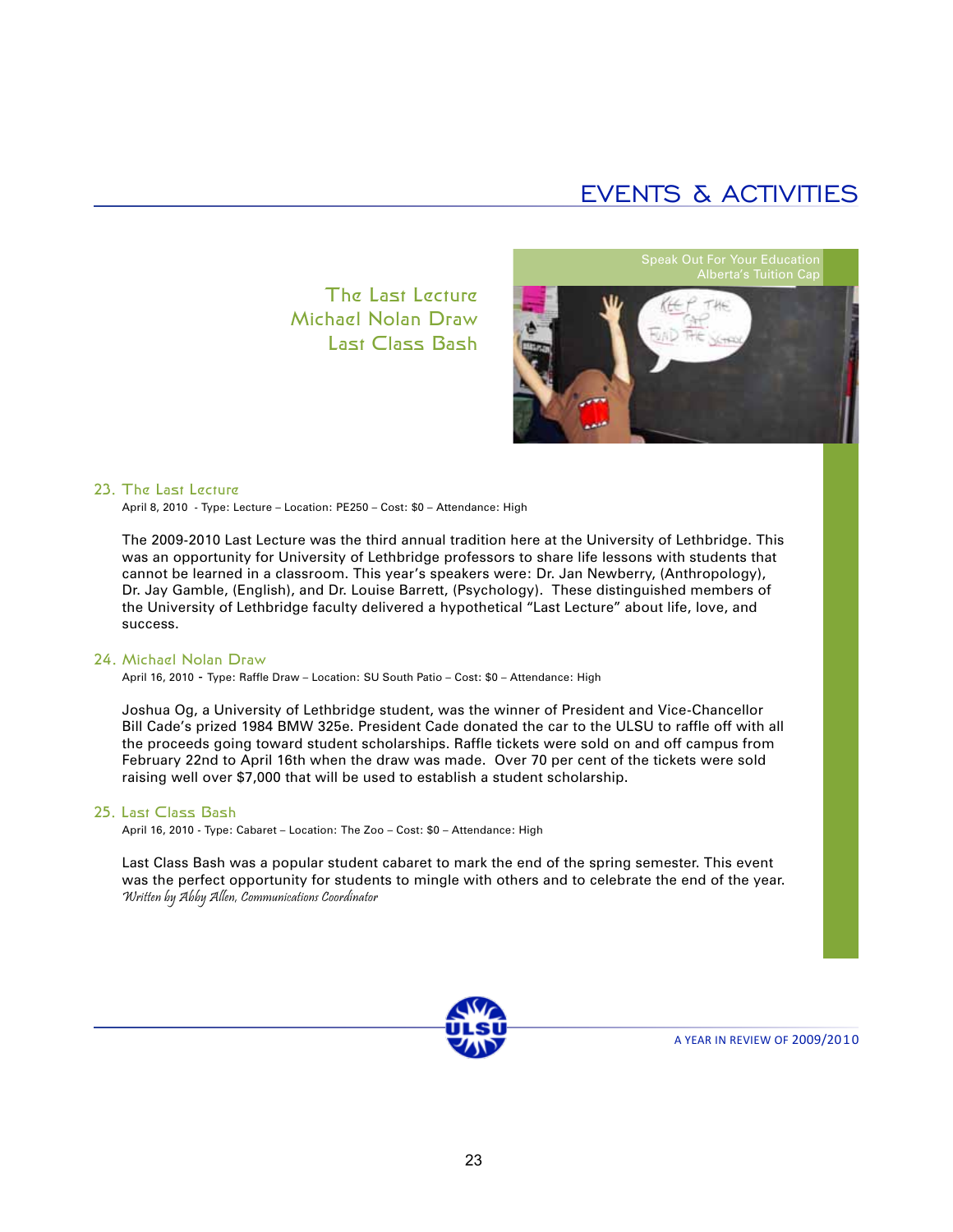### NOTABLE EVENT



#### Student Speaker Challenge

In 2009-2010, the ULSU remained a strong contributor to Southern Alberta Council on Public Affairs (SACPA) on Campus. This was a partnership between SACPA, the ULSU and the Lethbridge Public Interest Research Group (LPIRG). Among other events, SACPA on Campus hosted the second annual Student Speaker Challenge.

Student Speaker Challenge

The idea of the Student Speaker Challenge was to promote dialogue by offering students an opportunity to give oral presentations on a broad, socially relevant topic. This year, students were asked to speak on the value of post-secondary education to the world.

Each round consisted of talks by two students, only one of which would advance to the next round. The event attracted some excellent presenters and maintained a healthy audience throughout all seven rounds. It provided excellent academic programming and a venue for great dialogue between and among students and other community members. It also gave an opportunity for students to develop important speaking skills.

The event was generously supported by SACPA and the U of L, enabling the winners to receive large cash prizes. The winner of the challenge was incoming ULSU VP Academic Keith McLaughlin. Second place went to Kate Nesbitt while James Falconer and Keith Gardner tied for third. Written by Alex Massé, 5th year Political Science major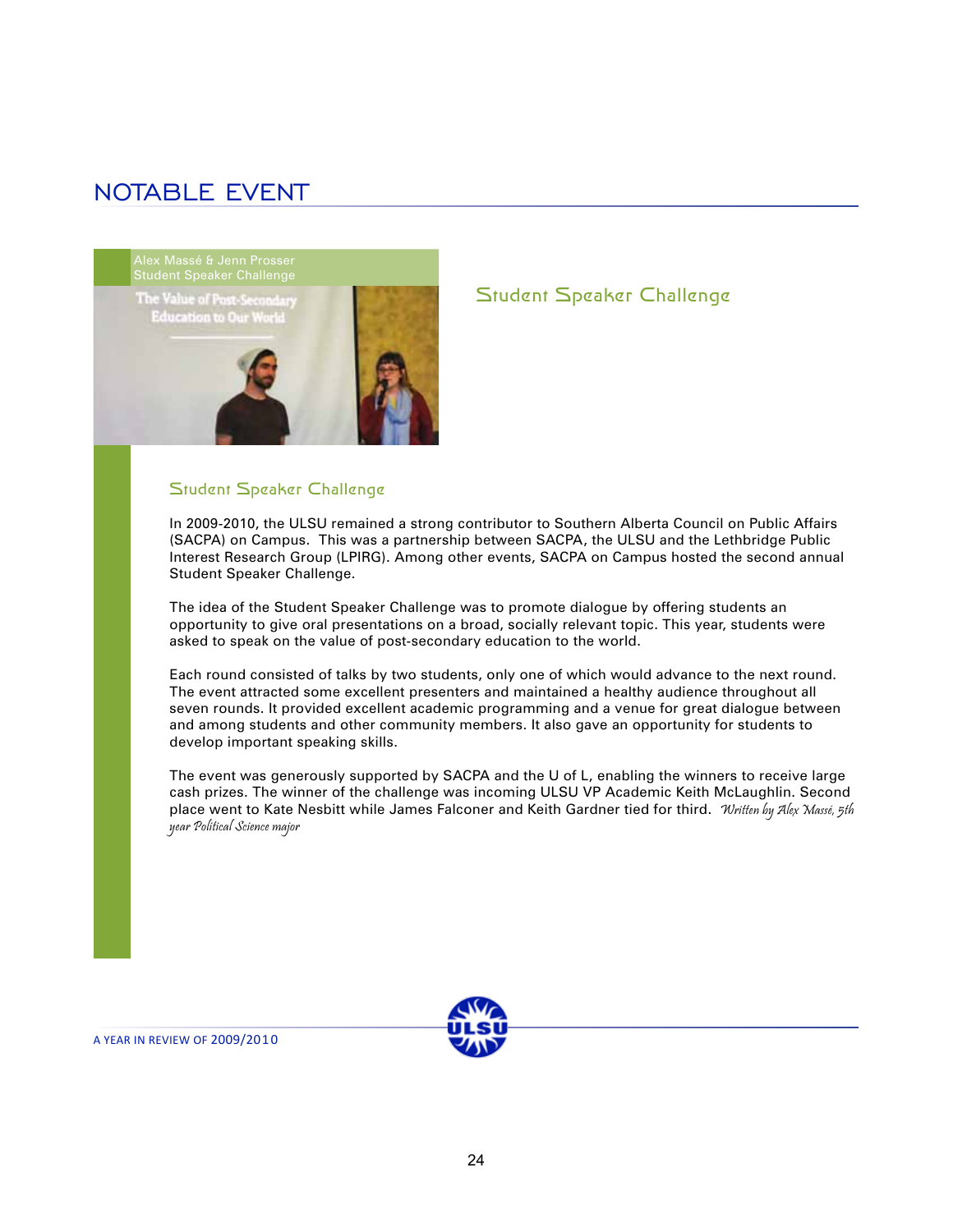### Green Initiatives - Campus Composting



### Green Initiatives - Campus Composting

The 2009-2010 ULSU General Election was full of candidates who showed an interest in "greening" our campus through a wide variety of progressive initiatives. Out of the many simple and cost effective ways in which the ULSU has the potential to greatly increase the sustainability of its operations, a campus wide composting project was seen as an excellent place to begin.

Following up on the energy produced during the campaign, a committee was quickly struck over the summer consisting of Jenn Prosser, Alex Massé, Allan Hall, Georgia Dale, Tiffany Muller Myrdahl, Stephen McGlenn, and Zack Moline. The first task of the committee was to research the different composting techniques in practice and to explore the existing composting systems in place at other university campuses. From this base of research, Jenn and Georgia drafted the committee's original composting proposal.

The proposal advocated the creation of a cheap enclosed bin system to be administered jointly by Waste Management and the Campus Community Garden Club (CCG). While the proposal seemed to be the most simple and manageable way to begin campus wide composting, it hit some initial snags in late December and early January. They felt that as their gardeners had to pay for their use of the garden, it would be unfair to impose extra work on them, work which they were worried would be too much for the club to handle in the first place. Additionally, they believed that the University needed to exert a greater effort to align itself within the sustainability goals of the Strategic plan, rather than simply giving student volunteer groups permission to pursue their own initiatives. After the proposal was updated with the concerns of the CCG, it was presented to the University of Lethbridge's Sustainability Committee. Unsurprisingly, the committee had some concerns of their own. The committee re-stressed some of the issues that were raised in the proposal such as the need to educate the student body on what types of organic material is compostable, and the need to empty the bins daily (to avoid pests and smell). After communicating that the bins needed to be emptied everyday, the committee stated that Waste Management would not be able to do this due to the budget cuts the department was facing. However, the committee did think it was reasonable for Waste Management to transport the compostable waste from level 1 of the SUB and level 4 of U-Hall to the com-

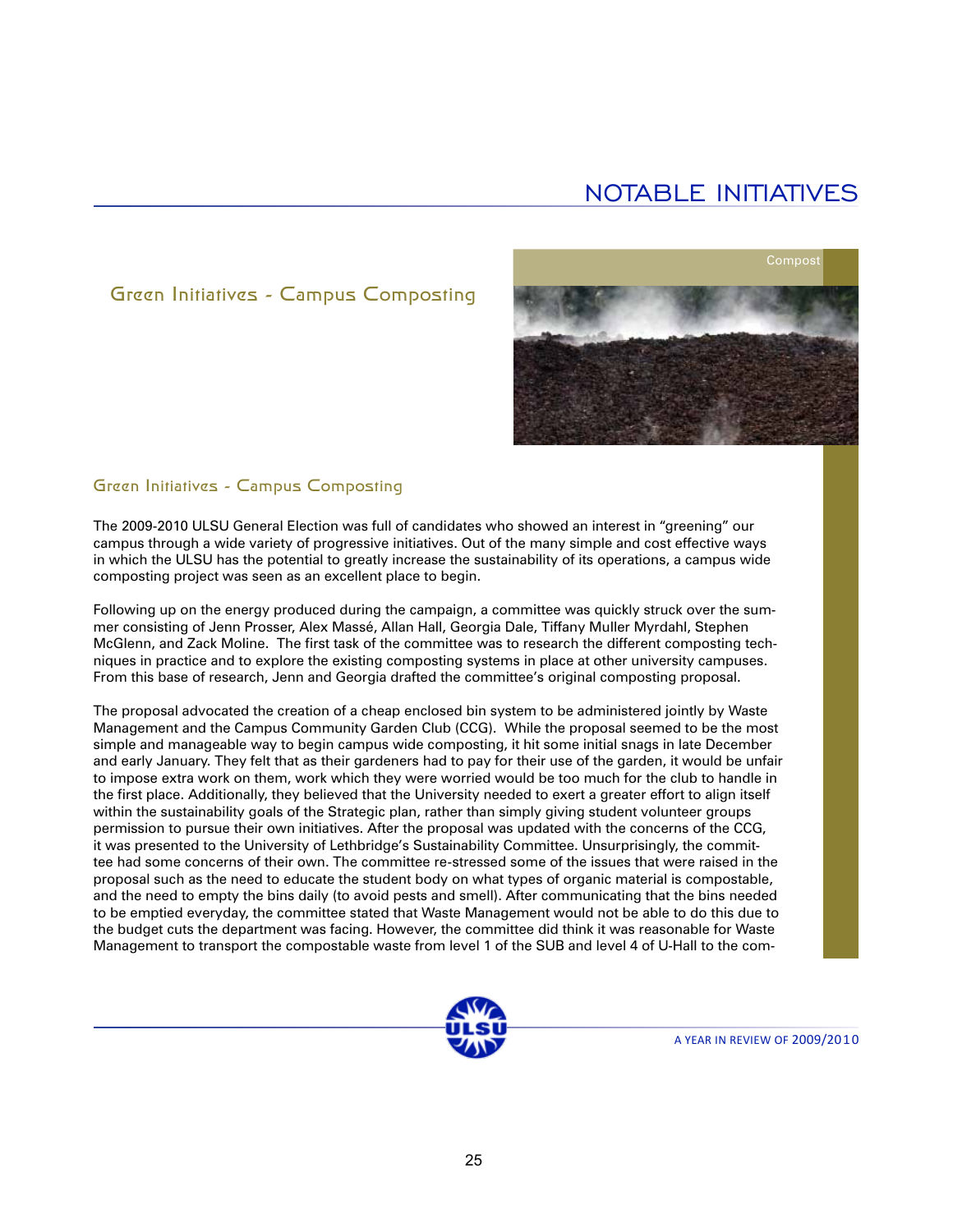**Fashion Drive Volunteers** 



### Fashion & Food Drive

post bin site. This left the committee with the difficult task of having to either find another labour source to administer the bins or to create a new volunteer force to do so.

With the concerns of the CCG and the Sustainability Committee in mind, the committee met with General Manager of the ULSU Cheri Pokarney to discuss the prospect of getting the ULSU vendors on board with the composting project. As the vendors already transport their own waste to level 1 of the SUB, they were chosen as the next step in the composting program. Jenn and Zack are scheduled to attend the next vendor meeting later in April to discuss the prospect of vendor composting.

Since Allan Hall and Zack Moline were both re-elected, it will give this project some continuity. With continued hard work, and some better luck, this project should be completed within the next year. Written by Zack Moline 2nd year Political Science/Economics Major

#### Fashion & Food Drive

The first ever Fashion & Food Drive was held in the fall of 2009 and was deemed a huge success. The premise of the drive was to collect clothing donations of both campus and city wide, in order to sell them for a profit, which was in turn was gifted to the ULSU Emerging Teacher's Award. The food bank portion of the event was incorporated as an entrance fee as "shoppers" were to give a non-perishable food item or a \$2 donation which all went to the ULSU Food Bank. We raised \$1,500 to go towards Education student scholarships and \$150 in addition to nearly 100 food items that were donated to the on-campus food bank.

The event was put together rather quickly and was sent off the ground with a lot of effort from a small number of people. A team of 4 education students was formed, each of whom donated a minimum of 50 hours. I personally donated at least 100 hours to this project over the span of two months during the full start to finish process of this project. We were also able to gain volunteer hours of approximately 45 U of L

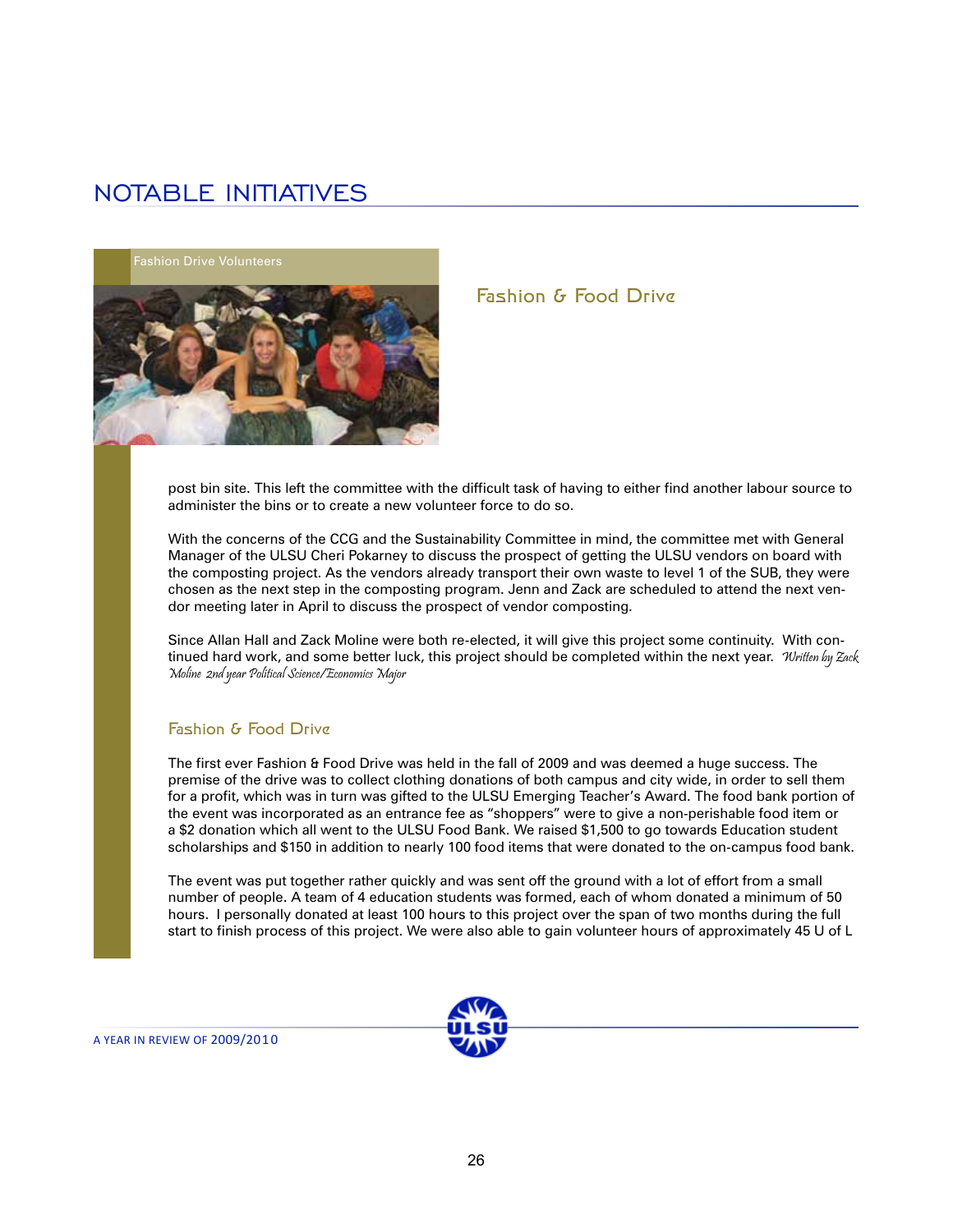### IVCF/ULSU Used Book Sale

Piles of Fashion Drive Clothe



students in order to staff the actual sale. This project would not have been possible without the assistance of so many willing volunteers.

Overall, there were a lot of hours donated to the event and it was felt by all to be worth the effort given. I attempted to spark the interest of other education students and GA members to continue this initiative during the Spring semester, however, this was not proven successful and with my recent relocation to Calgary, I was unable to host the event myself. I hope that this initiative is carried on in the following years by the Education representative who is elected for this upcoming term. If anyone has questions in regards to the Fashion & Food Drive in coming years they are more than welcome to contact me. Written by Sara Ritchie, 5th year Education, with a combined BA/BEd

### IVCF/ULSU Used Book Sale

The 2009-2010 year marked the first year that the ULSU worked with the Inter-Varsity Christian Fellowship (IVCF) to promote their used book sale, which IVCF soley operated in the past for over a decade. The used book sale worked on consignment, which was complimentary to the used book buyback that the bookstore offered. While the buy-back offered up to 50% on your books in cash, which is desirable for some students, the consignment nature of the IVCF/ULSU Used Book Sale allowed students to set their own price, which was desirable by other students. Since the IVCF/ULSU Used Book Sale was run by volunteers, overhead costs are much lower, causing the typical textbook to be cheaper than offered elsewhere. Small amounts of proceeds went towards overhead paid for by the ULSU, the operational costs of the IVCF club, and some towards charity. The IVCF/ULSU Used Book Sale was a valuable service offered by the two bodies for students, keeping money in student pockets, while promoting the used textbook exchange at the University of Lethbridge. Written by Jeremy Girard - 4th year Neuroscience major

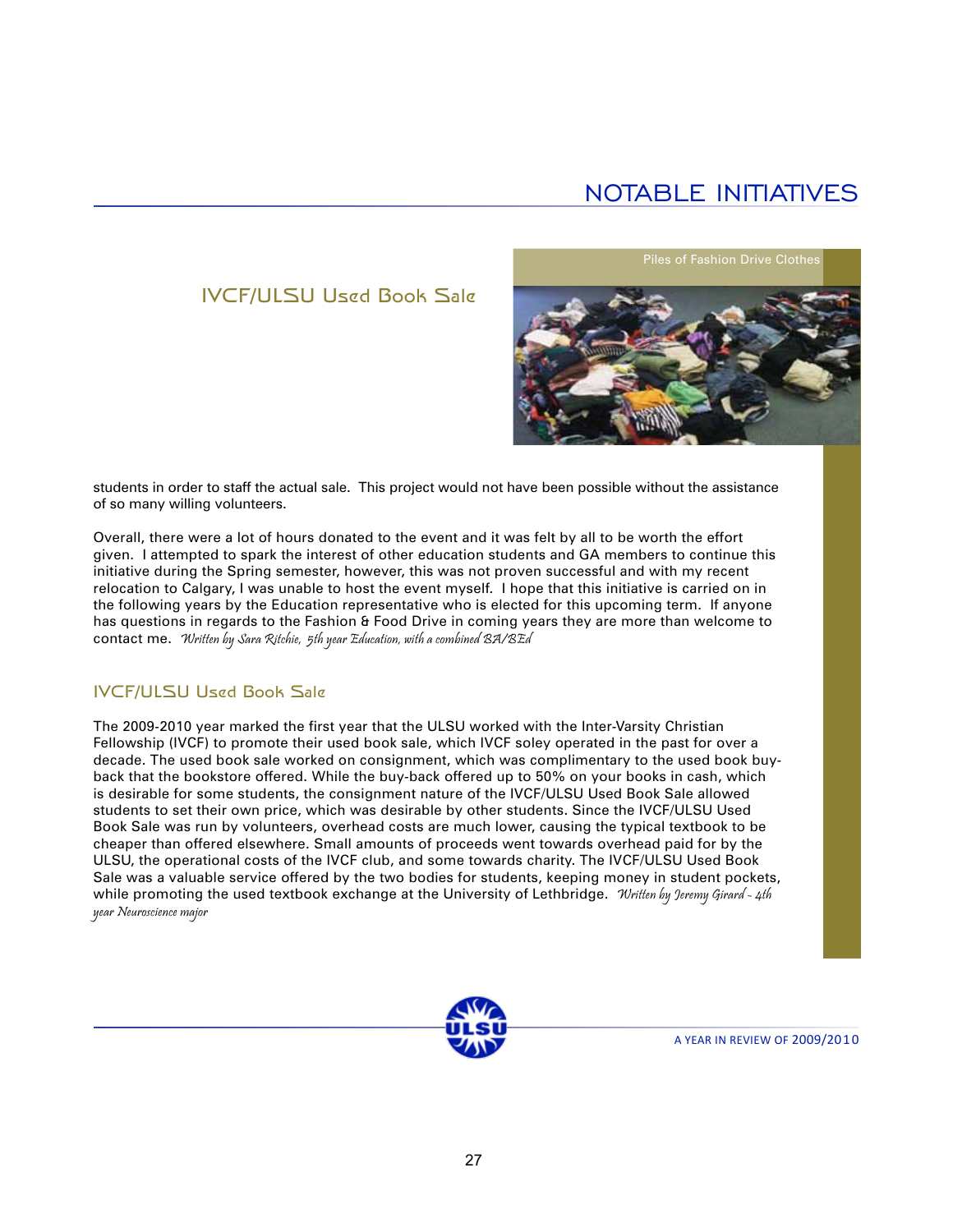

### National Student Survey Speak Out

#### National Student Survey

In 2009, the ULSU took part in Canada's first national, student-driven, student-run survey. This project was proposed by the Canadian Education Project, a think-tank focusing on post-secondary education. With help from student unions and advocacy groups across the country, the survey reached over thirteen thousand students. The Canadian Education Project has already released several reports on the findings, and has handed the data to participating groups to use for their own lobbying and advocacy efforts. Written by Alex Massé, 5th year Political Science major

#### Speak Out!

In February the ULSU hosted an event called Speak Out! For Your Education. That event was aimed at informing students about financial threats to students due to the Alberta government's plan to cut university funding and to suspend Alberta's tuition cap in order to pass on universities' costs to students.

The event encouraged students to write messages to the Government of Alberta in a speech bubble posted on a whiteboard, and to have their photos taken next to that speech bubble. The event collected hundreds of photos and an even larger number of letters to send to the Alberta government.

Through this event, ULSU volunteers were able to inform many U of L students about harmful decisions being made by the Province. The event also got media attention in Lethbridge, which brought the concerns of students to the public. Written by Alex Massé, 5th year Political Science major



28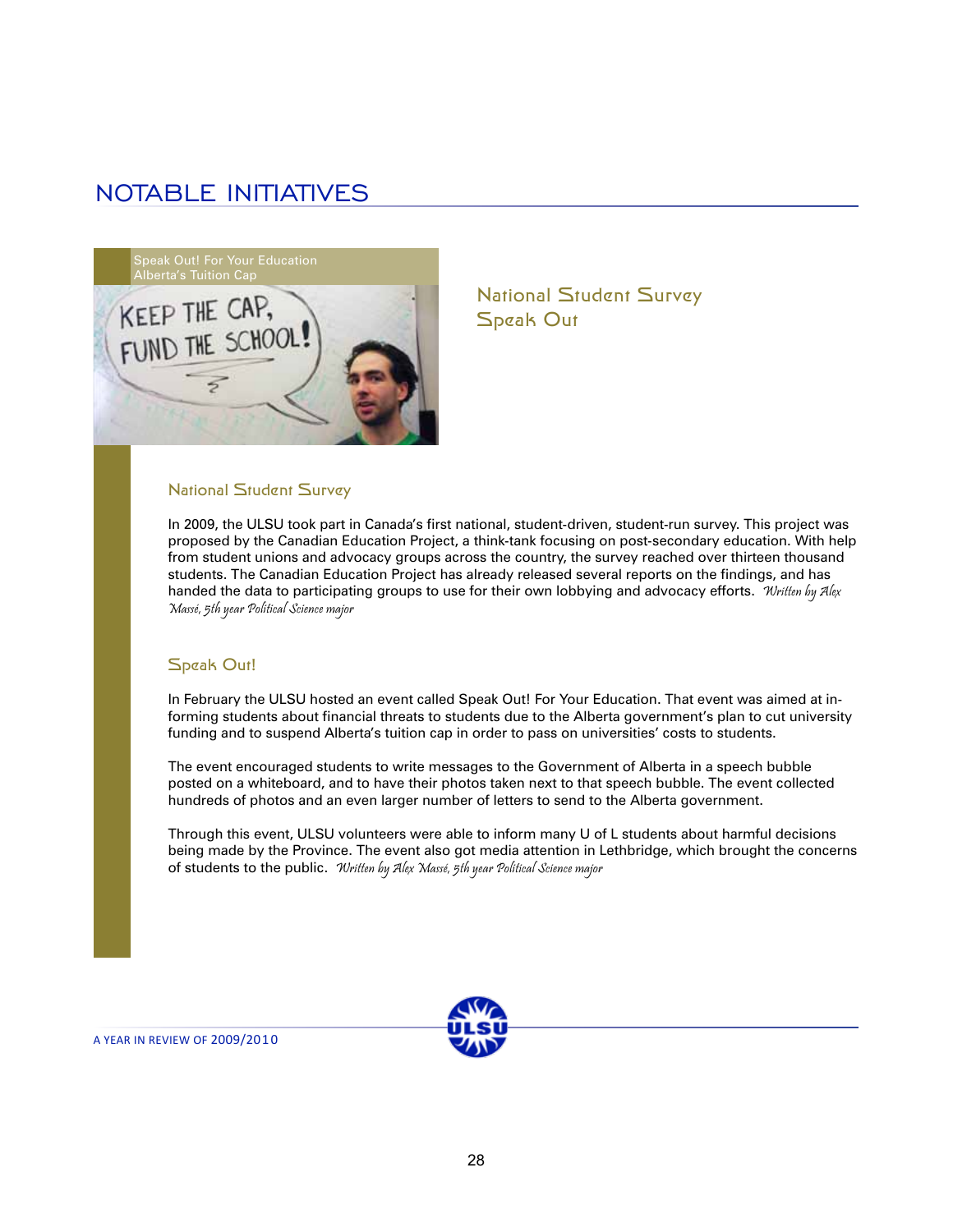the University of Lethbridge

Residence Village

### Property Tax on Student Dormitories

An effort had been made by the Executives, namely Jennifer Prosser, in discussion with the city, during the 2008-2009 year, to have property taxes on student dormitories forgiven. This effort was taken up on the municipal lobbying front by the 2009-2010 council but was also set as a lobby point by CAUS (the Council of Alberta University Students, which is the provincial lobby group consisting of the U of L, U of C, and U of A) at the CAUS change over retreat of 2009. The reason for this is that finding affordable housing is an issue for students at most institutions. Living on campus has great benefits to students because it aids in retaining students beyond their first year. Guaranteed residence is very helpful to both new and international students, and Alberta is one of the only Provinces without legislation addressing the matter.

After meeting with Lethbridge's Mayor, Bob Tarleck, it was clear to us that we needed to seek a joint effort with the University, primarily with the senior administration. Although most of our collaboration was done with Nancy Walker, U of L VP Finance & Administration, we also had support from Heather Mirau the head of Ancillary Services who provided greater detail about the benefit of living on campus. The task of creating a power point presentation was taken on by Nancy Walker's office, while both Alex Massé and I researched into other aspects of the argument. In November of 2009 City Council was addressed by Nancy Walker, Alex Masse', Jeremy Girard, and myself; the address was well executed and well received as the alderman debated heavily before voting on the issue. While I don't recall any alderman who directly opposed the resolution, most of the opposition was a desire to see the matter brought back in 2 years time, during the approval of the next 3 year budget.

The submission was approved to be filed as information and the city administration was instructed to look deeper into the matter and its budgetary feasibility. In February 2010 City administration brought back a recommendation to council that the City of Lethbridge continue to tax dormitories at the full multi-family rate. The argument was primarily that the mill rate would have to be raised to make up for the lost revenue and Council was not willing to do that. I feel the budget cycle was certainly a factor in the resolutions defeat but also given the current economic conditions a mill rate increase would be politically unfavourable. I believe these are the main factors, and because the University is committed to using the saved money to building new residencies, I hope future councils will pursue this issue again. Written by Cole Lehto, 4th year Philosophy major

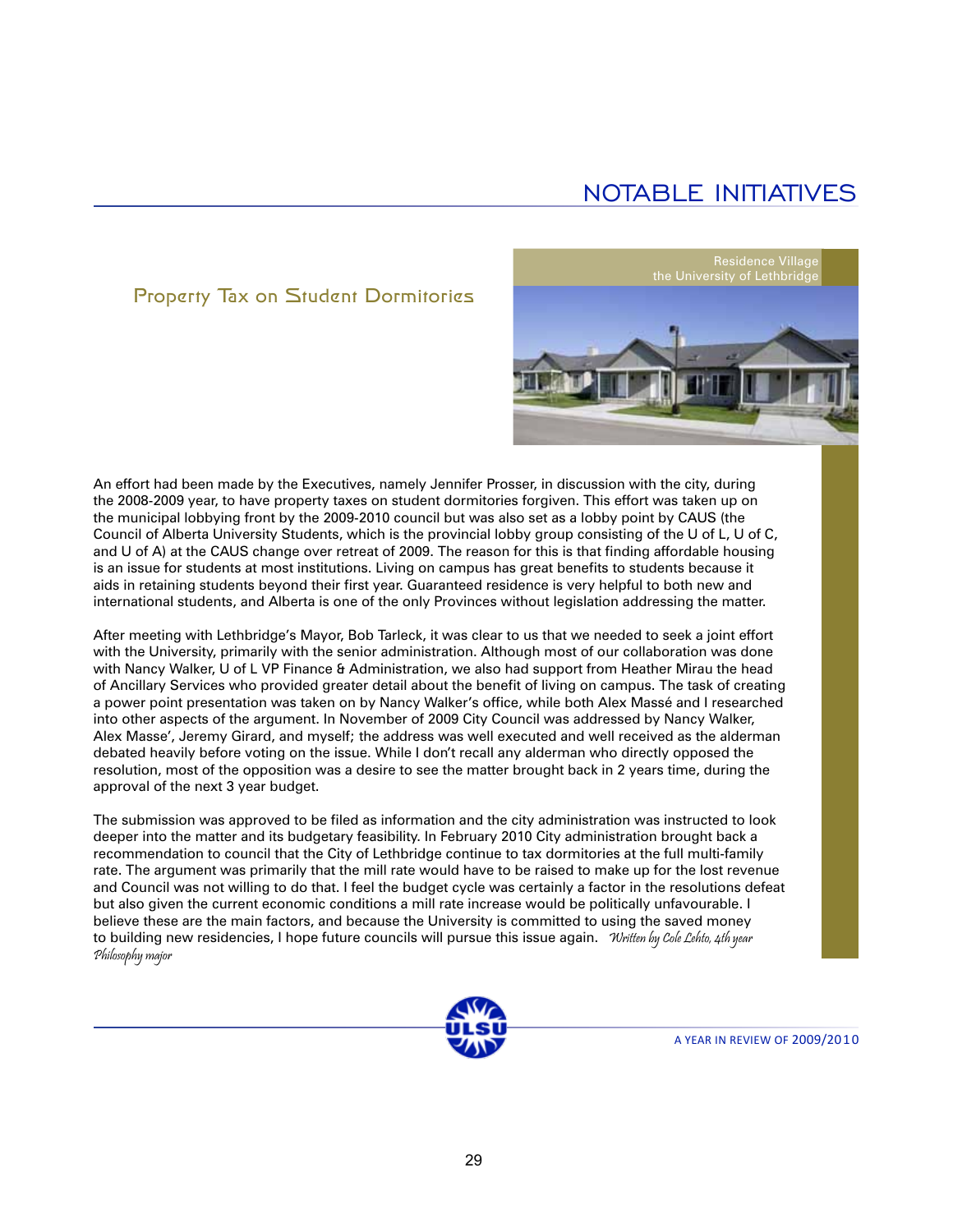

Zoo Management Liaison Committee Constitutional Review Committee Fresh Fest Committee ULSU Awards Committee Executive Accountability Committee Hiring Committee

#### Zoo Management Liaison Committee

Over the past year this committee worked to define itself and to develop an understanding of how it should proceed in the coming years. Progress was made as the committee formalized some of the details of how the Executive Council will relate with the Zoo management.

#### Constitutional Review Committee

The members of this committee worked tirelessly all year long, holding 3 hour weekly meetings at times. But largely thanks to the drive of Jeremy Girard (ULSU President) the entire ULSU legislation was revised.

#### Fresh Fest Committee

The structure of this committee was split into hiring two positions under the Fresh Fest Chair and the honoraria budget was increased. They did an excellent job to expand Fresh Fest, taking another step toward a landmark event for the U of L. However, there was a realization that the Fresh Fest Committee must not lean so heavily on the Executives because there time is needed else where.

#### ULSU Awards Committee

Awards for this year were selected by an excellent group with diverse opinions. It was not an easy decision and some award candidates were hotly debated. The final presentation took place during the annual Change Over Reception by Tyrell DaSilva and Cole Lehto.

#### Executive Accountability Committee

Lead by Michael Persinger, the Executive Accountability Committee made a thorough assessment of the Executive Council. The process presented earlier in the year than in previous years, which gave ample time for Council to apply the suggestions and guidance that were collected in the survey.

#### Hiring Committee

This year saw the moving on of our Operations Coordinator, David Green, but because a current employee,

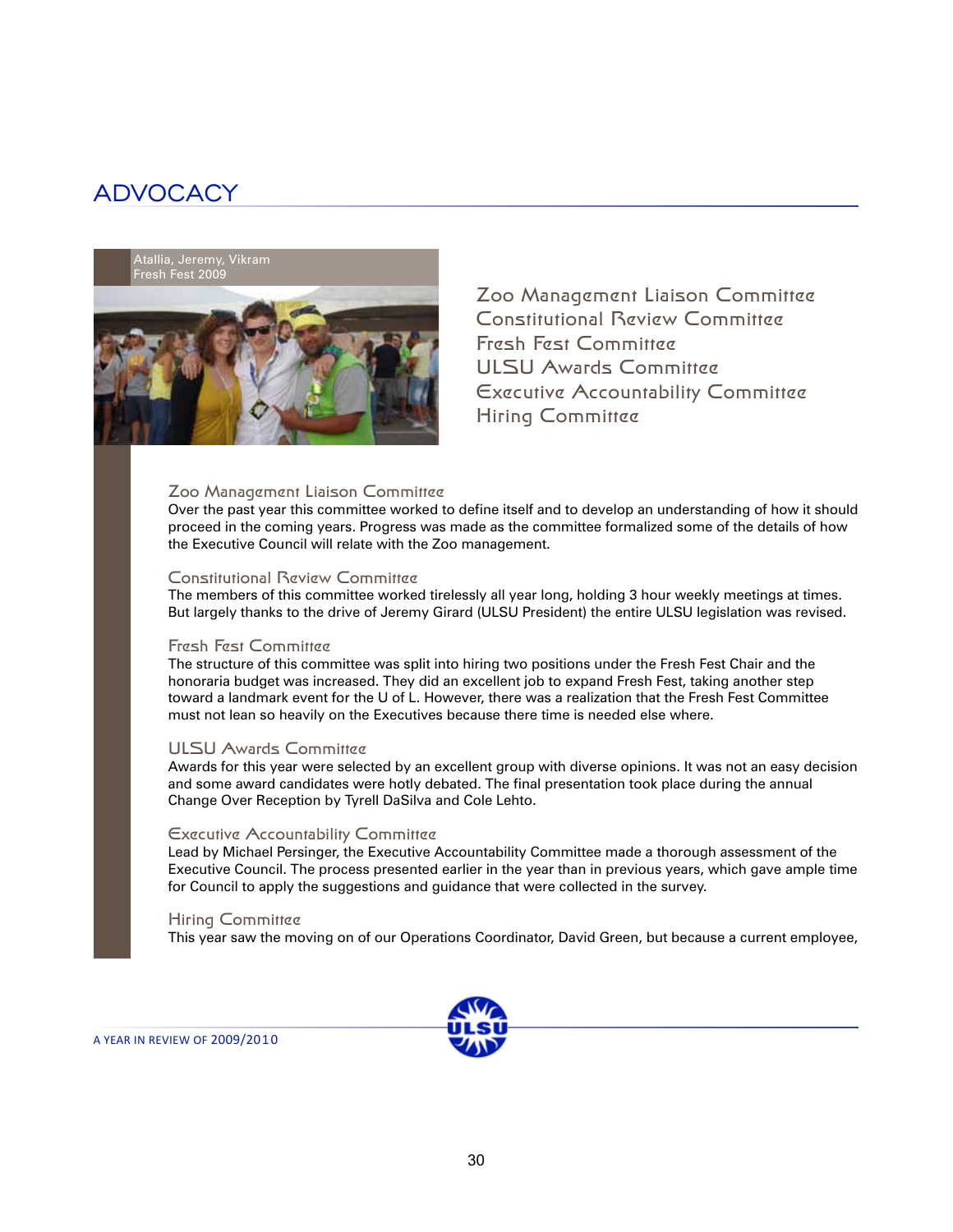Compost Committee Event Planning Committee Changeover Retreat Committee Community Committee



Tracy Merrifield (Administrative Assistant), was qualified to take over the position, the committee did not formally meet. The committee did however meet formally to hire a new Administrative Assistant.

#### Compost Committee

The Compost Committee made excellent strides this year and had some workable ideas on the table. They will also be looking into funding for the upcoming year.

#### Event Planning Committee

Event planning meetings focused mainly on establishing timelines for events planned by Alex Massé, Cole Lehto and promoted by Abby Allen. The primary objective was to create a plan that would ensure marketing materials were ready to be distributed on time.

#### Changeover Retreat Committee

It was decided by the committee this year, after some debate, that going off campus for this event was a worthwhile expenditure. The justification was, it adds a lot to the importance of the event to both GA, staff, and U of L community members.

#### Plan Your City Community Advisory Group - Community Committee

The City of Lethbridge had begun the process of creating a 40 year Urban Development Plan (UDP) and wanted extensive citizen input into its creation. The City brought together members from key stake holder groups around the city to make up the Advisory Group. The job of this group was to work with professional city planners to conceptualize and create all the policy that would go into the UDP. Jeremy Girard and Cole Lehto sat on this committee and it was very interesting to hear opinions from such diverse interests. It was also an opportunity to make sure student issues within the city were on the table for the next 40 years of Lethbridge's development. We brought forth issues that affect student life, e.g. student housing and transit systems, as well as issues students are concerned about (may even affect their future in Lethbridge) such as water use and urban density.

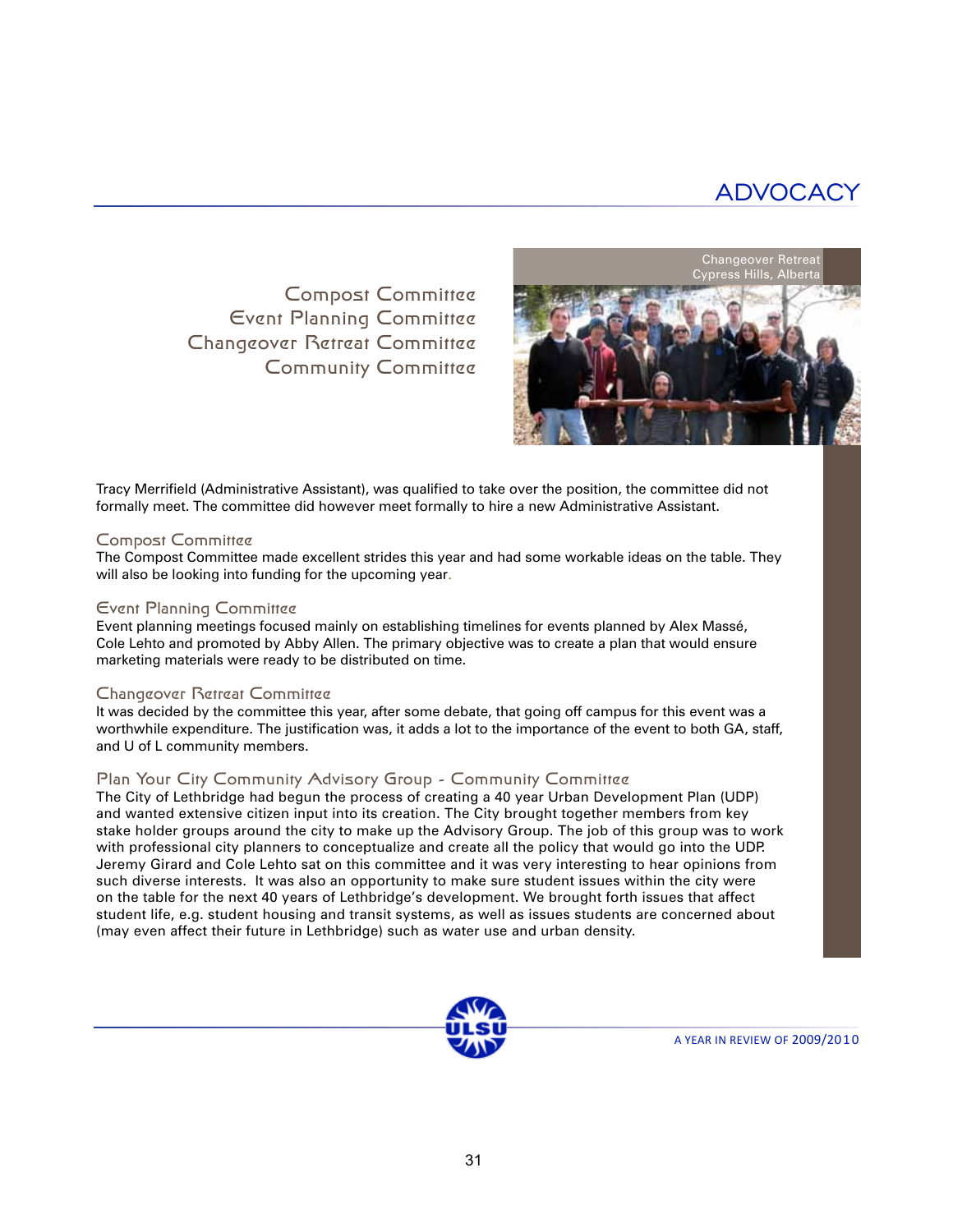

Social Housing and Action Committee Presidential Search Committee

#### Social Housing and Action Committee - Community Committee

Alex Massé had the pleasure of being involved on this committee as it provided an avenue to not only advocate the importance of student housing but also to gather information regarding the City's affordable housing. This allowed for the City's existing housing concerns to be a part of our argument about student housing (read: Property taxes on Student Residents). Written by Cole Lehto, 4th year Philosophy major

#### Presidential Search Committee - Most Notable University Committee

Over the past year, the Board of Governors struck a Presidential Search Committee tasked with finding the new President of the University by early 2010. Jeremy Girard, as the President of the Students' Union and member of the Board of Governors, was nominated to sit on this committee to ensure the student perspective was taken into consideration when making this decision. The committee started meeting in May 2009, and over the first few meetings wrote the Roles and Job Profile, which was widely distributed as advertising started for the position in media venues across Canada. During the Fall, the workload of the committee consisted of reviewing, short-listing, and interviewing candidates. The nature of this position as well as the confidentiality many candidates required, caused the Board of Governors to strike this as a confidential search, so while the University community was requested to input into the Role Profile, the interviews and short-lists were not public. In late December, 2009, the Presidential Search Committee forwarded a recommendation onto the Board of Governors, and the Board voted in Dr. Michael Mahon as the new President of the University of Lethbridge, effective July 2010.

Dr. Michael Mahon was the previous Dean of Physical Education at the University of Alberta. He was recommended by the committee for his outstanding contribution to community endeavours - showing his ability to connect with the City of Lethbridge - for his outstanding academic achievements, for his demonstrated ability to manage finances, for his student-oriented demeanour, and many more reasons for which the President Search Committee recommended him unanimously. He not only has the capacity to lead the University operationally and politically, but his personality is complimentary

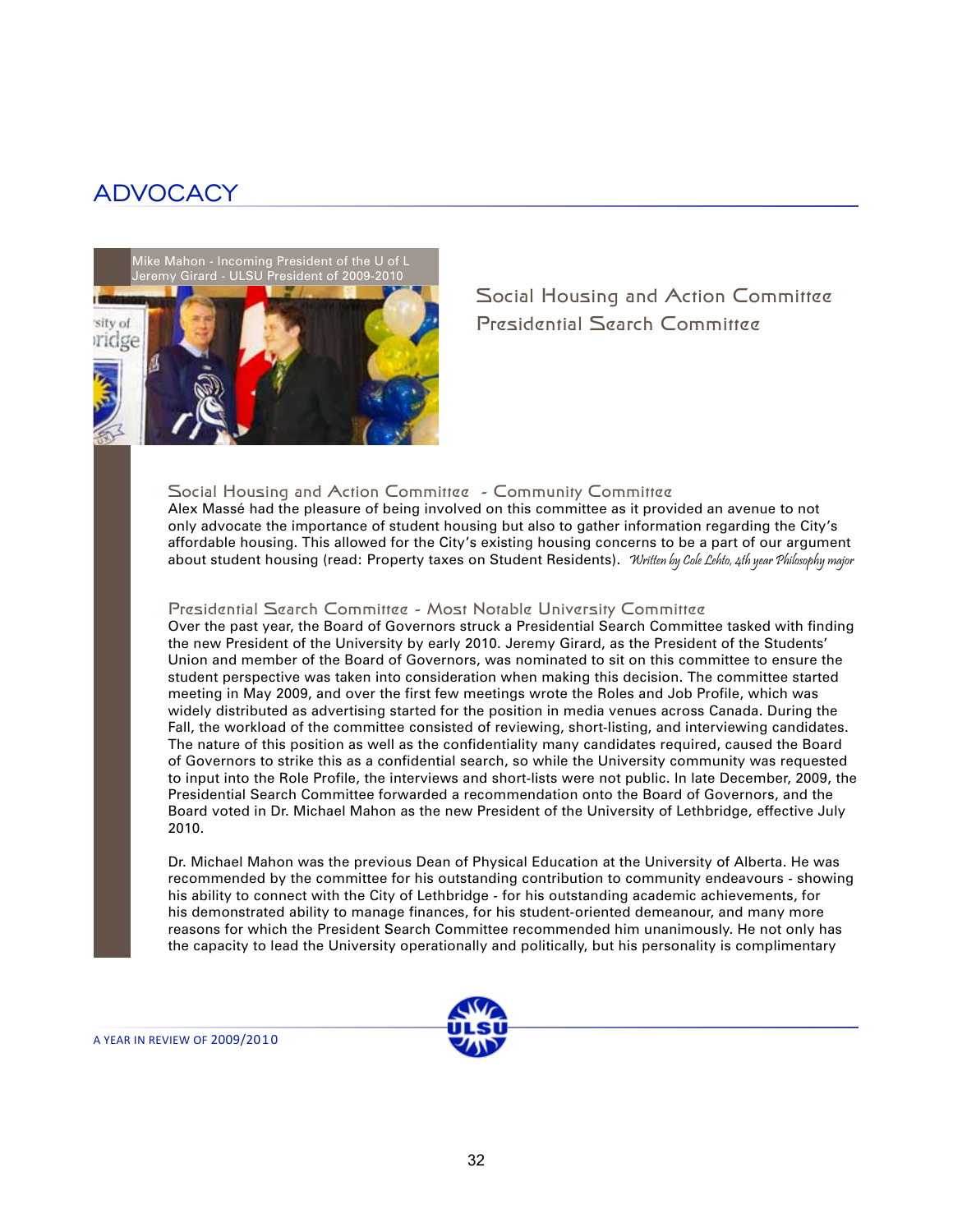### Presidential Search Committee Grade Appeals



to how the community described the role of the President throughout consultation. His wife Maureen Mahon will likely provide great support to the community and University as well. Both Dr. Michael and Maureen Mahon are supporters of athletics and it will be interesting to see where they take Pronghorn Athletics.

After the selection was announced, it is notable to say that many student leaders from the University of Lethbridge acknowledged their support of the decision, as many had worked with Dr. Mahon and had seen his student-friendly demeanour, which is encouraging for the future of senior administration/ student relations.

Congratulations to Dr. Michael and Maureen Mahon in the appointment, and good luck from the University of Lethbridge Students' Union. Written by Jeremy Girard - 4th year Neuroscience major

### Grade Appeals

This year, the VP Academic's office advised a large number of students on a individual level in order to help them navigate the complexities of the University of Lethbridge. The ULSU was able to help students appeal unfair grades and policies, challenge discriminatory behaviour by professors and otherwise assert their rights as students.

The VP Academic is an excellent resource for students who have issues with the way they have been treated or assessed by staff and faculty of the University. The ULSU will continue to strive to get the word out about this resource that is available to students, and that students have rights they should stand up for. Written by Alex Massé, 5th year Political Science major

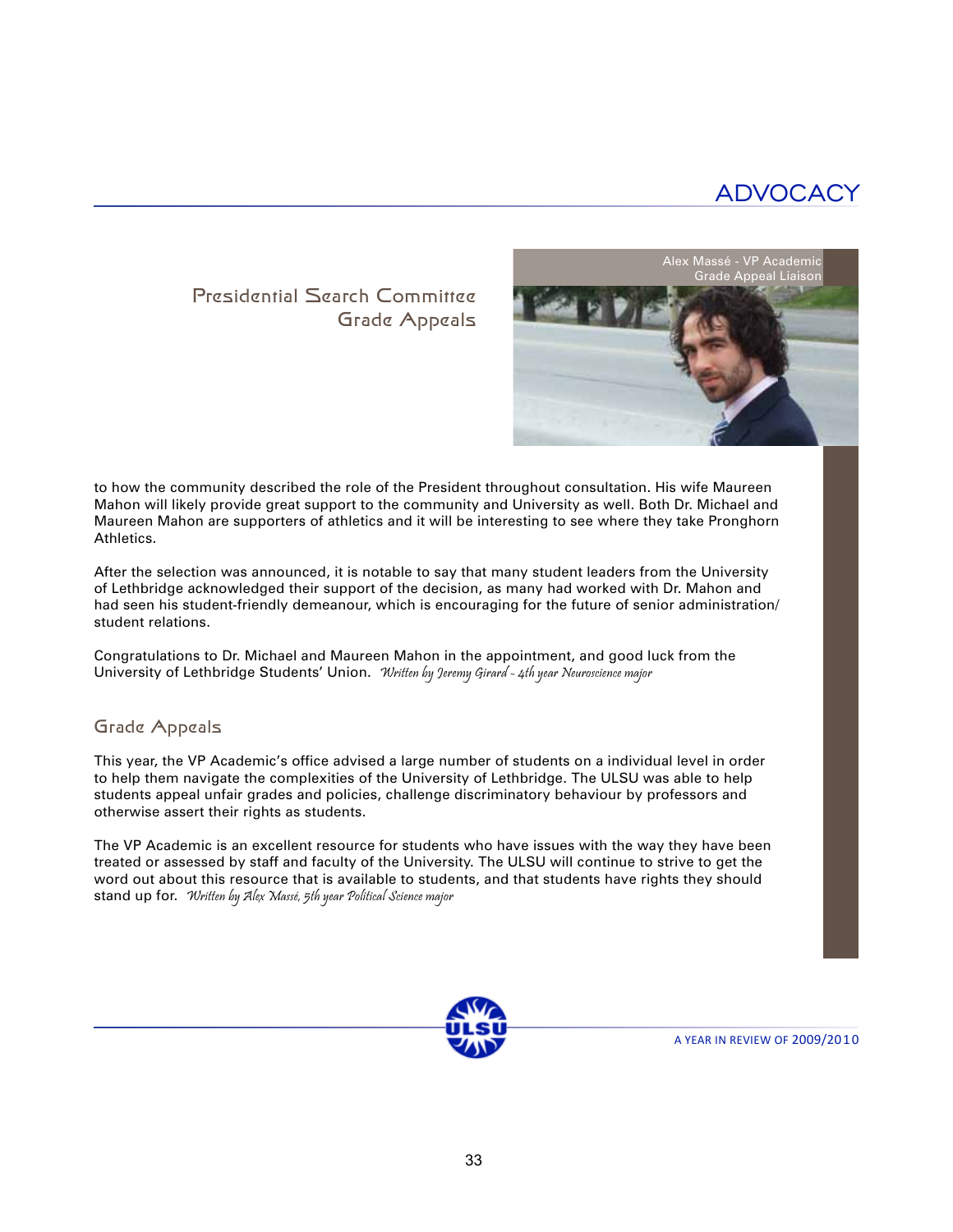

### CAUS Involvement

Although it remained invisible to most students in 2009-2010, the Council of Alberta University Students (CAUS) demonstrated more than even its value as a defender of student interests in Alberta. The advocacy group representing the Universities of Lethbridge, Calgary and Alberta had to deal with a number of major threats to its constituents.

After experiencing a decline in revenues, the Government of Alberta made it clear early in 2009 that post-secondaries in Alberta could expect, at best, a freeze to operating funding, the biggest source of support for Alberta's universities.

This news prompted Alberta's universities to find creative ways of taking more money from students. First, all of the universities whose students are represented by CAUS started lobbying the government to suspend Alberta's tuition cap – which limits tuition hikes to the rate of inflation – so that they could raise tuition, in some cases quite dramatically.

CAUS fought hard to keep the tuition cap in place. Our outspoken campaign helped turn these tuition hikes into a major news story in Alberta. Public pressure led the government to place strict limits on the types of tuition increases they would consider. The campaign wasn't a complete success; a few increases were allowed in specific programs at the U of A and U of C. Nevertheless, CAUS was the most important player in preventing massive hikes from striking a wide range of programs, which would have hurt thousands of struggling students.

Unfortunately, CAUS' success in blocking tuition hikes caused the universities to try another route. The U of A and U of C announced that they would be implementing massive and unprecedented hikes to non-instructional fees, which are not capped. These fees provoked a huge protest in which hundreds of students from all of CAUS' member schools marched to the Alberta Legislature in Edmonton. Since then, CAUS has been working tirelessly to ensure that non-instructional fees are regulated in a way that protects students from unreasonable charges.

Aside from those two major issues, CAUS lobbied the Government of Alberta on a huge number of initiatives over the 2009–2010 year. CAUS has pushed for greater investment in Alberta's future

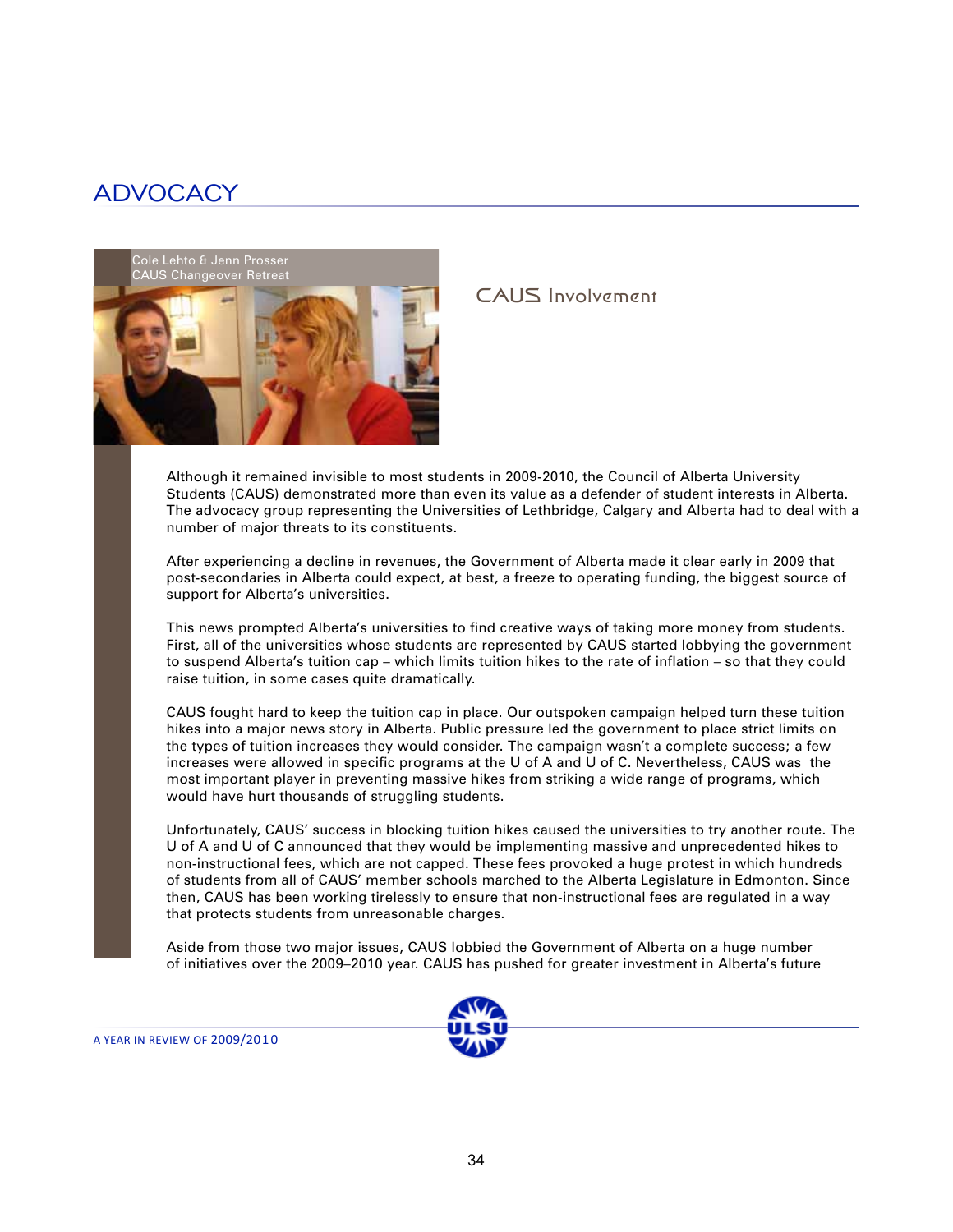### CASA Involvement



through increases to operating funding for universities, improvements to student financial aid, studentfriendly changes to the elections act, among other things.

Incoming ULSU Vice President Academic Keith McLaughlin and incoming President Taz Kassam have pledged to make CAUS a priority, which will help the organization to continue fighting effectively for students at the U of L and across Alberta. Written by Alex Massé, 5th year Political Science major

### CASA Involvement

The University of Lethbridge Students' Union was actively engaged in the Canadian Alliance of Student Associations (CASA) in 2009-2010, ensuring that students received value for the cost of membership in the group. Allan Hall, ULSU VP Administration, ran for and won the Governance Officer position of Treasurer, and Jeremy Girard, ULSU President, sat on three committees of the group: the Pan-Canadian Accord Sub-Committee, the FNMI Issue Working Group Sub-Committee, and the Policy Committee.

The input that the ULSU had in the processes of drafting both the 'Pan-Canadian Strategy for Higher Education' and the policy on the Post-Secondary Student Support Program, which administers the funding for aboriginal students was high. In particular, the ULSU, via myself, was the member who recommended the FNMI student issue policy area to CASA at the Policy and Strategy Conference, and was the member who spoke to the policy when it was passed at the Open Plenary of the Lobby Conference. In between those two conferences, I researched and collaborated with a few other members in order to write this policy to be presented at the Lobby Conference. The policy was then lobbied on during the Lobby Conference. The policy was referred to by the Liberal party leader Michael Ignatieff at the Canada at 150 conference in Montreal, following.

The high involvement of the ULSU in CASA this year was cause for the University of Lethbridge students to feel comfortable that their specific issues are being represented to the Government of Canada, an important body which administers many programs and money transfers which directly affect students on campus. Written by Jeremy Girard - 4th year Neuroscience major

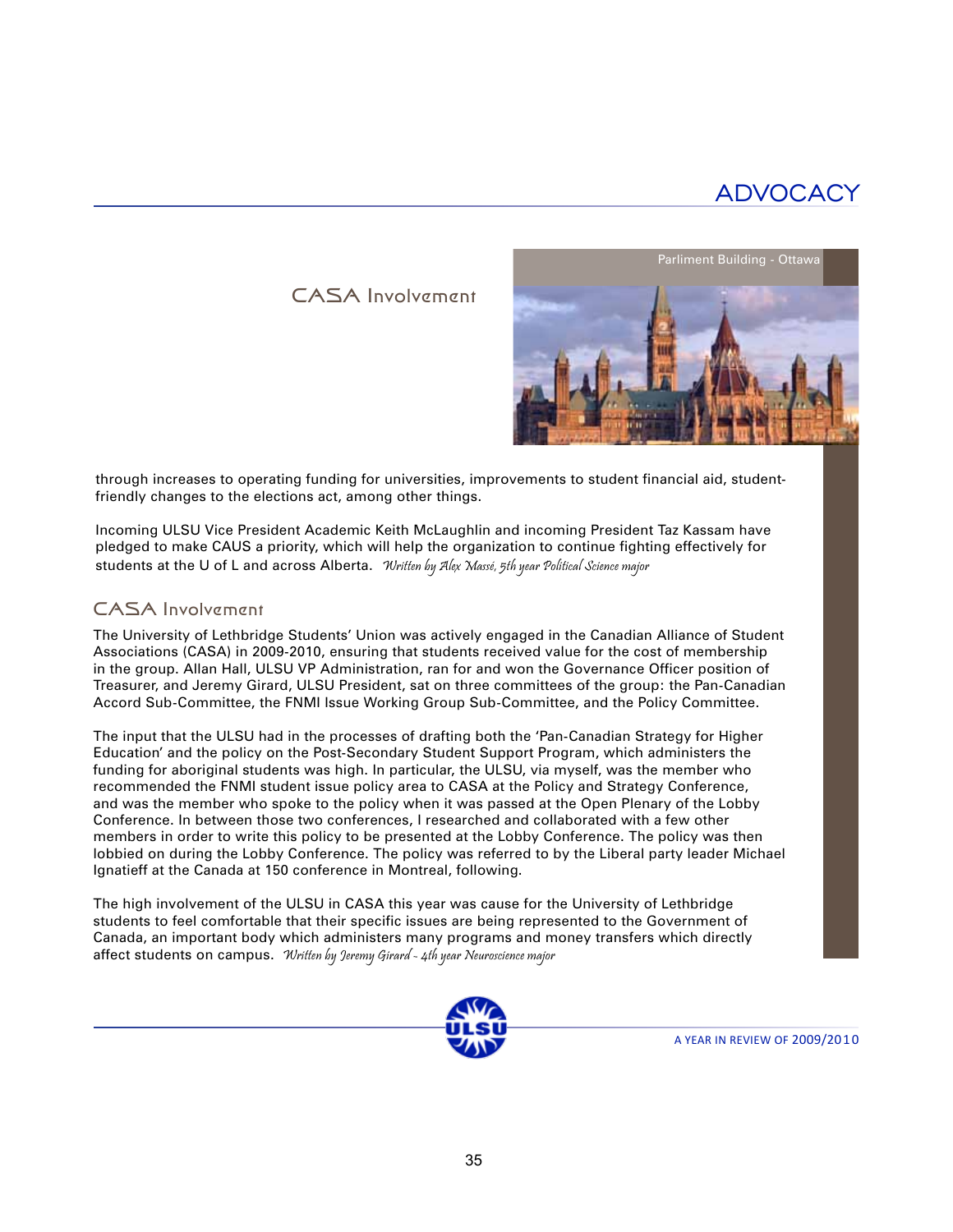

### Conferences

| <b>TYPE</b>                                  | <b>DATE</b>       | <b>PLACE</b>       |
|----------------------------------------------|-------------------|--------------------|
| <b>Board of Governors Retreat</b>            | May 2009          | U of L Residence   |
| <b>CASA Western Transition</b>               | May 2009          | Canmore, AB        |
| <b>CAUS Changeover Retreat</b>               | May 2009          | Canmore, AB        |
| AMICCUS                                      | May 2009          | Charlottetown, PEI |
| <b>CASA Policy &amp; Strategy Conference</b> | June 2009         | Calgary, AB        |
| <b>CAUS Conference</b>                       | June 2009         | Calgary, AB        |
| <b>Partners Conference</b>                   | August 2009       | Calgary, AB        |
| <b>Canadian University Press Conference</b>  | January, 2010     | Edmonton, AB       |
| CASA Lobby Con                               | March 2010        | Ottawa, ON         |
| CAUS Lobby Con                               | <b>March 2010</b> | Edmonton, AB       |

### **NOTABLE CONFERENCE**

### CASA Policy & Strategy Conference

This conference was attended by Allan Hall and Jeremy Girard in Calgary, AB in June 2009. The conference brought together all the delegates of CASA, from all over Canada, to develop the lobbying goals and strategy that would guide the organization's actions for the year. At this conference, Allan Hall, was nominated for the position of treasurer and was subsequently elected. This marks a major step for the ULSU as we have never been as active on the national level.

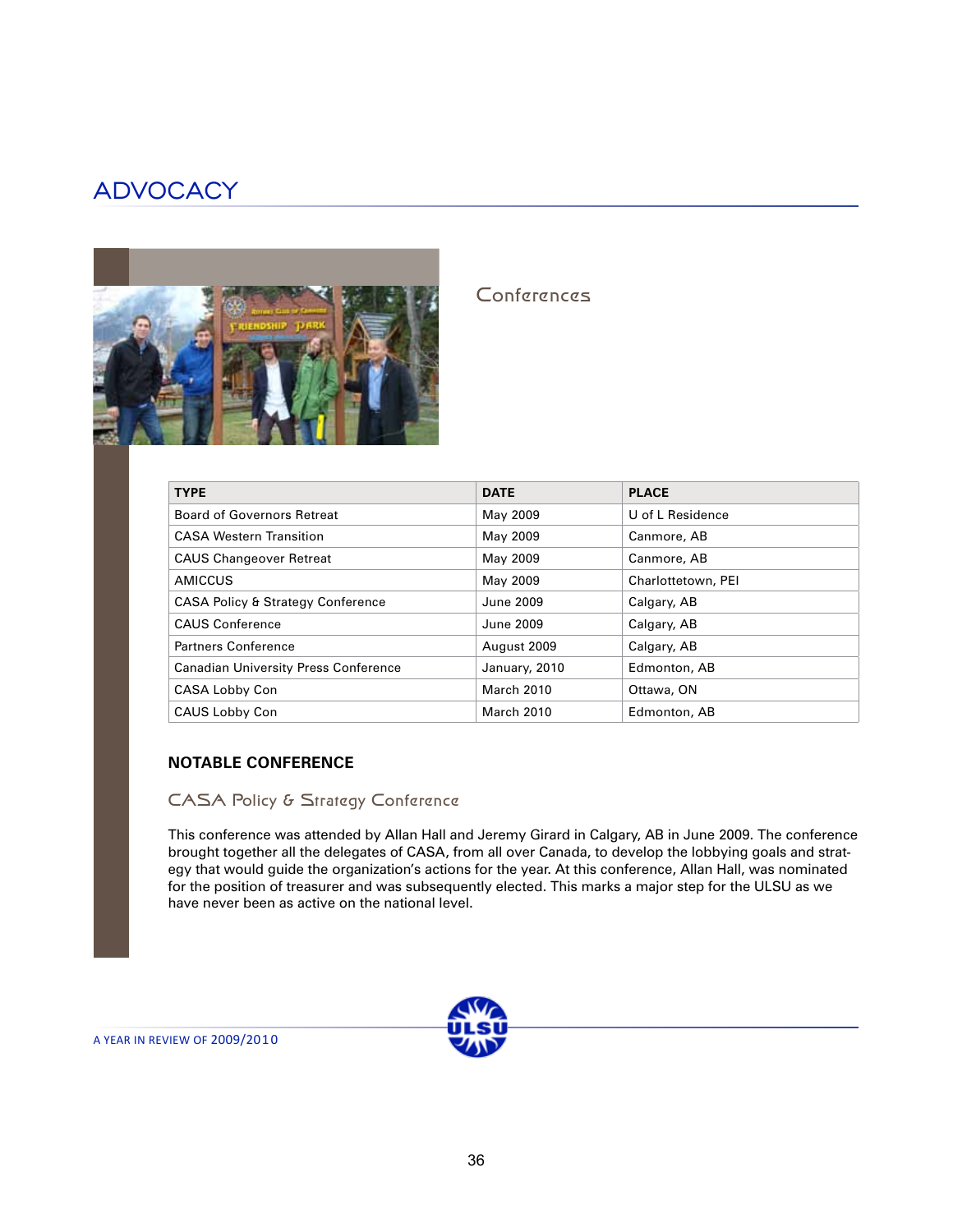## CONTINUED PROJECTS & INITIATIVES

### University of Lethbridge Daycare



#### University of Lethbridge Daycare

In 2004, the Daycare Action Committee was formed. The Committee held its first few meetings in the ULSU building where it increased in momentum over the next couple years. In a rare form of continuity in student advocacy, the committee continued its mandate, lobbying the University to create a daycare on campus in order to allow students, faculty, and staff the flexibility and affordability needed for them to complete their studies, research and teaching. The Daycare would also allow those holding staff positions to enjoy greater support from the University and more time in their daily preparations. For students in particular, having daycare on campus will be a huge asset, something that the University of Lethbridge hasn't offered since the 90's.

In 2007, the undergraduate students "put their money where their mouth was" and passed a referendum approving the expenditure of \$200,000 for the support of the construction of the daycare, and guaranteeing them 25 of the 51 spots the proposed daycare would have. Shortly following the referendum, other groups including the Graduate Student Association and the University of Lethbridge Faculty Association (ULFA) approved funds to support the daycare as well. The Board of Governors then granted approval for the daycare in June 2008.

In January 2010, the daycare doors opened for the first time to the University community, in its own stand-alone building close to student residences. The University of Lethbridge Students' Union has a seat on the daycare Advisory Committee – which provides operational advice and support to the Daycare operators – A Child's Second Look. Through this committee, students will continue to have a voice in how the Daycare is run.

This initiative is a prime example of the importance and value of student involvement in the University of Lethbridge community. From start to finish, students have been a major player in forwarding this initiative, and for this students can be proud. Written by Jeremy Girard - 4th year Neuroscience major

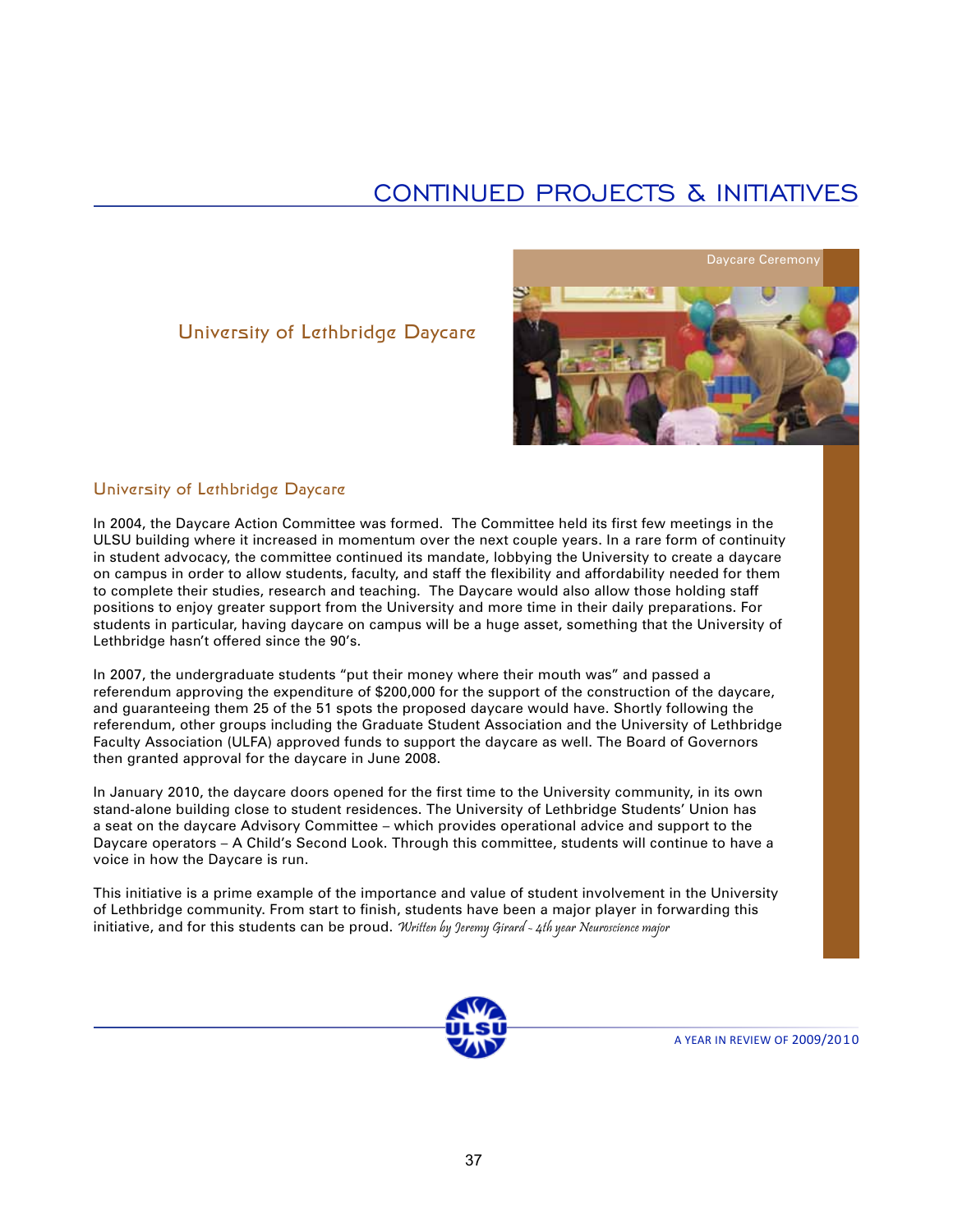## CONTINUED PROJECTS & INITIATIVES



### Room Proposal

#### Room Proposal

In 2009 the ULSU received a proposal from the U of L Graduate Students' Association (GSA) to renovate locker rooms on Level 0 of the Students' Union Building for use as GSA office space. The Executive Council brought this proposal forward to the ULSU General Assembly, who directed the Executives to seek out other uses for the space.

After posting a request for proposals in the Meliorist, the ULSU received two more proposals for the use of the space, both from ULSU clubs; one proposal came from the Gay and Lesbian Integrity Association (GALIA) and the other from the Muslim Students' Association (MSA).

After much debate, the General Assembly decided to give the space to GALIA to renovate space in Level 0 to establish a Queer Resource Centre, which will serve as a welcoming and supportive environment, as well as a source of information for all. Written by Alex Massé, 5th year Political Science major

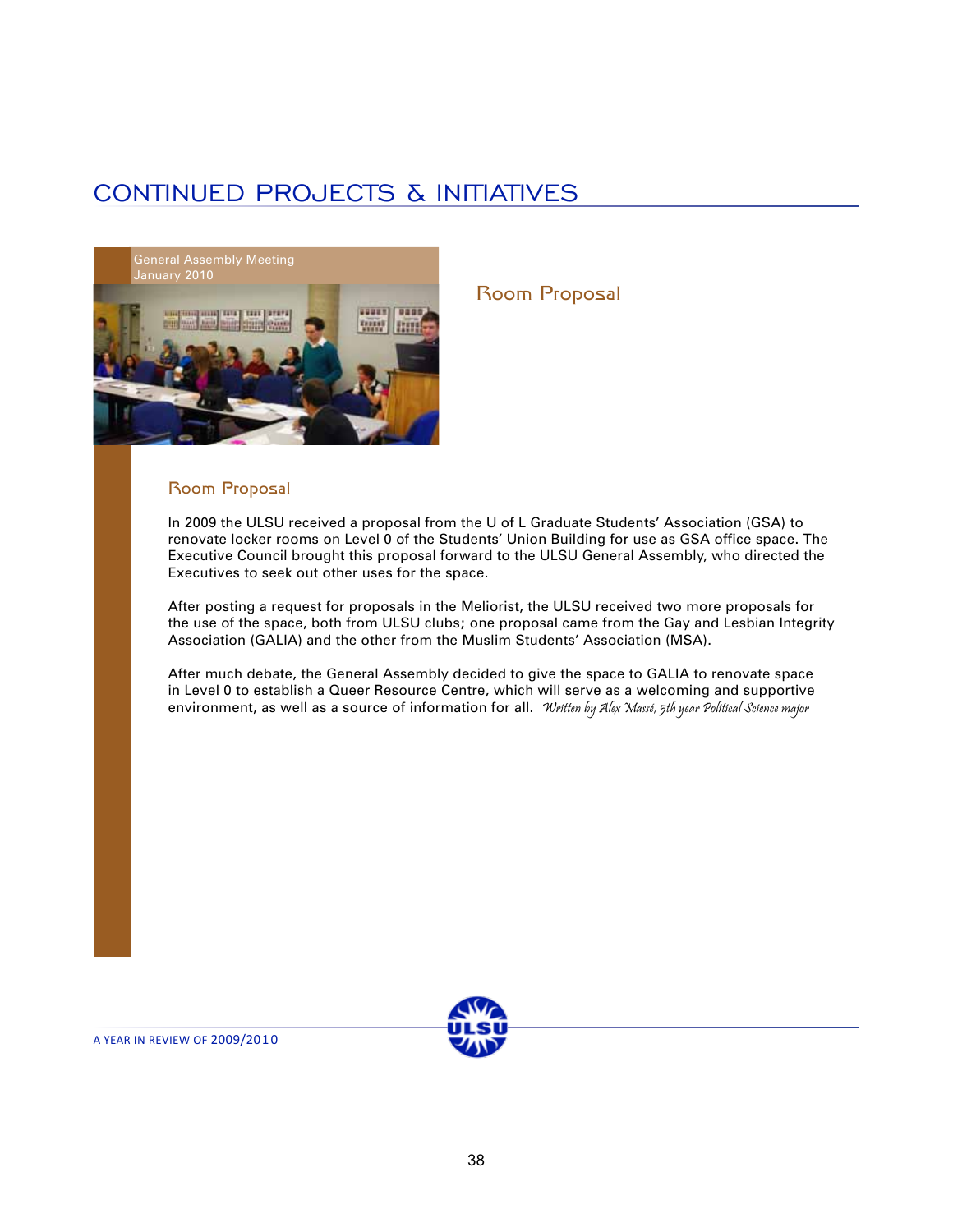### Faculty of Education Report

During my term as the Education Representative for the ULSU, I wanted to accomplish some main goals in order to improve the quality of life for education students and the general U of L student population. One of my goals during this term was to raise money in order to create an additional scholarship for Education students entering their final year or practicum.



The goal of this scholarship was to alleviate some of the final stress that PSIII students experience as they are often too busy teaching full time to hold down a part time job and support themselves. In the search for a cost effective event, the ULSU Fashion & Food Drive came about. This charity project was the biggest I had ever attempted to do and I was quite pleased with the outcome. With a total donation of over 100 hours from myself and at least 250+ hours from over 50 volunteers, the event brought in \$1,500 for the ULSU Emerging Teachers' Award, which was matched by the University to generate a total of three scholarships, each with a value of \$1,000. These will be distributed this Spring to deserving continuing Education students. We were also able to raise \$150 and over 100 food bank items which were donated to the ULSU Food Bank. Overall the sale was viewed as a great success, and I hope that it is carried on by the future Education Representative.

I later realized with regards to lowering the cost of PSIII for all intership students, which was another one of my goals, that with the provincial government budget cuts, this was unattainable. I attempted to gain bursaries from other Education supporters only to realize that they too had been hit by a tough fiscal year. I do hope, however; that the scholarship money we raised will help out a few deserving students.

With regards to improving the overall quality of life for the general U of L student population, I believe I contributed a large portion of my time, efforts and knowledge to our General Assembly meetings. I came prepared with questions and in following my goal of keeping within our financial means, was able to make decisions on how monies would best be spent. I made myself readily available for students with questions in regards to my position or the ULSU and hope that I was of use to those in need.

Overall I am glad to have been given the opportunity to work as a part of the ULSU General Assembly and was grateful for all the support I was given by the Executive Council and other GA members. I hope that the team found me to be a valuable asset to them as well. Written by Sara Ritchie, 5th year Education with a combined BA/BEd.

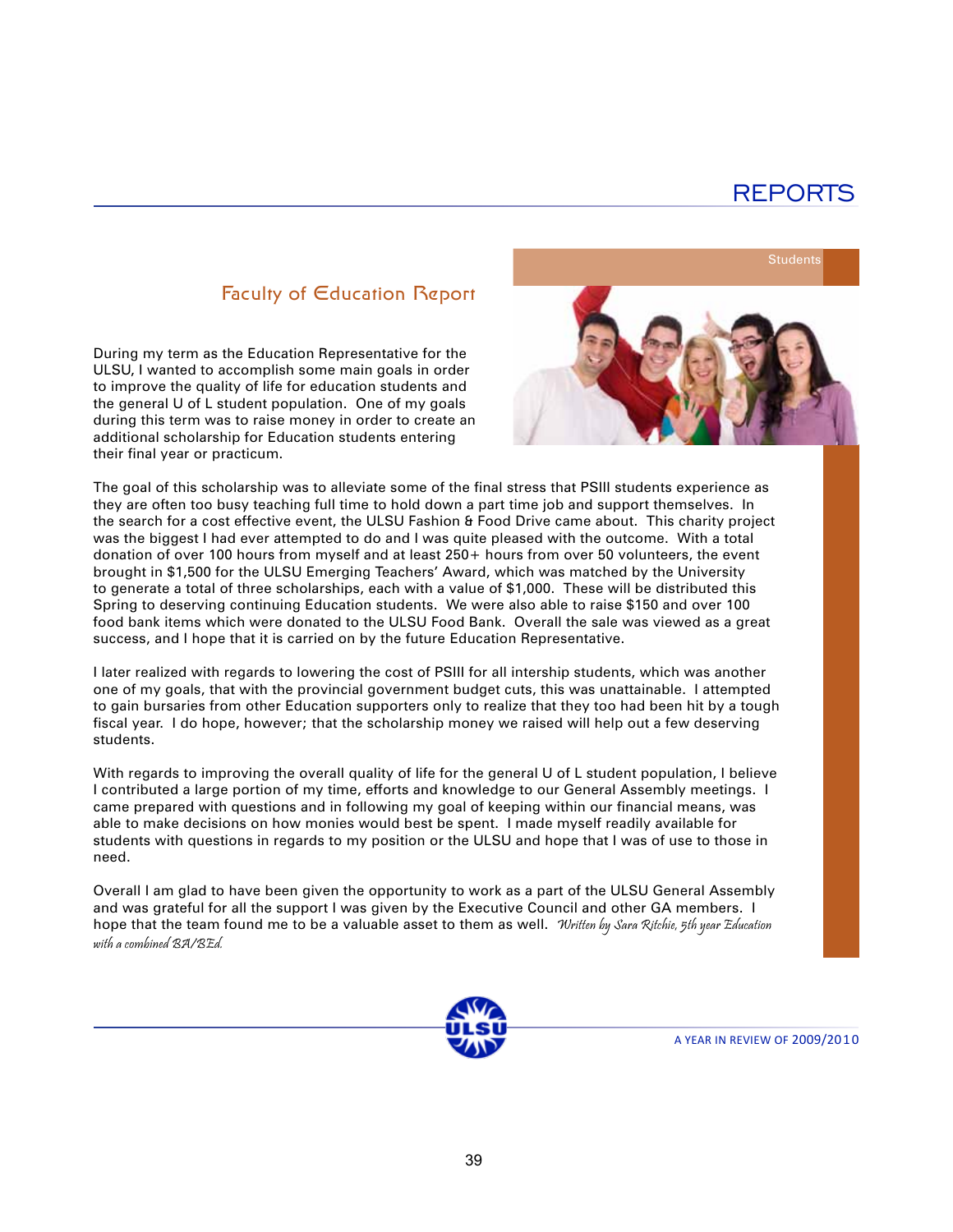

# Faculty of Management Report

#### Faculty of Management Report

This year was one to be remembered. The Faculty of Management has seen the completion of our new building, the transition from one dean to another, and another successful year for the Management Students Society (MSS). With the opening of Markin Hall this summer, it is an exciting time for Management students as we are about to get our very own space, to work, to play, and to share ideas. Dean Murray Lindsay did an excellent job this year, and with his continued support of student run initiatives it was a great year to be involved with the MSS. The MSS hosted a slew of fun and value filled events this year, including raising over \$40,000 for charity. The Associate Dean, Rich Perlow, lead a team including myself and two other engaged Management students in the project of developing a student code of honor, and a professional development program with the goal of making Management students more employable upon graduating.

Last summer and the beginning of this year, was dedicated to the successful execution of Fresh Fest, and I look forward to seeing another year's event brought forward successfully. Many hours were spent doing constitutional review, and while it may not seem important to the average observer, the strength and legitimacy of our organization has improved greatly by improving this document. We have had mild attendance at events this year, and I hope that with next years committee and with stronger promotion we can make the ULSU and its services more attractive. I had tried my best throughout the year to lend advice in marketing and promotion, and I hope that some of my efforts were well received.

It was a pleasure meeting everyone on council and within the University community, and I expect nothing but great things for this organization in the future. Written by Tyrell DaSilva, 3rd year Management with a Marketing major.

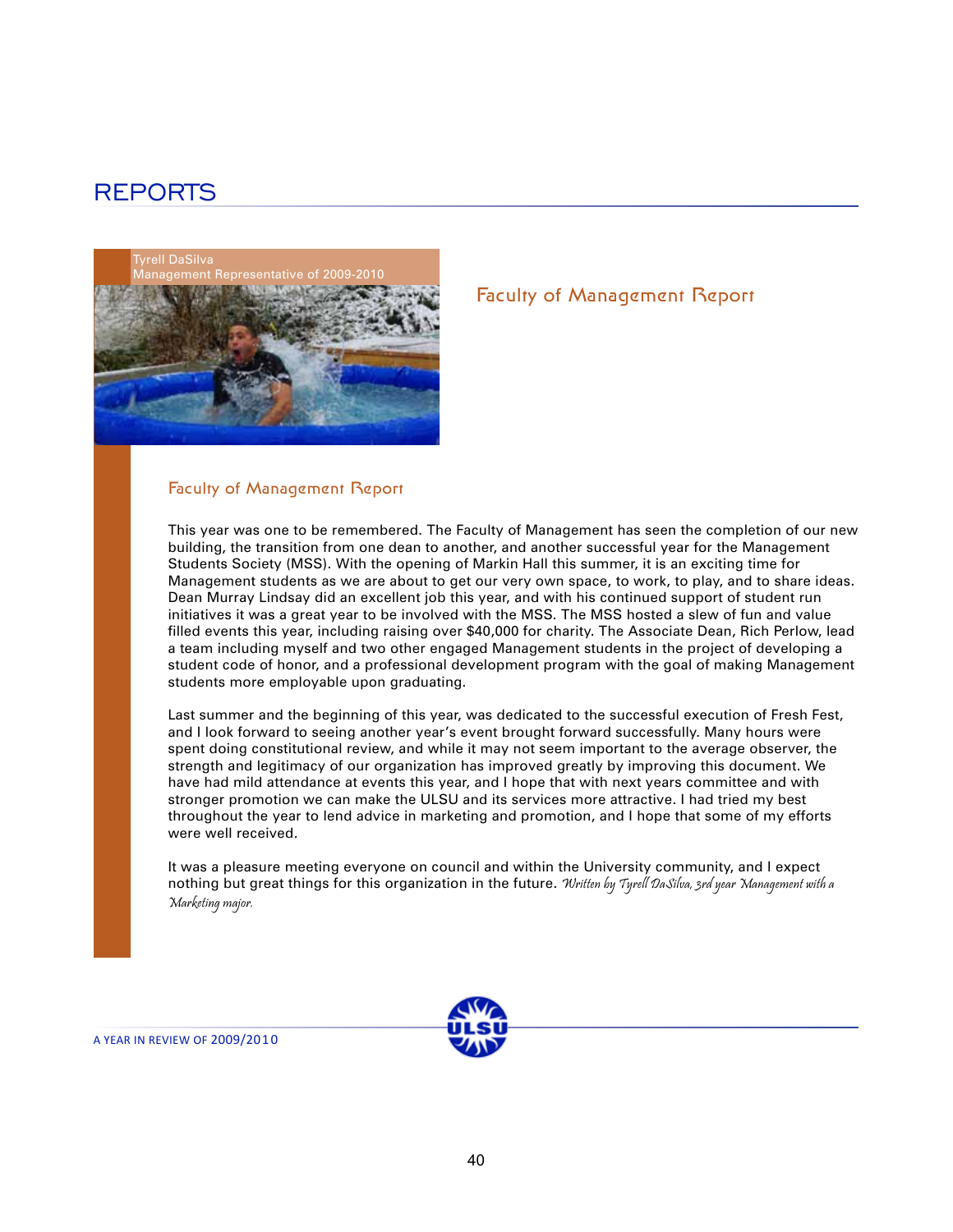### Residence Report

**Michael Persing** Residence Representative of 2009-2



#### Residence Report

The 2009-2010 was a great year within residence. There was more social programming than ever before with the introduction of Rez Wars. This event was an overwhelming success as it brought residence students together for seven events, with some friendly competition that provided social networking opportunities for all those involved. There were also several new events that were hosted for residence students including tubing down the Oldman River, Calgary Flames games, mini-golf around residence and a U of L amazing race. There were also events that returned with continued success such as: the Christmas cabaret, concerts, plays, movie nights, and pot lucks. There were also events hosted by residence students for all university students such as, the Fresh and Breezy Luau, Underwear Affair 2K (a cancer fundraiser), Kumoniwannalaya, as well as involvement in Fresh Fest and other large events hosted by the ULSU and the University throughout the year. Academics and professional development continued to be a strong focus as guest lecturers and students were invited to speak on a wide range of issues from living in residence and the benefits of university, to a philosophy lecture on personal identity.

There were also physical improvements in the social spaces within residence such as, 40' LCD HD TV's (with laptop hook-ups) were installed in the common rooms in University Hall. Improvements and equipment were added to the "Den" in order to provide a social space in University Hall for those who are under the age of 18. The workout facility in Piikani house saw upgrades, the basketball courts received new backboards that will be secure in Lethbridge winds, and a volleyball court was installed.

A strong indicator of the success in residence this year was the number of residence students that ran successfully for positions within the ULSU, and the substantial voter turnout of residence students in those elections. In addition to this, there were more applications to become a student leader through the position of Residence Assistant than ever before. Residence students were engaged through hard work of the student leaders within residence, and in turn want to become involved in the greater university community.

There was a strong sense of direction that was established for residence and it is important for the incoming Residence Representative to continue to build and improve upon the groundwork that was put in place this year. Written by Michael Persinger, 5th year Urban & Regional Studies Major

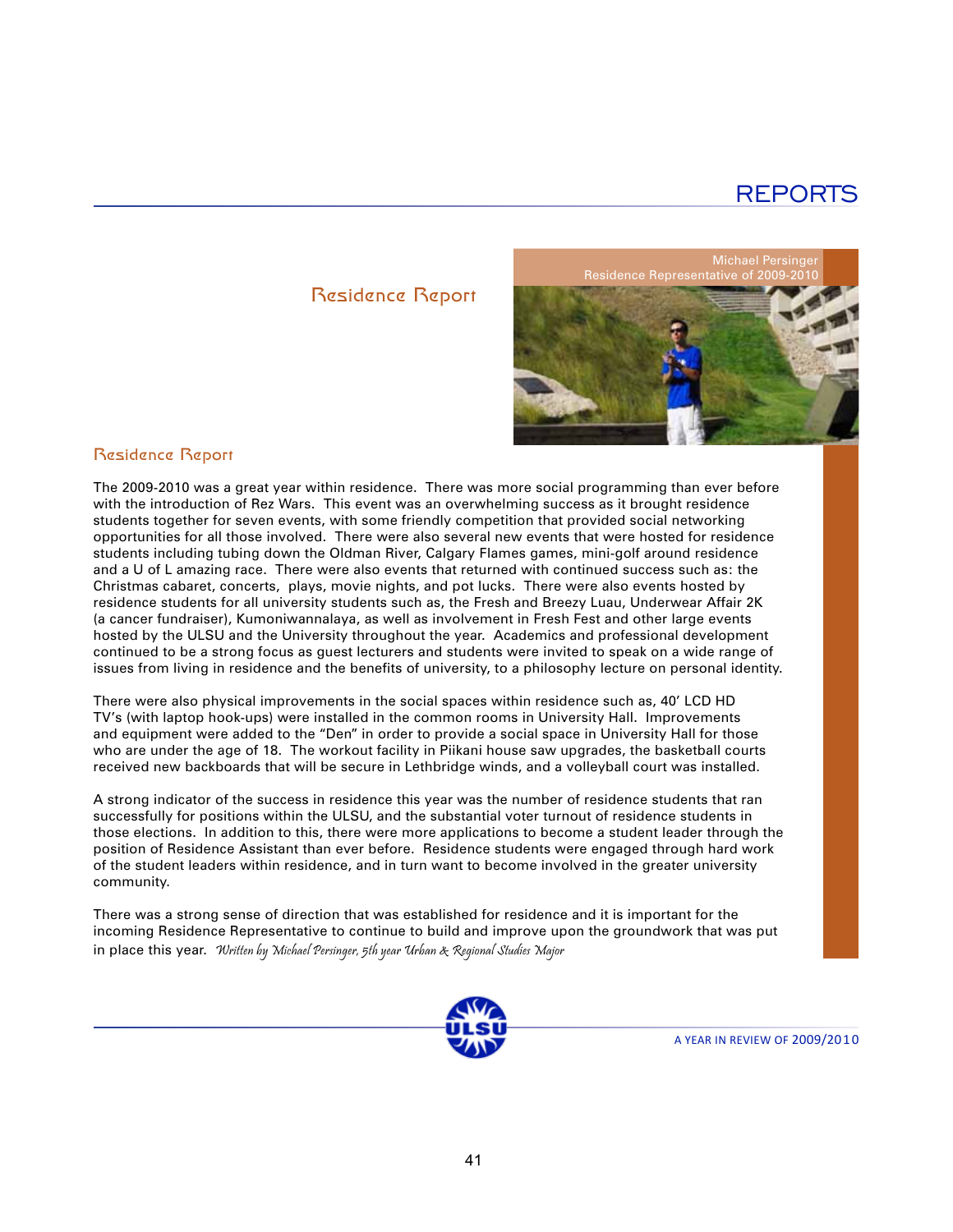enn Prosser



#### Board of Governors Report

The 2009–2010 year was a challenging one for the post-secondary institutions of Alberta. Both the administration and the Board of Governors of the University of Lethbridge (U of L) have dealt with losses in the endowment funds, minimal growth in student enrolment, and the massive blow dealt by the Government of Alberta in the 2010 provincial budget.

Despite some of the difficulties faced, there was cause to celebrate in the 2009-2010 academic year. The opening of the Daycare was a significant achievement for both the Board of Governors and for the University itself. It demonstrated a commitment to creating an equitable environment, as well as a concerted effort to become an inclusive space for students and staff with families. The Daycare made U of L much more accommodating for staff and students who may need to take a break for maternity reasons, but wish to continue their studies or their academic pursuits at the U of L.

The U of L also celebrated the success of the top notch academics that these buildings attracted; the Canadian Centre for Behavioural Neuroscience and the Alberta Water and Environmental Science Building, and Markin Hall, which is due to open in early 2011.

Of course, the University has faced significant challenges due to the financial crisis the world experienced during 2009 and into 2010. While the U of L did not lose as much in its investments as the other two research institutions in Alberta, the impact was still significant. Coupled with the cuts made to post-secondary education in the 2010 Alberta budget, the U of L has had to and will continue to face serious decisions about its financial future.

The Board of Governors has been careful with its decisions in cuts made, and revenue increase models. With strong student representation, students were put at the forefront of every decision and the student voice came forward strongly and clearly regarding tuition increases, and the possibility of arbitrary fees. The next few years may be filled with challenges for post-secondary education in Alberta, and it is crucial to remember the challenges students have already faced in accessing quality and affordable education. The principles of accessability, affordability, and of high quality should continue to guide the U of L in the academic and financial decisions made in the future. Written by Jenn Prosser, 6th year, Political Science



A YEAR IN REVIEW OF 2009/201 0

Board of Governors Report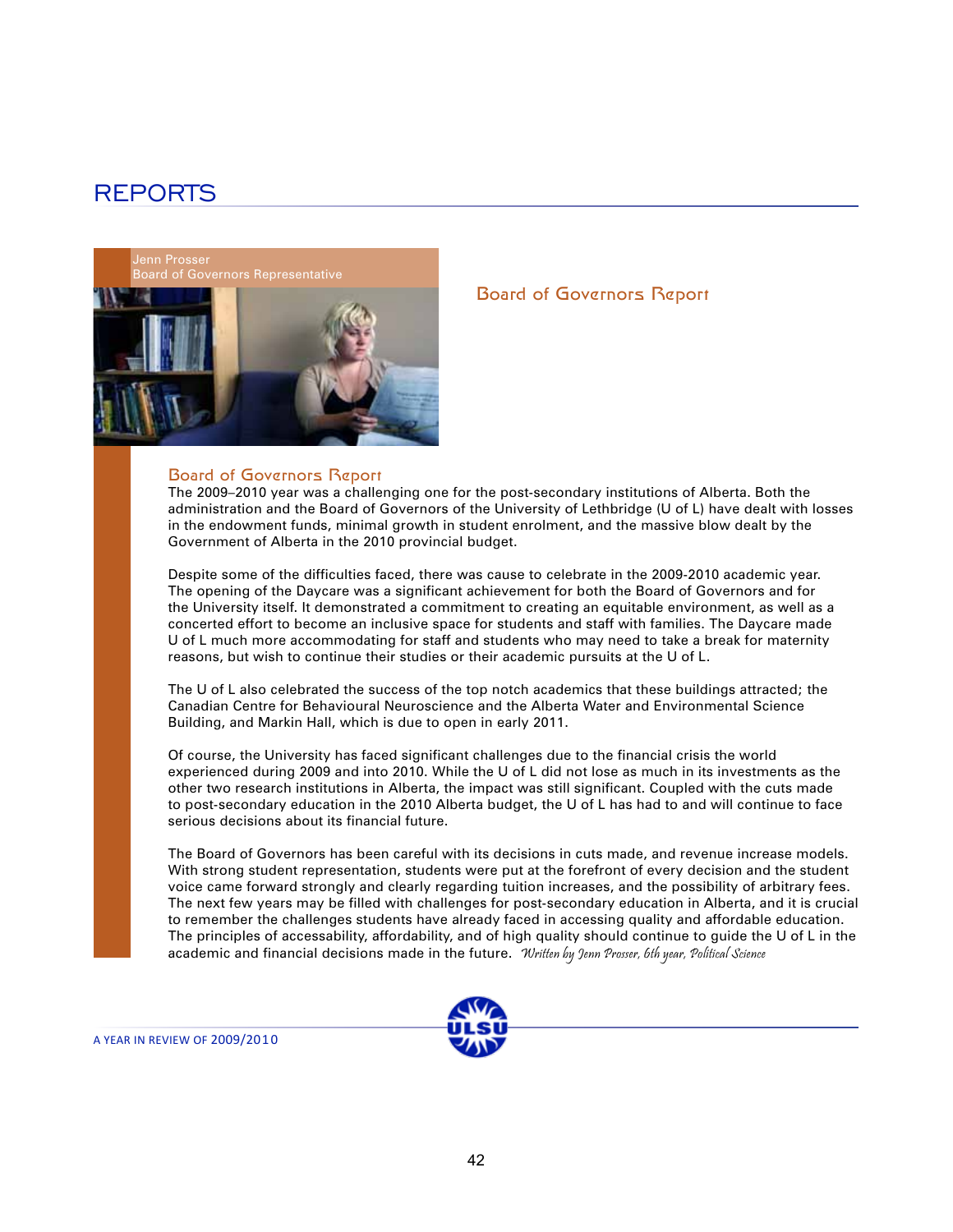## CLOSING REMARKS FROM THE CHAIR

### Closing Remarks from Bill Chapman, Chair of the ULSU General Assembly

Bill Chapman - General Assembly Chair



### Closing Remarks from Bill Chapman

First of all, I want to thank each and every one you – the Executive and General Assembly for making this a positive and rewarding year. You have brought a true sense of professionalism and collaboration to the boardroom, and every meeting ensured that outlook and demeanor. I want to thank President Jeremy Girard for giving me the privilege to be your Chair. Jeremy – you have also tied me for the consecutive number of years that a student has sat on the Board of Governors!

As I look back over the past year, the experience has been rewarding for me as well. I found each and every board member to be mature, genuine, and responsible. The ground rules were respected and followed, and it has brought appreciation for the boardroom environment. Technology through Skype has been a real challenge but it does ensure participation regardless of where the board member might be located.

Over the past eight months, the experiences of dealing with issues large and small have taught us all that working together will ultimately offer constructive results. The issues stretched us all; work ethic was strong, and you looked for innovative solutions to problems. Everyone acted professionally and was committed to the tasks. Furthermore, I truly appreciated each and everyone's genuineness and openness. You were honest about where you might have fallen short of your goals and you were not hesitant to communicate your plans to resolve those issues. There was a confidence about decisions made. In certain areas of governance when the process seemed rather unclear, you were quick to convey your concerns and offer solutions. You treated your delegations and each other with great respect. Everyone shared a true appreciation for each other and for staff!

The Executive, General Assembly, and staff have all made everyone feel most welcome including me, and the meetings were fun! Every board member has felt that their time and input was valued; your efforts were worth it all. I sense that each of you were satisfied with your participation and overall performance. It is so rewarding to see those of you return for another year with the ULSU.

In conclusion, I thank each and every one of you for your hard work and diligence. Thank you to those of you who have served for the past one or two years, you have truly made the ULSU proud. It has been a real honor to work with all! Lastly I congratulate all those of you who put your names on a ballot to be elected or re-elected to the General Assembly. To President Taz Kassam, congratulations on winning your election – I am most confident you will do very well! Written by Bill Chapman, Chair of the ULSU General Assembly

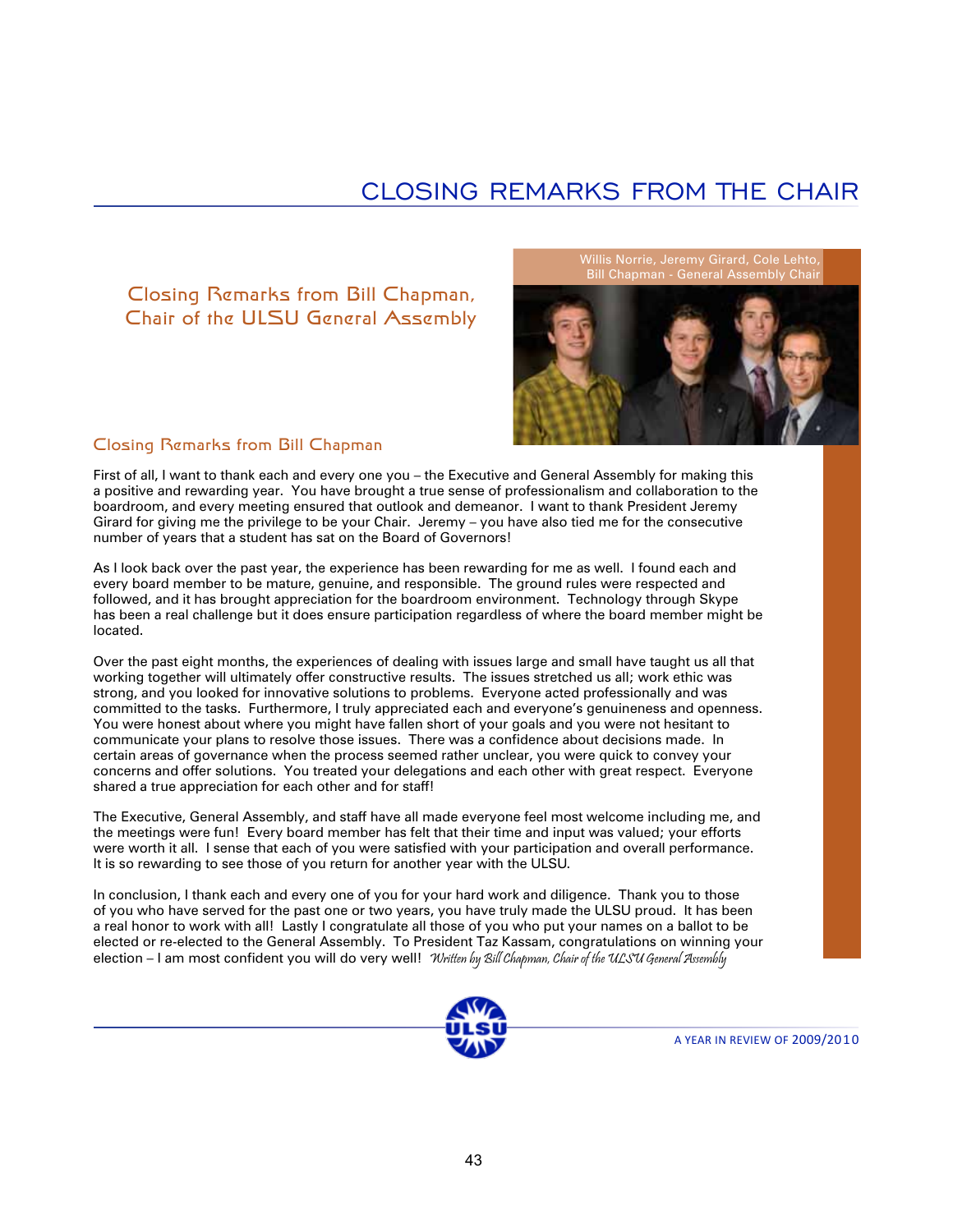## STUDENTS' UNION AWARDS

#### **JOHN BROCKLESBY STUDENTS' UNION AWARD OF EXCELLENCE**

This is a prestigious award presented to the University of Lethbridge Students' Union General Assembly member who has made the most significant contribution to the Students' Union, the students, and the university community.

Awarded to: Jenn Prosser - Board of Governors Representative

#### **BILL CHAPMAN STUDENTS' UNION CERTIFICATE OF DISTINCTION**

This is an annual award presented to the University of Lethbridge student, or students, who have shown the most innovation in the area of student affairs, wellness, or another notable field, over the past year.

Awarded to: Tyson Skriver

#### **STUDENTS' UNION EMPLOYEE OF THE YEAR AWARD**

This is an annual award presented to the Students' Union employee who has demonstrated the most outstanding contribution and ethics to our Students' Union over the past year.

Awarded to: Randy Ockerman - ULSU Bookkeeper/Service Centre Manager

#### **STUDENTS' UNION STUDENT EMPLOYEE OF THE YEAR AWARD**

This is an annual award presented to the Students' Union student employee who has demonstrated the most outstanding contribution and ethics to the Students' Union over the past year. This full-time student personified the values of the University of Lethbridge Students' Union in all his/her endeavours.

Awarded to: Russel Hossain - Zoo Kitchen Evening Supervisor

#### **LAURENCE DECORE AWARDS**

Laurence Decore Awards were established in 2001 by the Government of Alberta, in honor of the Liberal Provincial leader Laurence Decore. The Laurence Decore award recognizes post-secondary students who have demonstrated outstanding dedication and leadership in student clubs, student government, college & university life, and community involvement.

Awarded to:

| 1. Thomas Fox      | 3. Joseph Baranyay    | 5. Stephen McGlen |
|--------------------|-----------------------|-------------------|
| 2. Kristina Larkin | 4. Vanessa Lodermeier | 6. Christine Graf |

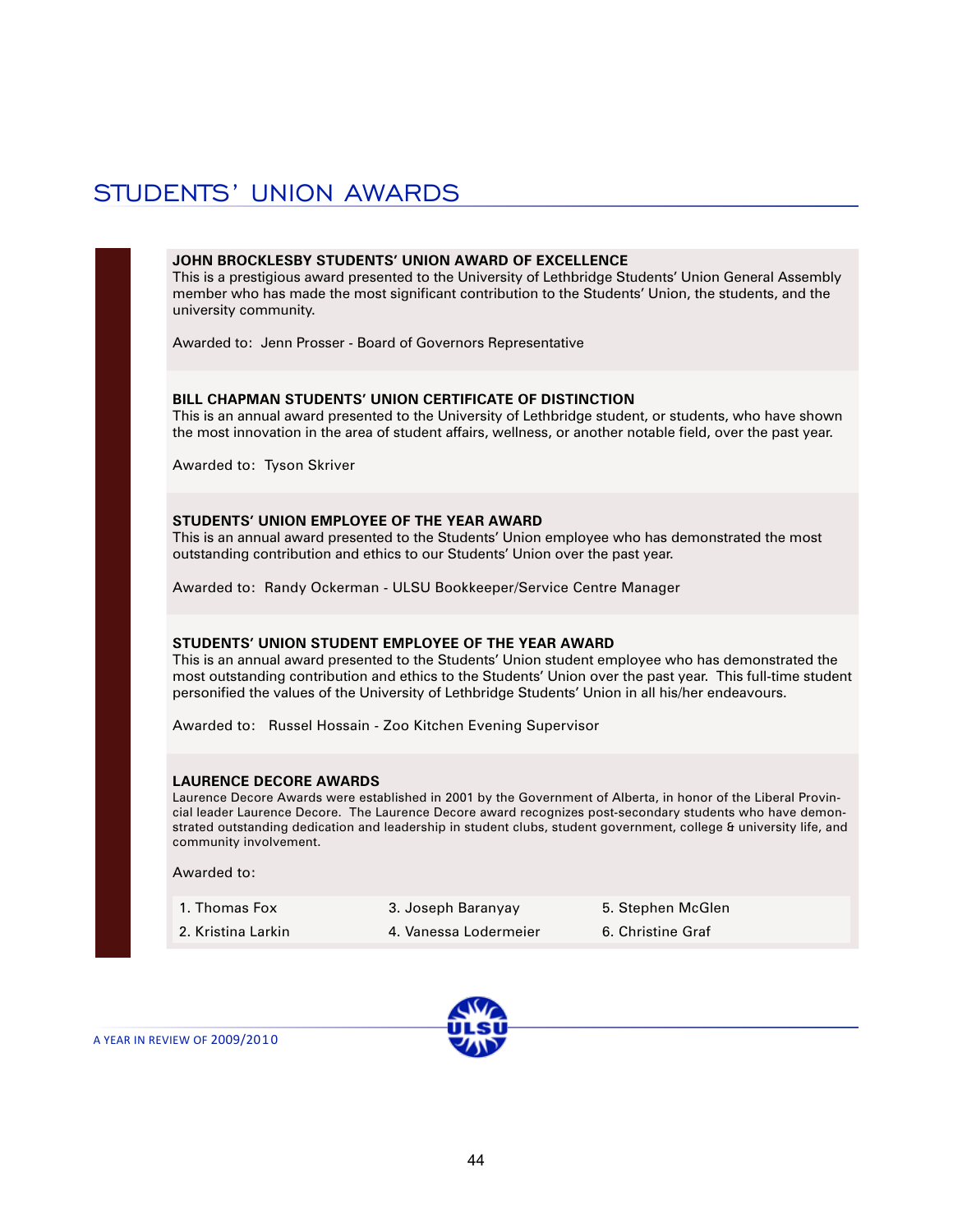### STUDENTS' UNION AWARDS

#### **THE STUDENTS' UNION CLUB OF THE YEAR AWARD**

This is an annual award presented to a Students' Union ratified club that has demonstrated the most outstanding effort and dedication in their endeavours over the past year.

Awarded to: The Headbangers Society

#### **STUDENT OF THE YEAR AWARD**

This is a new annual award presented to the student(s) who embodied leadership, commitment, and contributed to the betterment of U of L students; this may have been exemplified by involvement in clubs, non-profit &/or student organizations, community, and volunteerism.

Awarded to: Steve Mandoli

#### **STUDENTS' UNION LEGACY AWARD**

This is an annual award presented to the Students' Union President at the close of his/her term pending successful completion.

Awarded to: Jeremy Girard - President of the Students' Union

#### **OUTSTANDING DEDICATION AWARD**

This is an annual award presented to a University of Lethbridge faculty or employee in special recognition for outstanding dedication to the students of the University of Lethbridge.

Awarded to: Sheila Rogers - Lethbridge Public Interest Research Group (LPIRG)

#### **CONTINUED SUPPORT AWARD**

This is an annual award presented to a University or community member for continued support to the Students' Union of the University of Lethbridge.

Awarded to: Dr. Bill Cade - President of the University of Lethbridge

#### **STUDENTS' UNION HELPING HAND AWARD**

This is an annual award presented to a University of Lethbridge faculty or employee who has made the most significant and lasting contribution to the University of Lethbridge Students' Union and their members over the past academic year.

Awarded to: Stephenie Karsten - Designer, University Advancement

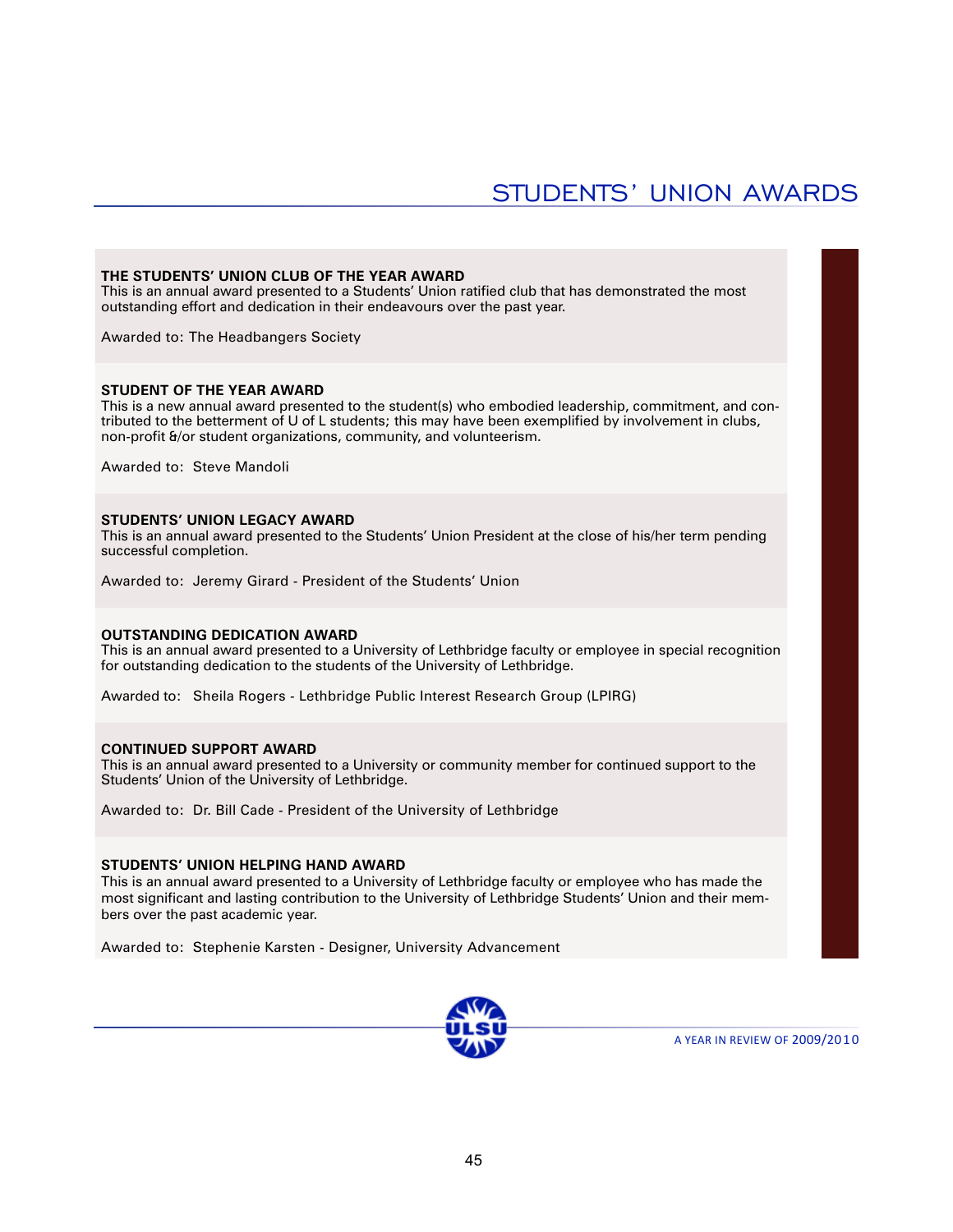## ELECTIONS & REFERENDUM



### 1. Constitutional Changes Referendum

#### **QUESTION**

Do you approve of replacing the current Constitution of "the Students' Union, the University of Lethbridge", with the Constitution of "the Students' Union, the University of Lethbridge", as follows:?

#### **RESULTS:**

**YES votes: 816** NO votes: 372

The ULSU held a "Constitutional Changes Referendum" in conjunction with the annual General Election. When voting opened, some candidates expressed concern that many students were unaware of the referendum and what it meant. The ULSU's Constitution was amended, and for future Councils to make any changes to the document, it will have to go to referendum in order to do so. 68.69% of the students voted in favour of the motion.

Constitutional Changes Referendum General Election By-Election

#### 2. General Election

The General Election had a very low candidate participation this year. Only three out of four Executive Council positions, the Residence Representative and the six Arts and Science Representative positions held candidacy. The other ten positions remained vacant. However, even though participation was low, there was still a voter turnout of 21.08%.

#### 3. By-Election

As the General Election had numerous vacant positions, one being an Executive Council position, a by-election was immediately held upon completion of the General Election. There were candidates for seven of the ten vacant positions, all of which were acclaimed with the exception of the VP Internal position. This left three vacant positions for the fall by-election. Voter turnout was only at 14.03% and part of the reason was due to the last minute venue change for the Town Hall speeches and debate.

A by-election will be held in September of 2010 to elect a Board of Governors Representative, a Management Representative, a Calgary Campus Representative, and a FNMI Representative.

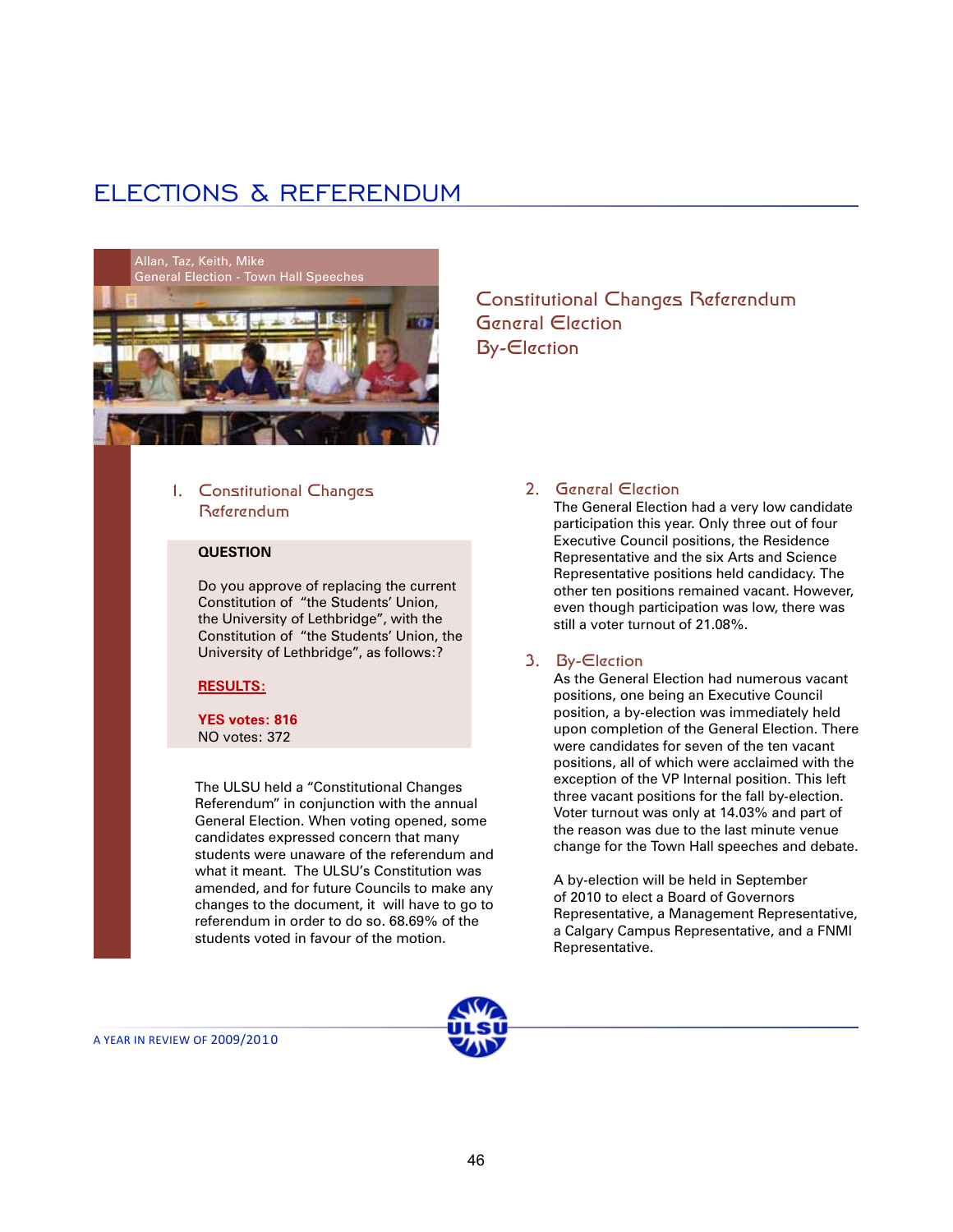## ELECTIONS & REFERENDUM

### Incoming Council Members



#### Incoming Council Members

### **Executive Council**

President Vice President Academic Vice President Operations & Finance Vice President Internal Affairs

**General Assembly** Arts and Sciences Representatives

Management Representative Residence Representative International Representative Board of Governors Representative

#### **March 2010 By-election**

First Nations, Métis, & Inuit Representative Education Representative Fine Arts Representative Edmonton Campus Representative Calgary Campus Representative Health Science Representative

Taz Kassam Keith McLaughlin Allan Hall Nathan McCowan

Lisa Rodych Zack Moline Cole Schneider Shane Groarke Andrew Williams Tyrell DaSilva

Vacant Kyle Hammond Dominic Mudiayi Vacant

Vacant Armin Escher Rachelle Thompson Stephanie Kiraly Vacant Ryan Phillips

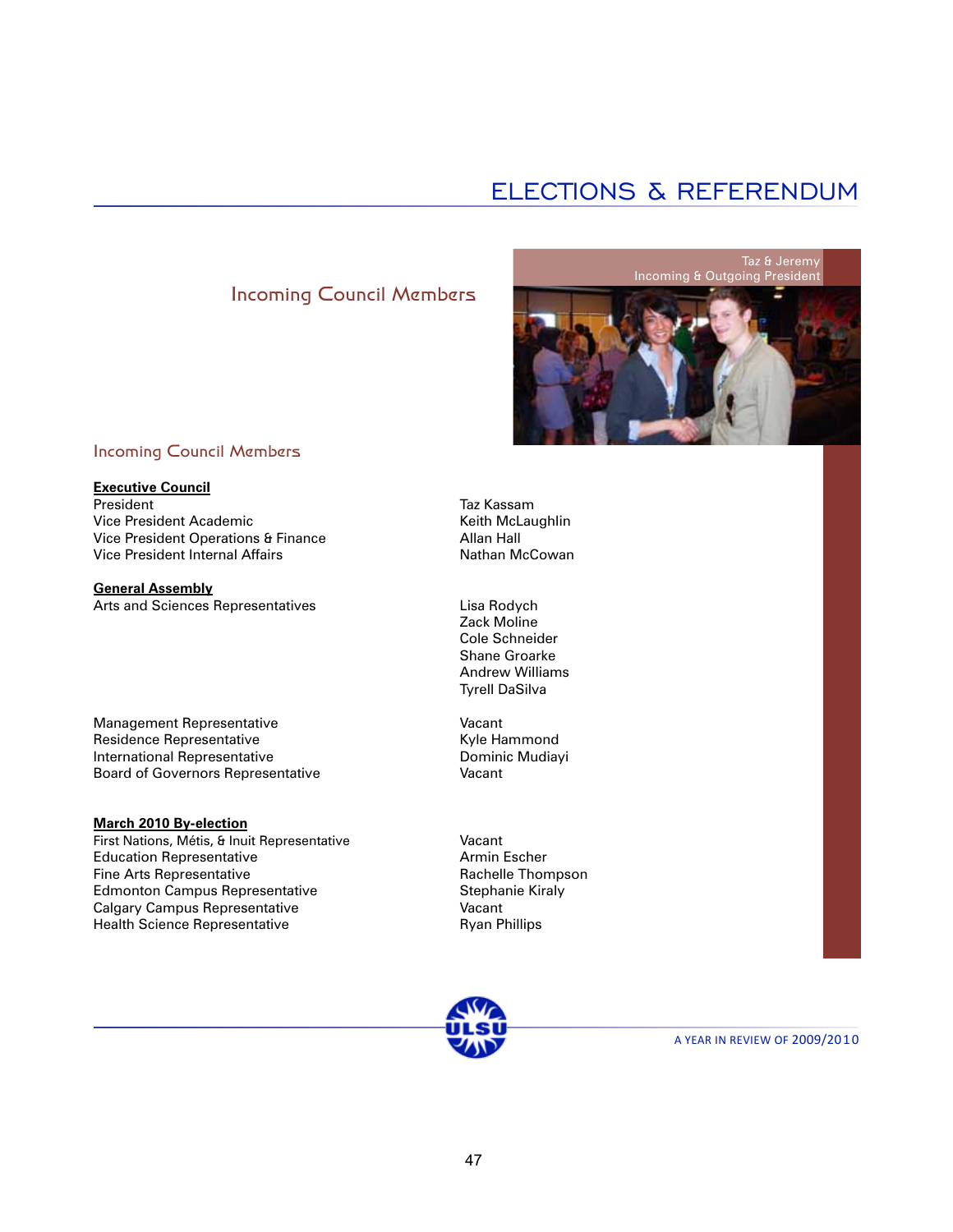### PAST PRESIDENTS

Left to Right: Taz Kassam, Jeremy Girard, Adam Vossepoel, Kelly Kennedy, Dustin Fuller



### Past Presidents of The ULSU

#### Past Presidents of The ULSU

The years have seen many student leaders eager to make a difference at the University of Lethbridge. Times change, people change, initiatives change, but what remains the same is the dedication to student issues that makes each Council unique in their endevours to bring quality to student life.

The following is a list of past Students' Union Presidents since the beginning of the Students' Union at the University of Lethbridge.

| 2009/2010 | Jeremy Girard          | 1987/1988 | Jason Slemko           |
|-----------|------------------------|-----------|------------------------|
| 2008/2009 | <b>Adam Vossepoel</b>  | 1986/1987 | Dan Laplante           |
| 2007/2008 | Kelly Kennedy          | 1985/1986 | Aaron Engen            |
| 2006/2007 | <b>Dustin Fuller</b>   | 1984/1985 | <b>Tracy Hembroff</b>  |
| 2005/2006 | Tyler Tanner           | 1983/1984 | Mike McPhail           |
| 2004/2005 | Loralee Edwards        | 1984      | Larry Glazer           |
| 2003/2004 | <b>Paul Daniels</b>    | 1982/1983 | <b>Chuck Cosgrove</b>  |
| 2002/2003 | <b>Melanee Thomas</b>  | 1981/1982 | <b>Barry Weintraub</b> |
| 2001/2002 | <b>Matthew McHugh</b>  | 1980/1981 | <b>Rudy Peters</b>     |
| 2000/2001 | <b>Dezmond Belzeck</b> | 1979/1980 | Alan Murray            |
| 1999/2000 | Bonnie Androkovich     | 1978/1979 | Pat Dortch             |
| 1998/1999 | <b>Ryan Dunford</b>    | 1977/1978 | <b>Howard Reid</b>     |
| 1997/1998 | Jon Wescott            | 1976/1977 | Wayne MacKay           |
| 1996/1997 | <b>Jason Shriner</b>   | 1975/1976 | Lee Ens                |
| 1995/1996 | Arthur Wong            | 1974/1975 | Darryl Ross            |
| 1994/1995 | Humberto Aspillaga     | 1973/1974 | <b>Khym Goslin</b>     |
| 1993/1994 | Poul Mark              | 1972/1973 | Jesse Snow             |
| 1992/1993 | <b>Justin Penny</b>    | 1971/1972 | Ken Runge              |
| 1991/1992 | David Legg             | 1970/1971 | Robin Dann             |
| 1990/1991 | <b>Terry Whitehead</b> | 1969/1970 | <b>Lamont Nielson</b>  |
| 1989/1990 | Jon Oxley              | 1968/1969 | <b>Richard Wutzke</b>  |
| 1988/1989 | Jon Oxley              | 1967/1968 | John Brocklesby        |

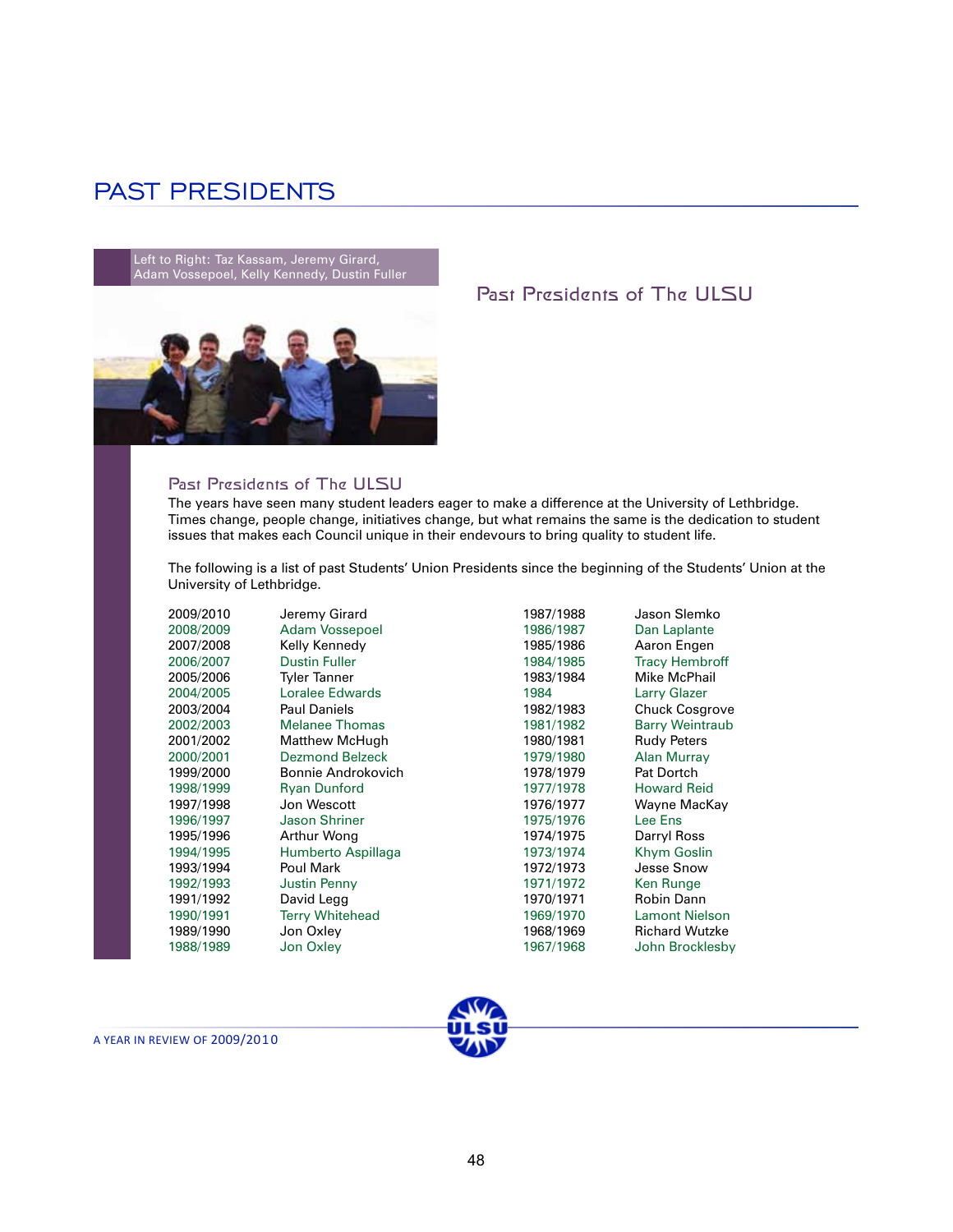## VISION & MISSION STATEMENT

Vision Mission



#### **VISION**

The Students' Union, the University of Lethbridge will deliver extraordinary service, facilities, programs and opportunities that exceed the expectations of our students. The Students' Union will be recognized locally, provincially and nationally as a dynamic and innovative leader in the Canadian University Community.

#### **MISSION**

The mission of The Students' Union is to provide our students, as well as faculty, staff, and alumni a portal to the unique University of Lethbridge experience. The Students' Union compliments the academic programs and enhances the overall educational experience and quality of campus life for students and other members of the U of L family.

As the heart of the student community, we are committed to student success by delivering a diverse program of cultural, educational, social and recreational services. We strive to surpass the needs of our multi-cultural student community, create a positive learning experience, and maintain a healthy balance between academic and leisure activities.